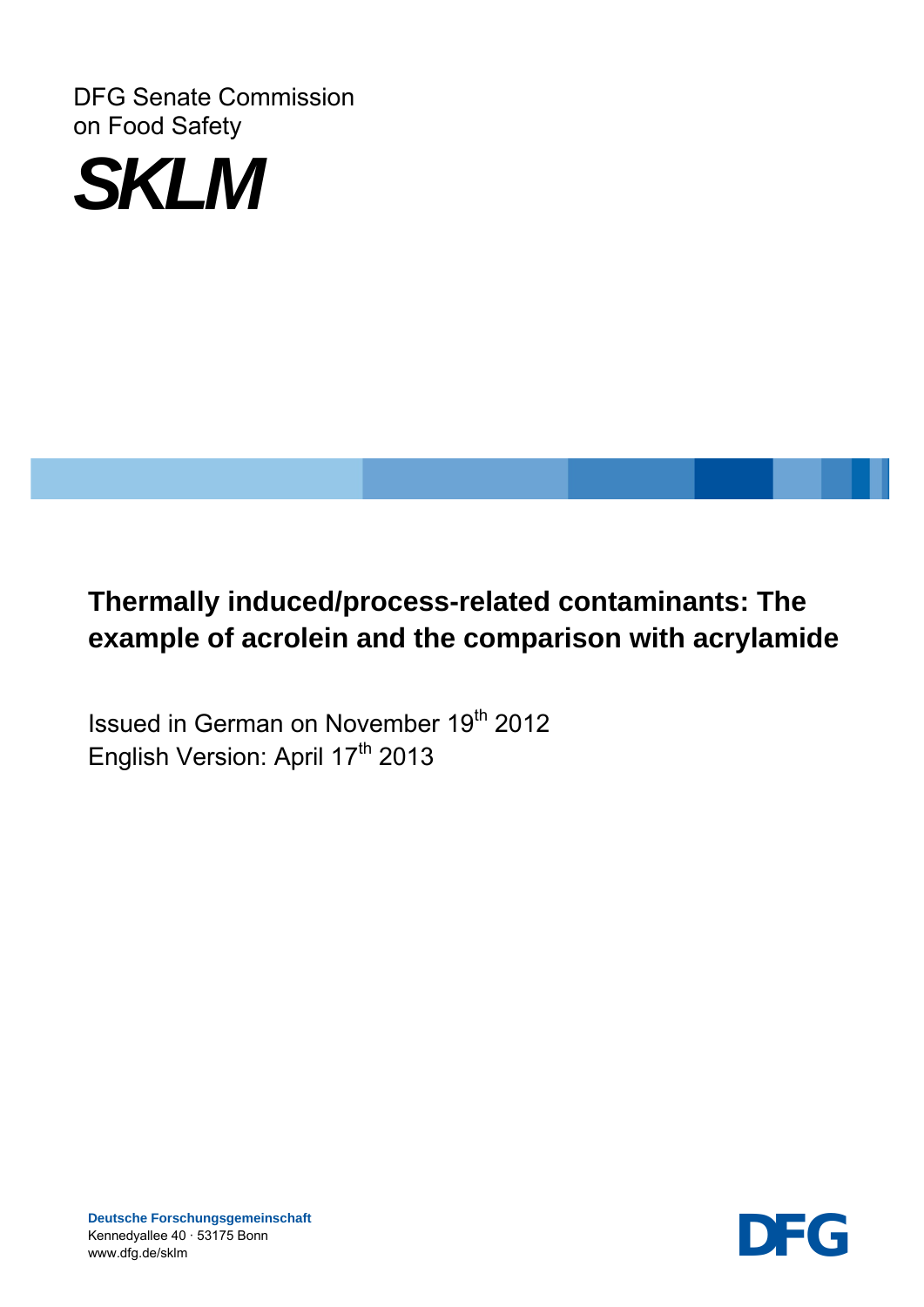#### Members and guests of the DFG Senate Commission on Food Safety 2011-13

#### **Members:**

Prof. Dr. Gerhard Eisenbrand (Chairman), Prof. Dr. Patrick Diel, Prof. Dr. Karl-Heinz Engel, Prof. Dr. Johanna Fink-Gremmels, Prof. Dr. Jan G. Hengstler, Prof. Dr. Hans-Ulrich Humpf, Prof. Dr. Hans-Georg Joost, Prof. Dr. Dietrich Knorr, Prof. Dr. Doris Marko, Prof. Dr. I.M.C.M. Ivonne Rietjens, Prof. Dr. Pablo Steinberg

#### **Permanent guests:**

PD Dr. Christian Hertel, Prof. Dr. Sabine Kulling, Prof Dr. Alfonso Lampen, Prof Dr. Gerhard Rechkemmer, Dr. Richard H. Stadler, Prof. Dr. Stefan Vieths

The Commission would like to thank the members of the working group "food constituents":

Prof. Dr. Pablo Steinberg (Chairman), Dr. Klaus E. Appel, Dr. Matthias Baum, Prof. Dr. Hubertus E. Brunn, Prof. Dr. Patrick Diel, Prof. Dr. Gerhard Eisenbrand, Barbara Engeli, Prof. Dr. Hans-Ulrich Humpf, Dr. Dirk Lachenmeier, Prof. Dr. Doris Marko, Prof. Dr. Peter Winterhalter for the preparation of the opinion and the SKLM staff represented by Dr. Sabine Guth, Dr. Michael Habermeyer and Dr. Angelika Roth for their support.

#### **SKLM Commission Secretariat**

Food Chemistry and Toxicology, University of Kaiserslautern Erwin-Schroedinger-Str. 52, 67663 Kaiserslautern, Germany E-Mail: sklm@rhrk.uni-kl.de • Tel.: +49 631 2054200 • Fax: +49 631 2054005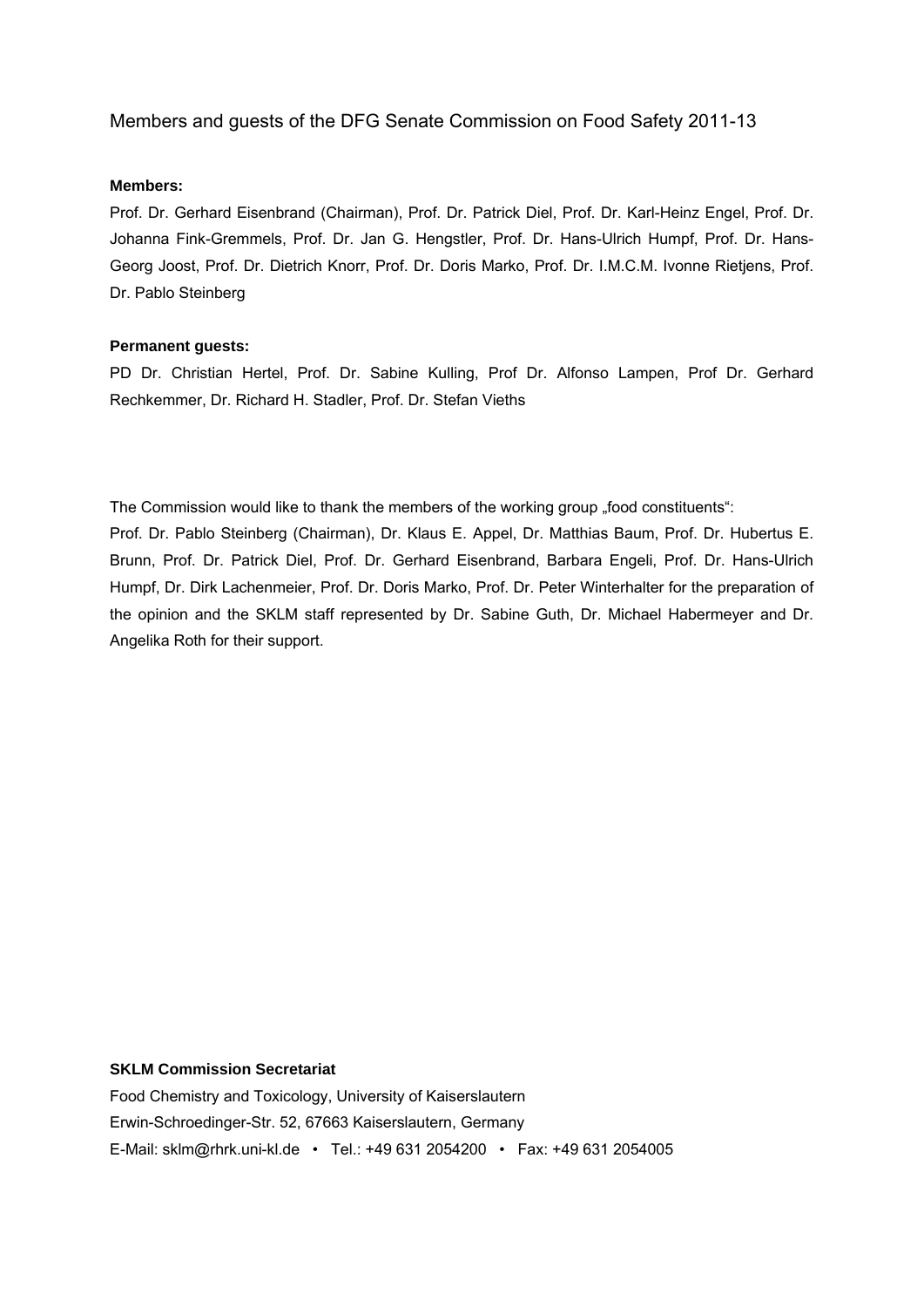<sup>α</sup>*,*β*-Unsaturated aliphatic carbonyl compounds are naturally widespread in food, but are also formed during the thermal treatment of food. This applies, for example to the genotoxic carcinogen acrylamide, but also to acrolein, the simplest* α*,*β*-unsaturated aldehyde. First observations indicate that human exposure to acrolein (AC) may be higher than the exposure to acrylamide (AA). The DFG Senate Commission on Food Safety (SKLM) therefore compared data on AC and AA available in the scientific literature, evaluating current knowledge on formation, occurrence, exposure, metabolism, biological effects, toxicity, and carcinogenicity and defined knowledge gaps as well as research needs in an opinion on November 19th 2012 in German. The English version was agreed on April 17th 2013.* 

## **Thermally induced/process-related contaminants: The example of acrolein and the comparison with acrylamide**

#### **1. Introduction**

A previous SKLM evaluation on health effects of α,β-unsaturated aliphatic carbonyl compounds in food was issued 2002 [1]. Such substances are naturally occurring in food, but also added as flavourings. Examples are 2-hexenal or 2,4-nonadienal. In addition, they may be generated during the thermal treatment of food. As has been shown for example for the genotoxic carcinogen acrylamide (2-propenamide, CAS Nr. 79-06-1). Another example is acrolein (2-propenal, CAS Nr. 107-02-8), the simplest  $\alpha$ .β-unsaturated carbonyl compound.

Pilot studies using exposure biomarkers suggest that human exposure to acrolein (AC) may be higher than that to acrylamide (AA). Mercapturic acids (MA), resulting from the coupling of the  $\alpha$ ,  $\beta$ -unsaturated aldehydes to glutathione, are excreted in urine and can be utilised as biomarker of exposure over the last 48 hours. In a pilot study monitoring the mercapturic acid content of spot urine samples from occupationally non-exposed nonsmokers (n = 14, [2]) the excretion of *N*-acetyl-*S*-(3 hydroxypropyl)-L-cysteine (3-HPMA), a biomarker of exposure to AC, was found to be at least three times that of *N*-acetyl-*S*-(2-carbamoylethyl)-L-cysteine (AAMA), a biomarker of exposure to AA.

Similar results were obtained in a further pilot human study on 13 volunteers. In this case, a defined test meal of potato crisps/chips experimentally heat treated to achieve a high AA intake (1 mg per person), the excretion of HPMA was found substantially higher than that of the AA-related mercapturic acids. Based on the AUCvalues in urine ("area under the curve", AUC), the AC associated mercapturic acid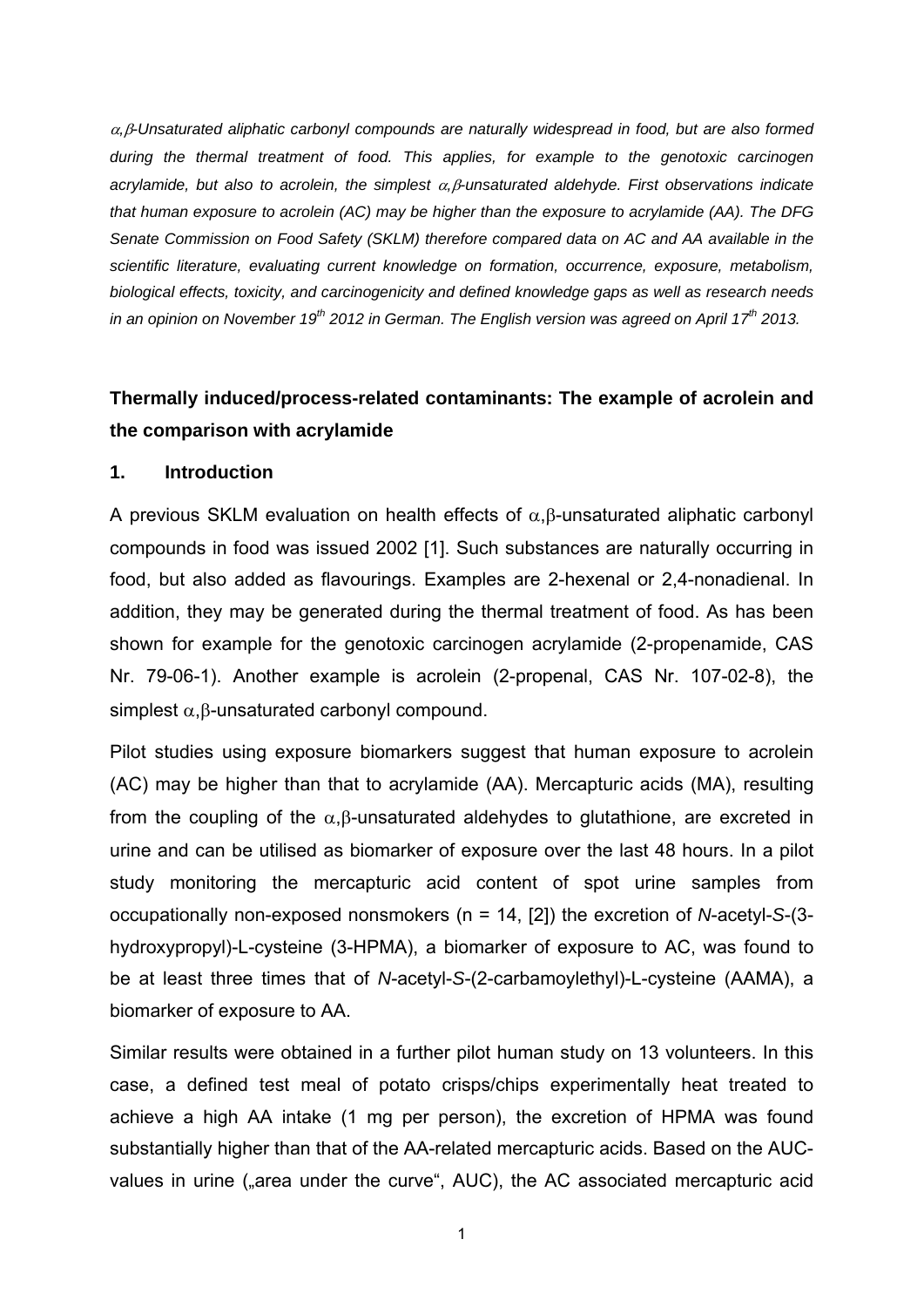excretion after 72 hours was about 15 times that of the AA- plus glycidamideassociated mercapturic acids. Glycidamide (2,3-epoxypropionamide, GA) is the genotoxic metabolite of AA [3, 4].

The exposure level is an essential criterion to assess the potential health risks derived from the intake of such process-related substances. Occurrence and thermal formation of AA as well as its dietary intake are well known. In contrast, for AC, occurrence in food are not sufficient for a reliable exposure assessment. It is expected that thermal food treatment processes entailing the formation of AA, will also induce the formation of AC, even though different precursor molecules and mechanisms of formation are involved. The present opinion summarizes the knowledge on AC and AA, highlighting knowledge gaps and research needs.

#### **2. Summary of data on AC and AA**

#### **2.1. Formation and occurrence**

#### **2.1.1. Breathing air**

#### **Acrolein**

AC is formed during combustion processes, particularly in the course of incomplete combustion of fuels, wood or plastics. In the exhaust fumes of combustion engines 0.05-27.7 mg  $AC/m<sup>3</sup>$  was measured [5]. An appreciable source for inhalative AC exposure are workplaces in commercial kitchens, in which edible oil is heated up to temperatures above 180 °C (roasting/deep-frying). Depending on the conditions (e.g. oil grade, temperature, time) 5 to 250 mg AC/kg of used oil may be released in the ambient air [6-8]. In the ambient air of kitchens concentrations of up to 0.55 mg AC/ $m<sup>3</sup>$  air were detected while heating deep-frying fat [9]. The traffic-related burden of the breathing air in Hong Kong is estimated to be in the order of about 1.8 tons AC per year, whereas the burden due to commercial kitchens may amount to 7.7 tons/year [10].

Cigarette smoke can also contribute to the inhalative uptake of AC. The AC content in the smoke of cigarettes lies within the range of about 3 to 220 µg/cigarette [5] whereas in cigarette main stream smoke 56-118 µg AC per cigarette were detected. The formation of AC increases with rising glycerol and sugar contents in tobacco [11- 13].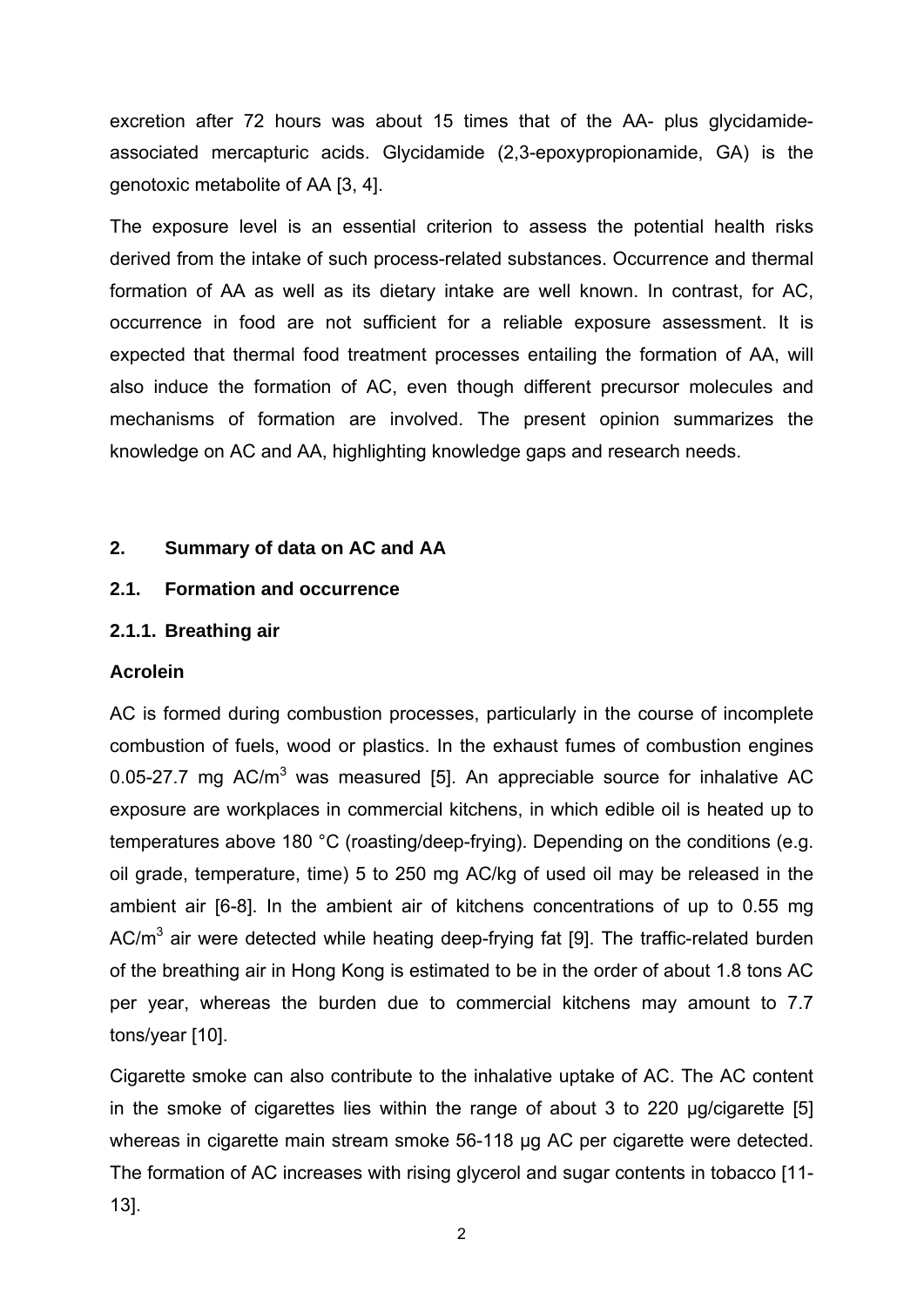US EPA estimates the average AC concentration in the atmosphere at about 14.3 µg per  $m^3$  [14]. However, due to the high reactivity of AC its persistence in the environment and the exchange between different environmental compartments is low [15].

Table 1 (Annex I) summarizes data on AC concentrations in the environment.

## **Acrylamide**

The occurrence of AA in the environment has only sporadically been analyzed so far. Normally no significant entry of AA from anthropogenic sources into the environment occurs. Up to the present time natural sources of AA have not been identified. In 1997 an AA-containing chemical grout was used during a tunnel construction in Sweden. Due to an incorrect utilization high amounts of AA were released into the environment [16, 17].

According to the European drinking water directive the limit value for AA in drinking water is 0.1 µg/l. This value has been calculated based on specifications for the maximum monomer release from the corresponding water treatment polymer in contact with water. If this limit value is not exceeded, AA exposure through drinking water is assumed negligible.

In the main stream smoke of a cigarette 1-2 µg AA have been measured [18, 19]. Hence, cigarette smoke also is a source of exposure.

## **2.1.2. Food**

## **Acrolein**

AC can be formed from fats, amino acids and carbohydrates when heating food [13, 20]. Heat-induced formation of AC from glycerides/glycerol in the fat phase of food [21], thermal decomposition of amino acids such as methionine [22] and threonine [23] or the heating of carbohydrate-rich foods [24, 25] can also lead to the formation of AC.

Concerning the occurrence of AC in fresh, untreated foods almost no data are available. The few results available point out that AC can be present in low amounts in fruits and vegetables [26], as well as in foods of animal origin including fish [27] and cheese [28]. AC has also been detected in processed foods, in products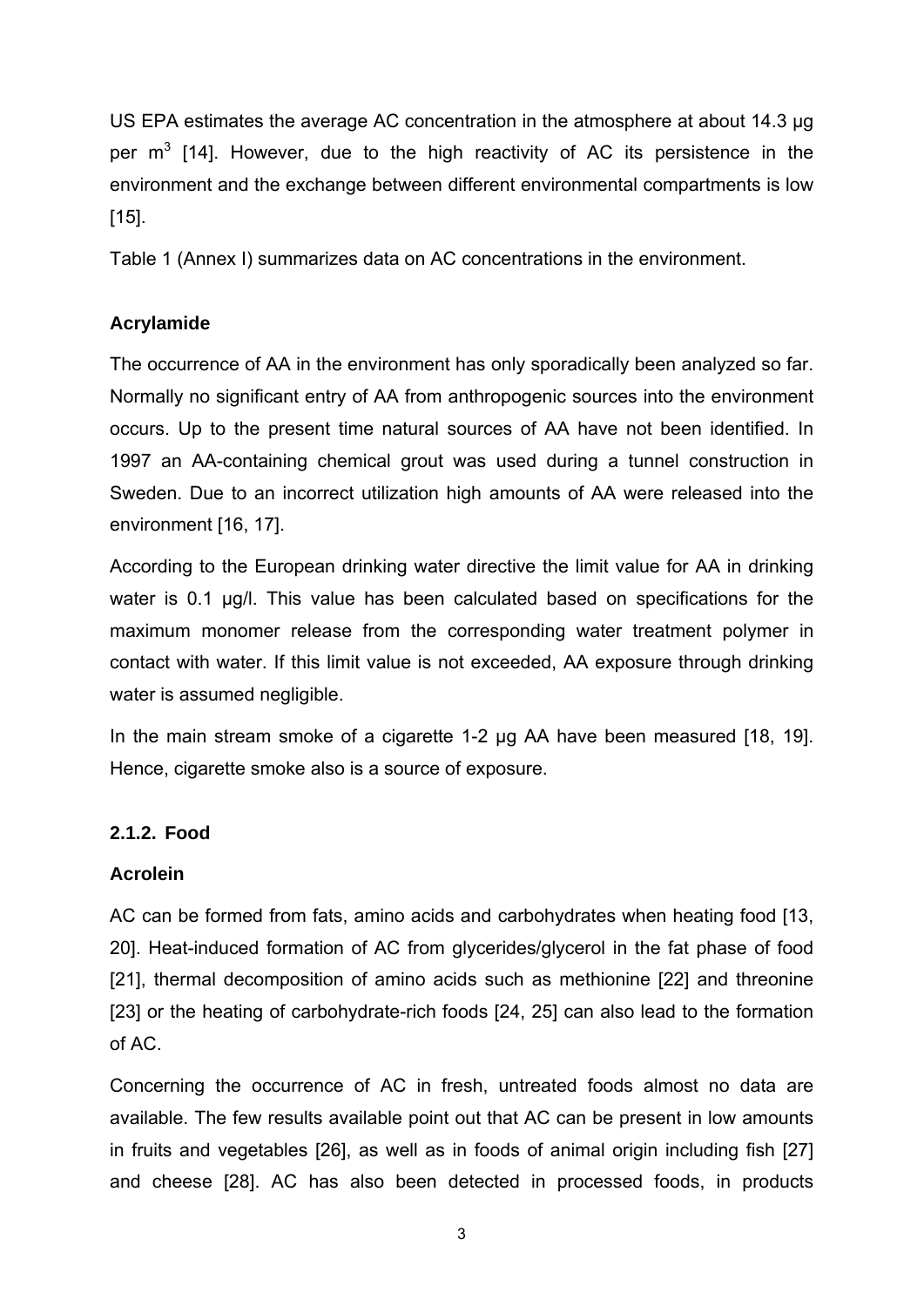containing heated animal fats and plant oils as well as in the volatile components of certain foods such as fish, bread, poultry and beef [15]. However, data on the AC content in heated foods are largely missing. Nevertheless it can be presumed that thermally treated foods, depending on the type of thermal treatment, may contain significant amounts of AC.

The formation of AC during the heating of oil depends on the fatty acid composition, the heating time and the temperature [29]. In oils and fats not subject to heating processes during/after refining, AC contents were reported in the lower trace range, up to 20 µg/kg [30]. In contrast, used deep-frying fats, showed markedly increased AC contents (0.2-1.4 mg/kg = ppm) [9, 30, 31].

AC can be formed during production of spirits under conditions favouring its formation, e.g. by dehydration of glycerol. In addition, certain microorganisms such as heterofermentative lactobacilli und enterobacteriaceae can metabolically form 3 hydroxypropionaldehyde (3-HPA), from which AC can be formed by water elimination during distillation [32].

Other alcoholic beverages, e.g. red wine and lager beer, may contain AC, mostly in low concentrations [5, 26, 30, 33].

Reliable analytical methods for the determination of AC are only available for a few food groups at present. Gas chromatographic determination mostly makes use of head space analysis, sampling the volatilized AC fraction in the headspace for determination [4, 34, 35]. However, biomarker study results suggest that a considerable proportion of AC may escape such head space analysis, e.g. by forming reversible non-volatile associates with food constituents, presumably not accessible to headspace gas chromatography, but still liberating AC in the gastrointestinal tract.

Data on the occurrence of AC in drinking water are very limited, but indicate no significant human exposure [15].

Table 2 (Annex II) lists data on acrolein contents in foods.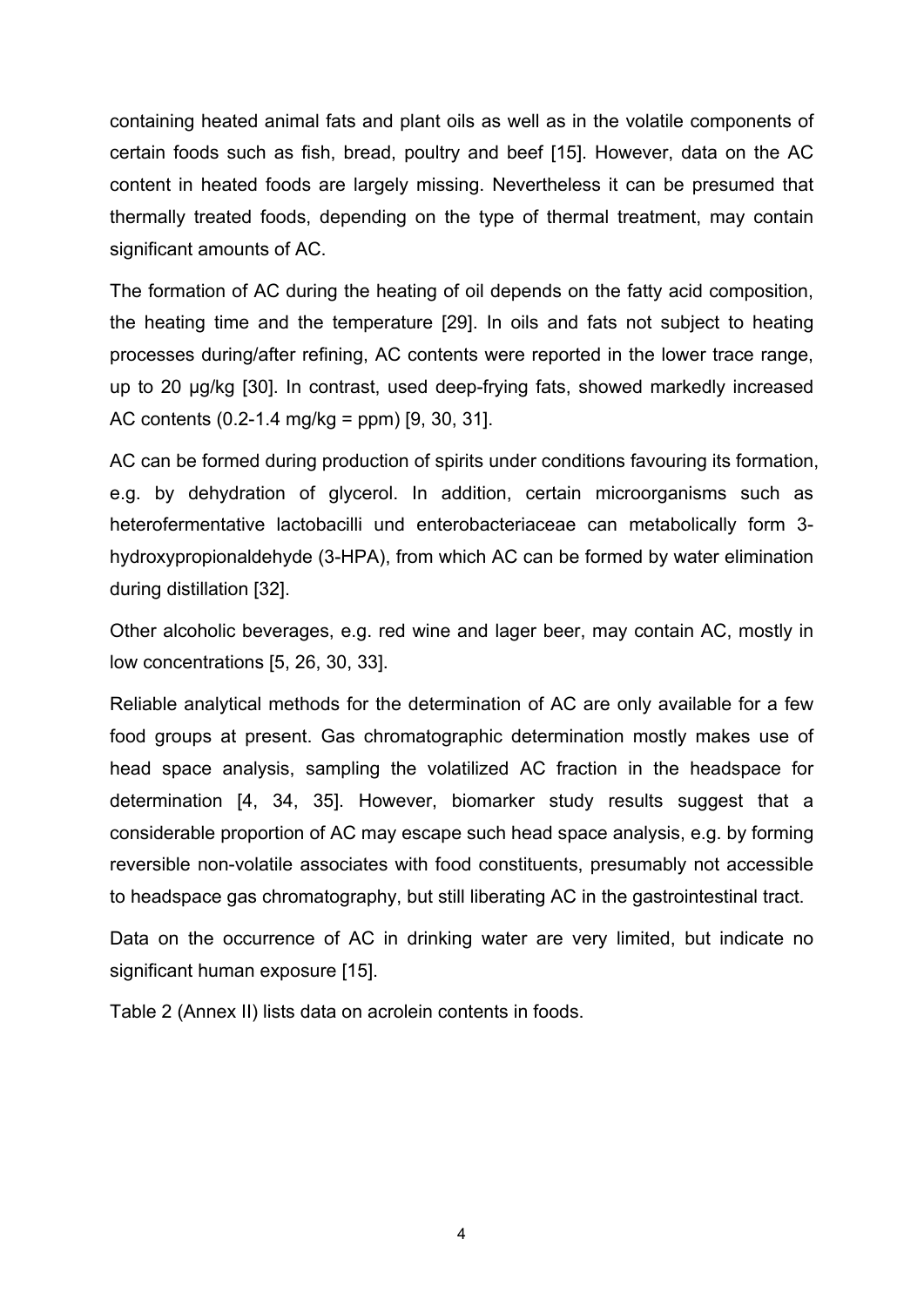#### **Acrylamide**

Various mechanisms of AA formation in food have been discussed [22, 36, 37]. The reaction of reducing carbohydrates with amino acids, in particular asparagine, during nonenzymatic browning (Maillard reaction) appears to represents the most important mechanism of formation of AA in foods.

AA is mainly formed in carbohydrate-rich, strongly heated foods, such as for example French fries, potato chips/crisps and coffee [38, 39].

A compilation of AA contents of foods is given in Tables 3 and 4 (Annex I).

#### **2.1.3. Endogenous formation**

2-Alkenals can be formed endogenously during lipid metabolism as a consequence of lipid peroxidation. Endogenous background exposure of the organism to 2 alkenals may be influenced by nutrition and by physiological states (acute or chronic infections, inflammation) [40-42].

#### **Acrolein**

No data are available up to now regarding the endogenous exposure of the organism to AC. However, it has been described that AC can be formed as a by-product of certain metabolic pathways such as lipid metabolism, glycolysis, the amino acid turnover or the oxidative deamination of polyamines [13]. For example, the amino acid threonine may be oxidized to 2-hydroxypropanal under oxidative stress (infections, inflammatory processes) or enzymatically by myeloperoxidase. AC may subsequently be formed from 2-hydroxypropanal by water elimination. Furthermore, the degradation of polyamines such as spermine and spermidine by copperdependent amine oxidases can lead to 3-aminopropanal, which in turn can release AC by elimination of ammonia.

#### **Acrylamide**

The possible contribution of the endogenous formation of AA to overall AA exposure has not been studied so far. However, endogenous formation of AA may be presumed to be rather low in comparison with the exogenous exposure through food, since after a 48-hour fasting period a 90% decrease in the AA mercapturic acid excretion was observed [43].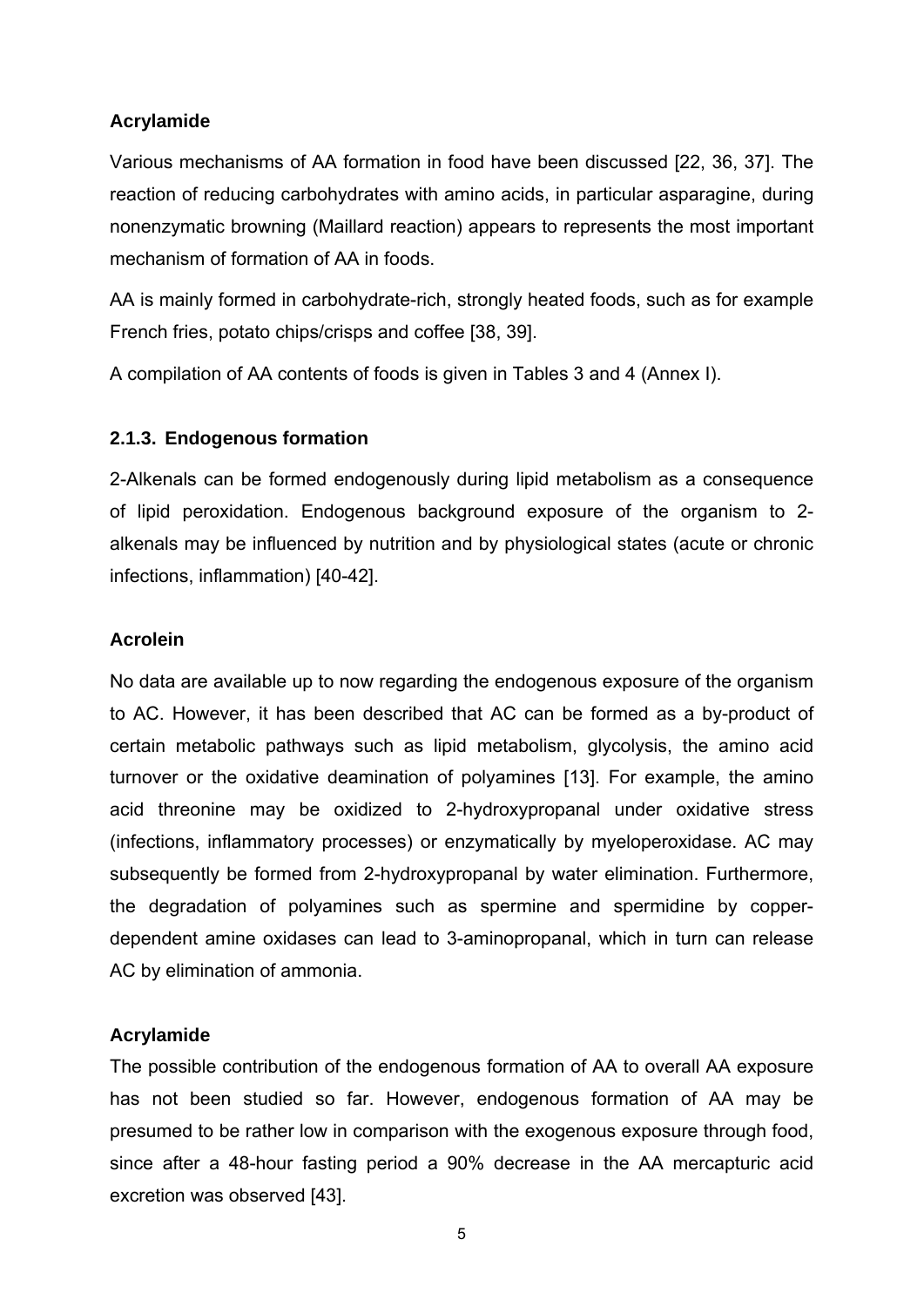However, in rats on AA-free chow, a clearly higher urinary mercapturic acid output was observed compared to the estimated (very low) AA intake. This observation has been interpreted as evidence for some endogenous formation of AA in rats (in the range of about 0.5 µg/kg b.w./day) [44]. Results from other studies presented evidence for a possible endogenous formation of AA also in humans [45, 46].

#### **2.2 Exposure**

#### **Acrolein**

Because of the limited database regarding acrolein levels in foods, a reliable assessment of the AC exposure through foods is not possible at present. Based on the assumption that all foods contain maximal reported levels of AC an exposure of around 1 mg/person/day (17 µg/kg b.w./day) may be estimated (see Annex I, Table 5).

A more reliable exposure estimate may be possible by making use of exposure biomarkers, e.g. through the quantitation of AC-associated mercapturic acids such as 3-HPMA and 2-carboxyethylmercapturic acid (CEMA) in urine. To achieve this, the proportion of an oral AC dose excreted as mercapturic acids in urine has to be known. Since data in humans are missing so far, the conversion rate into mercapturic acids may be estimated on the basis of results from animal studies.

After the oral administration of  $^{14}$ C-labelled AC to rats (single dose of 2.5 mg/kg b.w.) 59% of the administered radioactivity was excreted in the 24 h-urine. After pretreatment of the animals with 2.5 mg AC/kg b.w. for 14 days, followed by a single dose of 2.5 mg <sup>14</sup>C-AC/kg b.w., the 24 h-urine excretion remained almost unchanged (53%). Thus, about 60% of the administered radioactivity was excreted via the urine, about 30% of it as 3-HPMA [47, 48]. In conclusion, about 20% of the administered total dose was found excreted as 3-HPMA in rats.

The median 3-HPMA concentration in spot urine samples of 14 and 54 nonsmokers was 155 and 179 µg/l [2, 49], respectively. On the assumption of a daily urine volume of 1.5 l and of about 50% of oral AC being excreted as 3-HPMA, the estimated AC exposure is 124-143 µg/day or 2.1-2.4 µg/kg b.w./day. Based on maximal instead of median values the estimated exposure would be about 30 µg/kg b.w./day [50].

Literature data on 3-HPMA excretion in 24 h-urine of nonsmokers, respectively former smokers on abstention for a longer time vary considerably, from 200-300 µg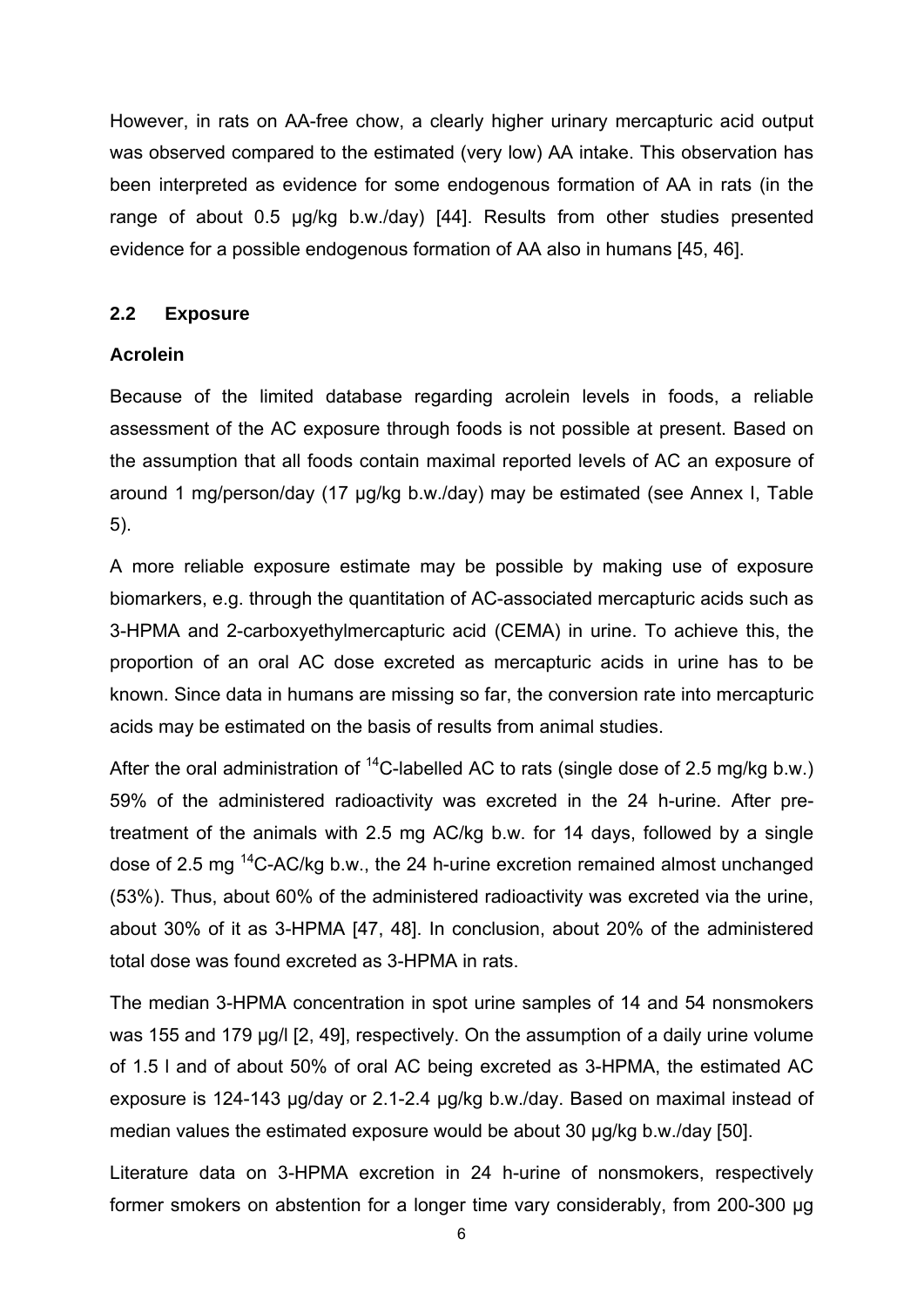to 800-1000 µg 3-HPMA/24 h-urine (Table 6, Annex I). Assuming that about 20% of the AC intake is excreted as 3-HPMA in analogy to data in rats, an exposure of about 300-1400 µg/day or 5-24 µg/kg b.w./day can be estimated.

#### **Acrylamide**

The AA exposure can strongly vary, depending on individual consumption habits and different AA contents of single food groups. AA exposure in adults mainly results from consuming heated potato products (not cooked), bread and roasted coffee [38]. At present, the average daily uptake of AA by adults is estimated to be 1 µg/kg b.w./day [51, 52] or 0.31-1.1 µg/kg b.w./day [38]. The maximal exposure through foods is estimated to reach up to 4  $\mu$ g/kg b.w./day [51, 52] or 0.58-2.3  $\mu$ g/kg b.w./day (95<sup>th</sup>) percentile; [38]).

#### **2.2.1. Further sources of exposure**

### **Acrolein**

The environmental AC exposure of humans mainly occurs through inhalation. Based on an average AC concentration in the atmosphere of about 14.3  $\mu$ g/m<sup>3</sup> (6.2 ppb) and a mean respiratory volume in humans of about 20  $\text{m}^3$ /24 h [53], an AC exposure via the atmosphere of 286 µg/day can be estimated.

In the case of smokers (about 20 cigarettes/day) an additional exposure (50-100 µg/cigarette) of up to 2 mg, corresponding to 0.03 µg/kg b.w./day, has to be taken into account. Smokers have been reported to show two times higher levels of the main AC metabolite 3-HPMA in urine than nonsmokers. After cessation of smoking for 4 weeks the 3-HPMA levels in urine decrease by about 78% (median value; [54]).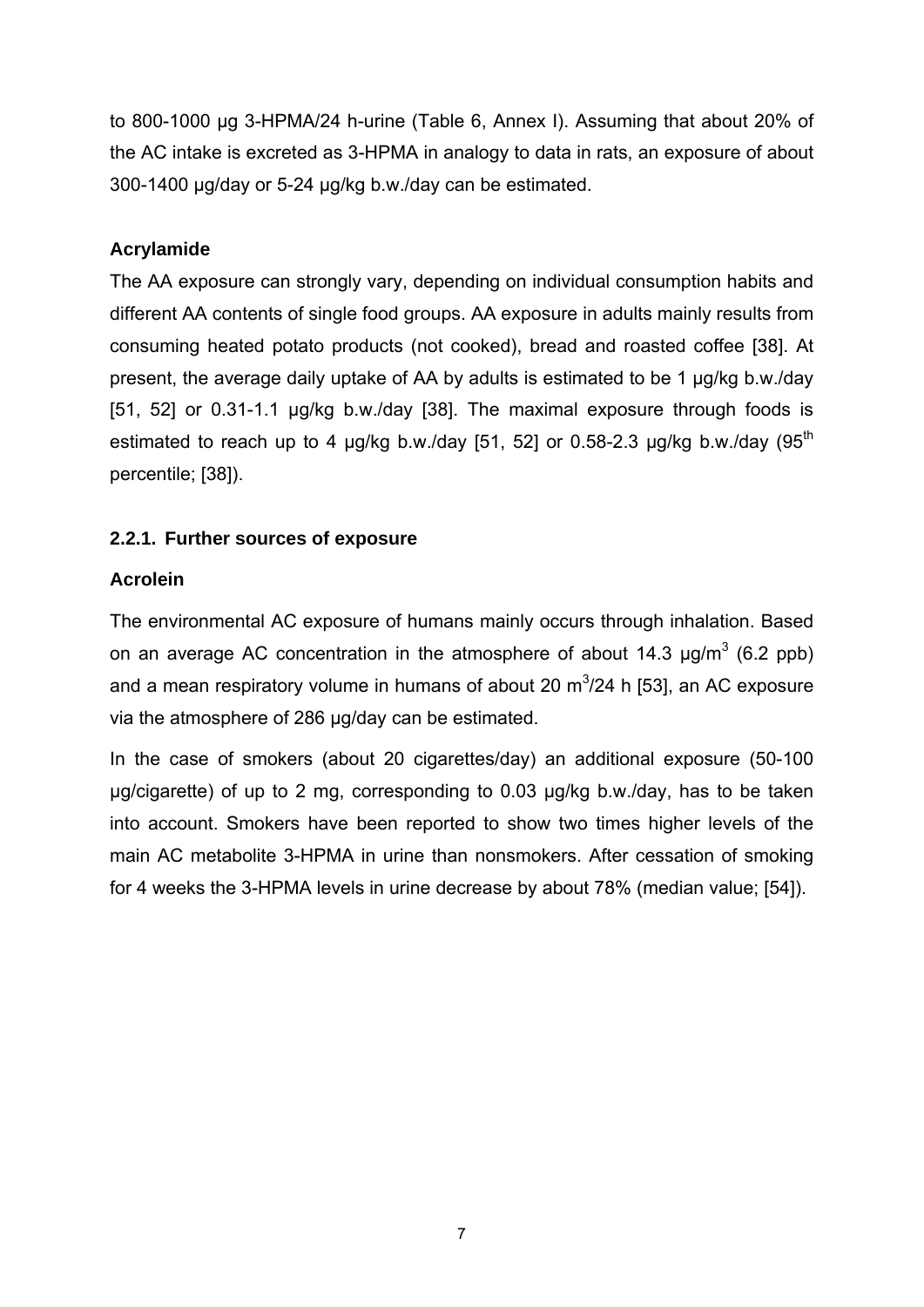#### **Acrylamide**

Tobacco smoke is also a source of exposure for AA. Heavy smokers (about 20 cigarettes/day) may inhale up to 40 µg acrylamide/day through tobacco smoke. Fourfold higher amounts of AA metabolites are found in the urine of smokers as compared to nonsmokers [55].

The tobacco specific contribution to AC or AA exposure may be estimated by concomitantly monitoring exposure towards acrylonitrile (ACN). ACN leads to the formation of specific Michael addition products, such as the hemoglobin adduct at the N-terminal valine [56].

#### **2.3. Metabolism**

#### **Acrolein**

The metabolism of acrolein is not yet fully understood. The current state of knowledge is summarized in Annex II. A main metabolic pathway presumably proceeds through the formation of a glutathione adduct, followed by reductive /oxidative degradation of the mercapturic acid to the urinary metabolites 3- HPMA/CEMA. However, oxidative metabolism into acrylic acid may also occur as indicated by the detection of excreted CEMA [54, 57, 58]. Epoxidation of AC to the unstable metabolite glycidaldehyde may also be inferred, but has not been described up to now.

#### **Acrylamide**

In comparison, the metabolism of AA has been fairly well analyzed. A detailed description of the metabolic pathways is found in Annex II. The epoxidation of AA to glycidamide, mainly catalyzed by cytochrome P450 2E1, is considered to be essential for the genotoxicity and carcinogenicity of AA [59, 60]. Glycidamide forms DNA adducts, with the  $N^7$ -guanine adduct representing by far the most prevalent adduct formed [59].

In analogy to AC, AA and glycidamide are bound to glutathione to become excreted after further phase II metabolism as AA mercapturic acid (AAMA) and glycidamide mercapturic acid (GAMA) [61].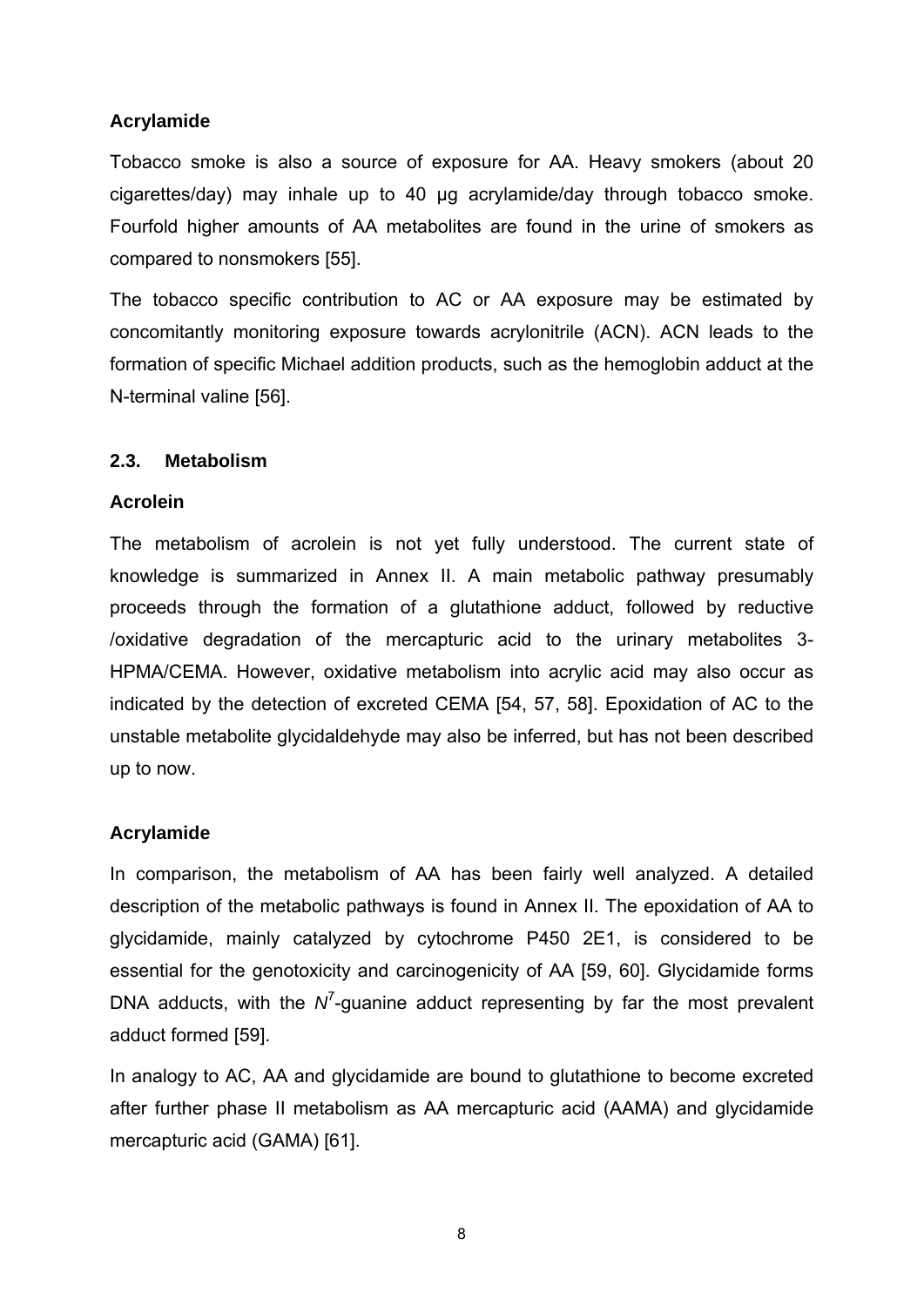#### **2.4. Reactivity and biological effect**

α,β-unsaturated carbonyl compounds and acrylic acid derivatives possess a conjugated structure with electrophilic character, which can react with nucleophiles such as thiol groups or primary and secondary amine structures in amino acids and proteins in a Michael addition reaction. They predominantly form adducts with thiol groups of cysteine residues [62-65]. Free thiol groups can be present as thiol or thiolate. The highly nucleophilic thiolate is considered to be the preferred target structure for α,β-unsaturated carbonyl compounds [64, 65].

An adduct formation with lysine and histidine residues, representing harder nucleophiles, seems to occur predominantly at higher dose range or in the final stage of chronic diseases, when the cysteine-thiolate-pool is saturated [66].

Quantum mechanical calculations suggest that the relative "softness" or "hardness", the electrophilicity index and the energy level of the lowest unoccupied molecular orbital (LUMO) correlate with the reactivity towards cysteine, but also with the biologic effect, such as for example the extent of the synaptosomal neurotoxicity [64, 66]. According to these calculations [65] AC is significantly more reactive than AA. AC, which has more Michael reactivity than AA, reacts faster than AA via covalent binding to macromolecules and glutathione. This could mean that AC largely becomes scavenged before it might reach DNA or other critical cellular targets. The lower reactivity of AA probably explains why the epoxidation to the genotoxic glycidamide - at least in the liver - occurs to a significant degree.

The cellular toxicity of AC, but also that of AA at high concentrations, is at least in part due to the depletion of cellular glutathione [67]. Moreover, the irreversible formation of 1,4-Michael adducts with thiolate groups of cysteine residues can lead to modulation of various signal transduction pathways. For example, interaction of AC with "antioxidant response elements/electrophile response elements" [68, 69] or with the mitogen-activated protein kinase in the MAP kinase signal transduction pathway has been described. Furthermore, interactions with transcription factors such as NFκB [70, 71] or Nrf-2 [72, 73], with the tumour suppressor gene *p53* [74], with certain DNA repair enzymes [74, 75] and with the thioredoxin reductase/thioredoxin system have also been reported [76]. Triggering of apoptosis [77, 78], at higher concentrations (in-vitro > 10-25 µM) also of necrosis [14, 79] *in vitro* has been reported as well.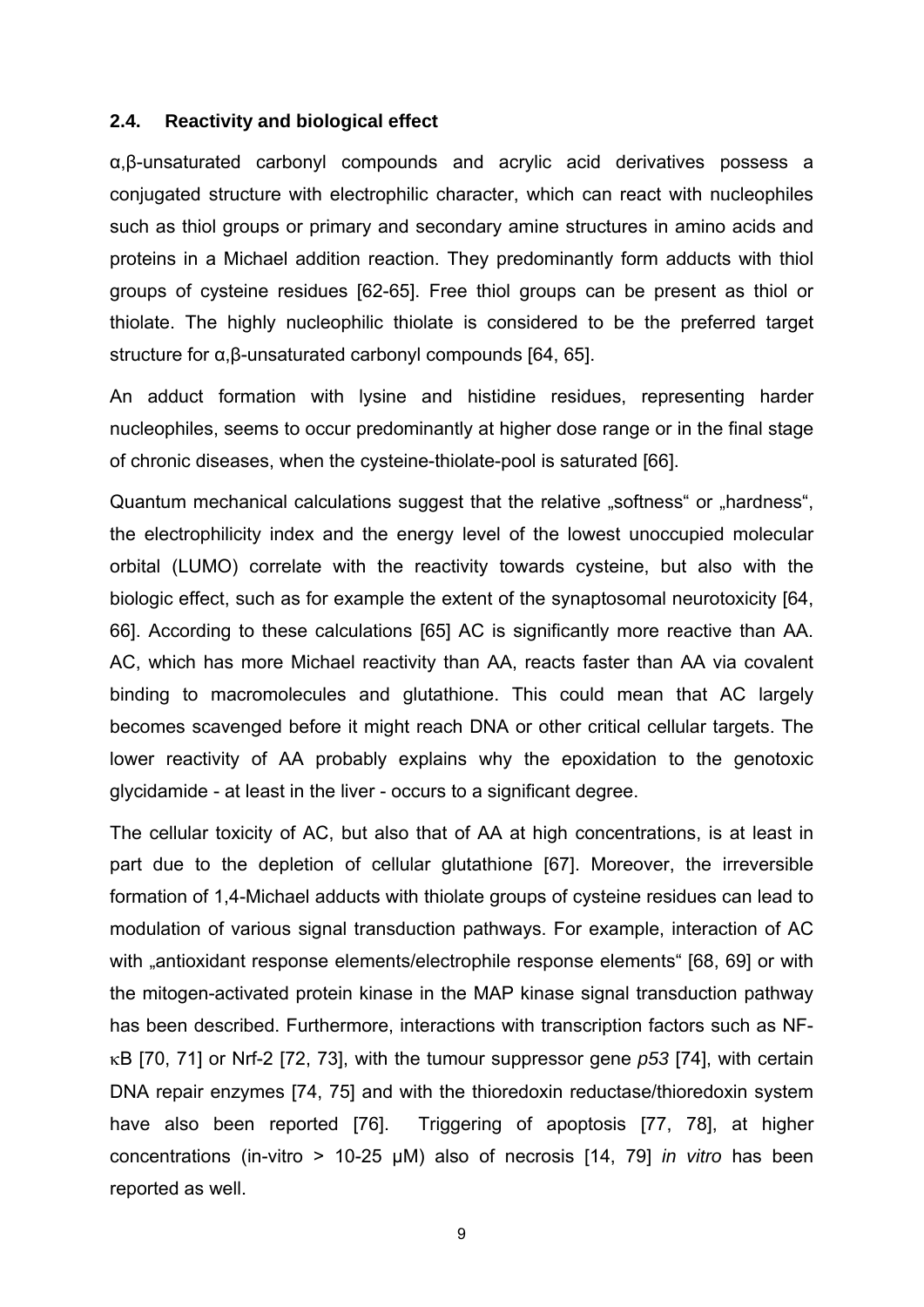#### **2.4.1. Neurotoxicity**

Neurotoxic effects have been described in laboratory animals and in humans exposed to AA and/or ACN [80-82]. The acute exposure to AA leads to ataxia, tremor, amentia as well as speech and reflex disturbance in humans [83]. Swedish tunnel workers, which were highly exposed to an AA-containing mixture, showed reversible peripheral nerve dysfunctions [84]. Neurotoxic effects were also observed in rats, mice, cats, dogs and monkeys after repeated AA uptake [85, 86]. The animals developed neuropathies, tremor, impaired coordination, motor dysfunctions, neuromuscular weakness and reduced nerve conduction velocity [85, 86]. A "non observed adverse effect level" (NOAEL) of 0.2 mg/kg AA/kg b.w./day was deduced for neurotoxicity, based on morphological changes in the nervous system as endpint [52]. While in animal tests higher AA doses (20-50 mg/kg b.w./day) mainly impair the central nervous system [87-90] lower doses (2-20 mg/kg b.w./day) appear to affect the peripheral nervous system [91-93].

Different mechanisms regarding the neurotoxic effect of AA are being discussed [94]. There is evidence that AA and glycidamide react with proteins that are involved in the axonal transport such as the microtubuli-associated proteins and the motor proteins dynein and kinesin [94-96]. This entails the inhibition of axonal transport [97, 98]. Inhibition of neurotransmitter uptake through the membrane and of their storage in vesicles also seems to play a role [99, 100]. In addition, time-dependent depletion of glutathione in the neurons is discussed to contribute to the neurotoxic effect of AA [101].

*In vitro*-structure-activity studies indicate that other conjugated α,β-unsaturated aldehydes can also lead to a concentration-dependent inhibition of the neurotransmitter (dopamine) release, uptake and storage in vesicles [64, 102]. This effect correlates with a decrease in free sulfhydryl groups. For AA, an  $IC_{50}$  value within the milimolar range was reported for inhibition of dopamine transport into rat synaptosomes (438 mM), whereas for AC it lies within the micromolar range (53 µM). Therefore, the neurotoxicity of α,β-unsaturated carbonyl compounds *in vitro* seems to mainly correlate with the formation of Michael adducts with sulfhydryl groups of presynaptic proteins [62, 64, 102, 103].

Current studies link AC and other lipid peroxidation products with various different neurodegenerative diseases such as e.g. Alzheimer disease, Parkinson disease and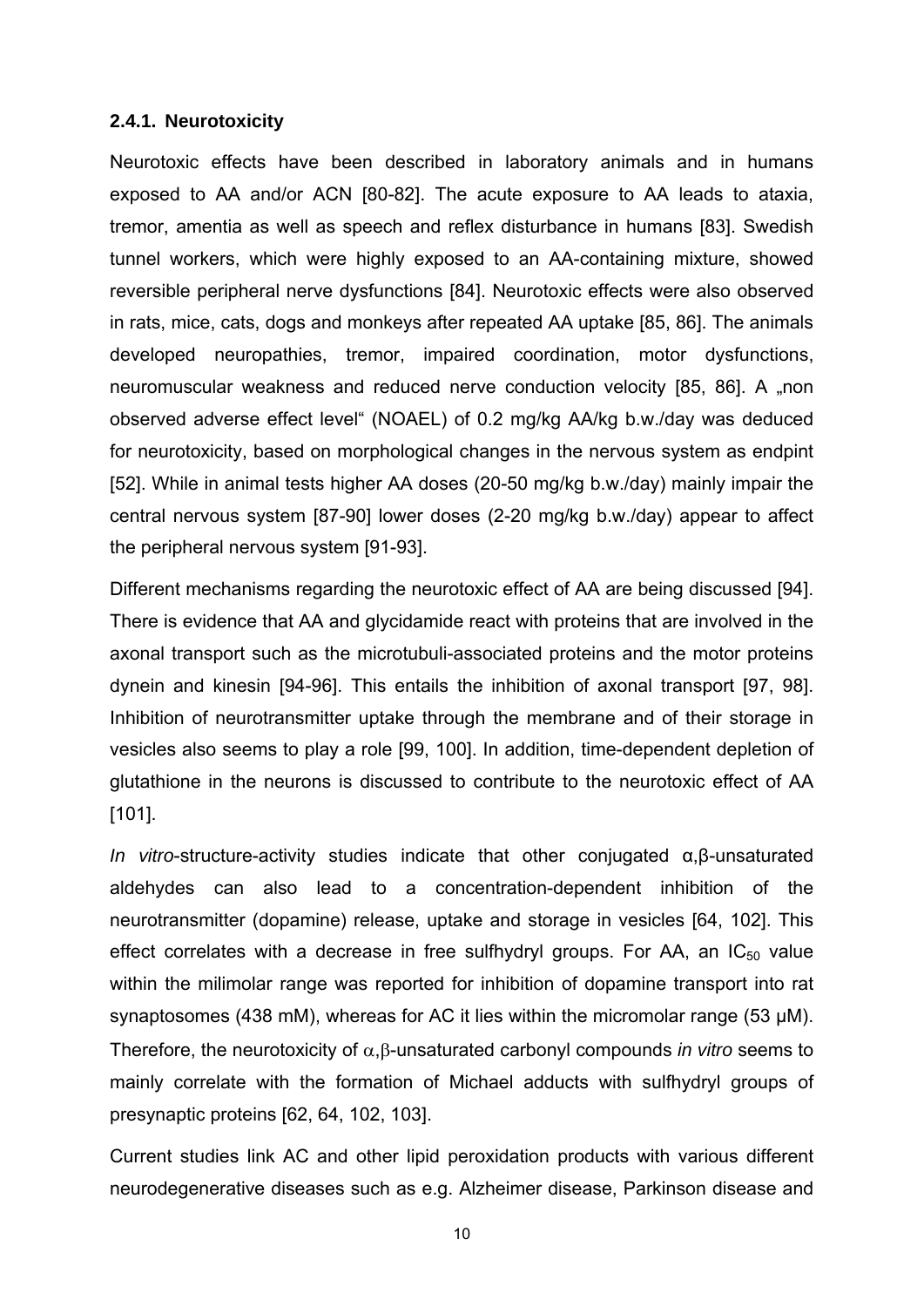amyotrophic lateral sclerosis (ALS) [104-107]. Endogenous AC levels appear to be increased in the brain and in the medulla of patients. It is considered unlikely, however, that orally ingested AC may reach the brain. After uptake, AC is quickly metabolized in the organism and/or rapidly scavenged by its reaction with macromolecules [50].

#### **2.5. Toxicity**

#### **Acrolein**

The effects of AC after an inhalative exposure have been well studied, whereas there are only a few reports on the effects of AC after oral exposure.

Inhalative exposure to AC mainly results in irritation and inflammation of exposed mucosae and necroses of the pulmonary tissue in rats [14]. Oral exposure causes inflammation and necrosis in the forestomach of rats. In some animal studies a depletion of glutathione was observed which was reversible after 24 hours [108-111]. Oral LD<sub>50</sub> values of  $7 - 46$  mg/kg b.w./day after a single application are reported for rats, mice and hamsters [15].

In a 14-week oral subchronic toxicity study (90 days), rats were treated with 0, 0.75, 1.25, 2.5, 5 and 10 mg AC/kg b.w./day (dissolved in 0.5 % methylcellulose; 5 days/week) by gavage. Mice were treated with 0, 1.25, 2.5, 5, 10 and 20 mg AC/kg b.w./day (dissolved in 0.5 % methylcellulose; 5 days/week) by gavage [112]. In the higher dosage groups (10 mg/kg b.w. in the case of male and female rats and 20 mg/kg b.w. in the case of female mice) lesions in the forestomach and glandular stomach were observed. The occurrence of hyperplastic lesions in the epithelium of the forestomach was the most sensitive parameter. The incidence was significantly increased in male rats at doses of 5 and 10 mg/kg b.w., in female rats at doses  $\geq 2.5$ mg/kg b.w. as well as in male and female mice at doses of 2.5, 5, and 10 mg/kg b.w. Based on the occurrence of hyperplastic lesions in the forestomach, NOAEL values of 1.25 mg/kg b.w./day for female mice and male rats and of 0.75 mg/kg b.w./day for female rats were deduced [15, 50]. In male mice an increase of the number of epithelial hyperplastic lesions already occurred at the lowest dose tested, so that a dose without effect could not be determined.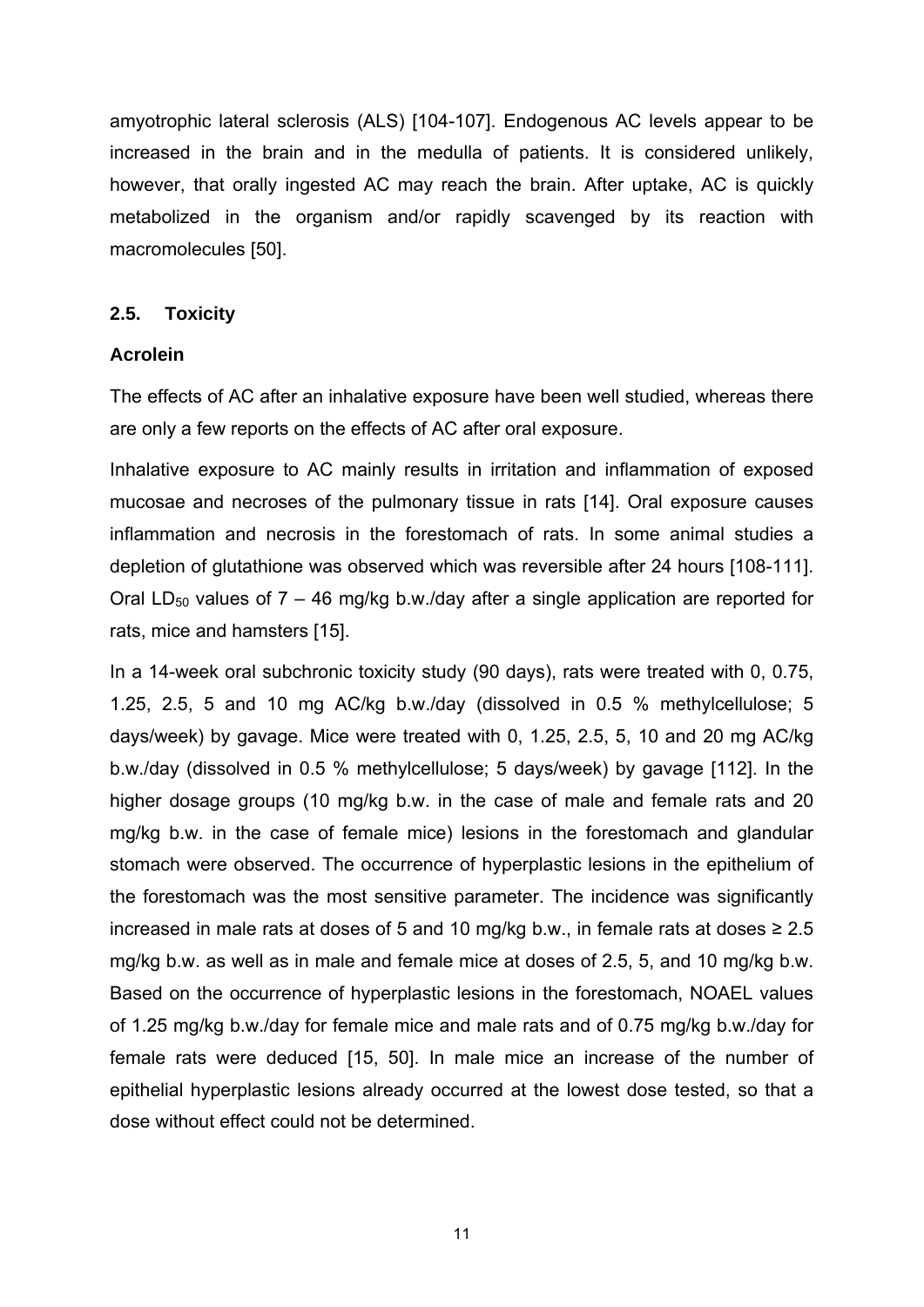In a two-generation-study in rats hyperplastic lesions in the forestomach and the glandular stomach, ulcers and haemorrhages in the glandular stomach were observed at a dose of 3 mg/kg b.w./day [113].

Nausea and vomiting was observed in dogs after repeated administration of 0.1, 0.5 and 1.5 mg AC/kg b.w./day in gelatine capsules. After 4 weeks the dosage of 1.5 mg/kg b.w./day was increased to 2 mg/kg b.w./day. At this dose level biochemical parameters in serum were altered [114].

#### **Acrylamide**

Data on the acute and chronic toxicity of AA were summarized by JECFA [115] and MAK [96].

After a single administration of AA at higher concentrations, tremor, ataxia, convulsion, muscle weakness, circulation collapse as well as body weight loss were observed in rats, mice, guinea pigs, rabbits and cats [86]. For rats, guinea pigs and rabbits oral  $LD_{50}$  values of 150-200 mg/kg b.w. have been reported [96]. Subchronic oral exposure lead to neurotoxic effects, such as those described in chapter 2.4.1 (Neurotoxicity).

Studies on carcinogenicity are described in chapter 2.6.

New approaches in molecular epidemiology aim at correlating biomarkers of exposure with effects in humans. In this context, in a human pilot study an increased formation of reactive oxygen species in leucocytes together with an increased plasma level of C-reactive protein was reported after a four-week consumption of potato crisps/chips (157 µg AA/person) [116]. An association between AA-related hemoglobin adduct levels in the umbilical cord blood, used as biomarker of exposure of the mother during the last trimester of pregnancy, and of developmental effects such as reduced birth weight of infants was reported [117]. Further studies are needed to substantiate these preliminary findings.

#### **2.6. Genotoxicity and mutagenicity**

#### **Acrolein**

For AC the formation of DNA adducts (*in-vitro* and *in-vivo*), mainly with guanine residues, has been described [118-120]. The main DNA adduct *in vitro* is γ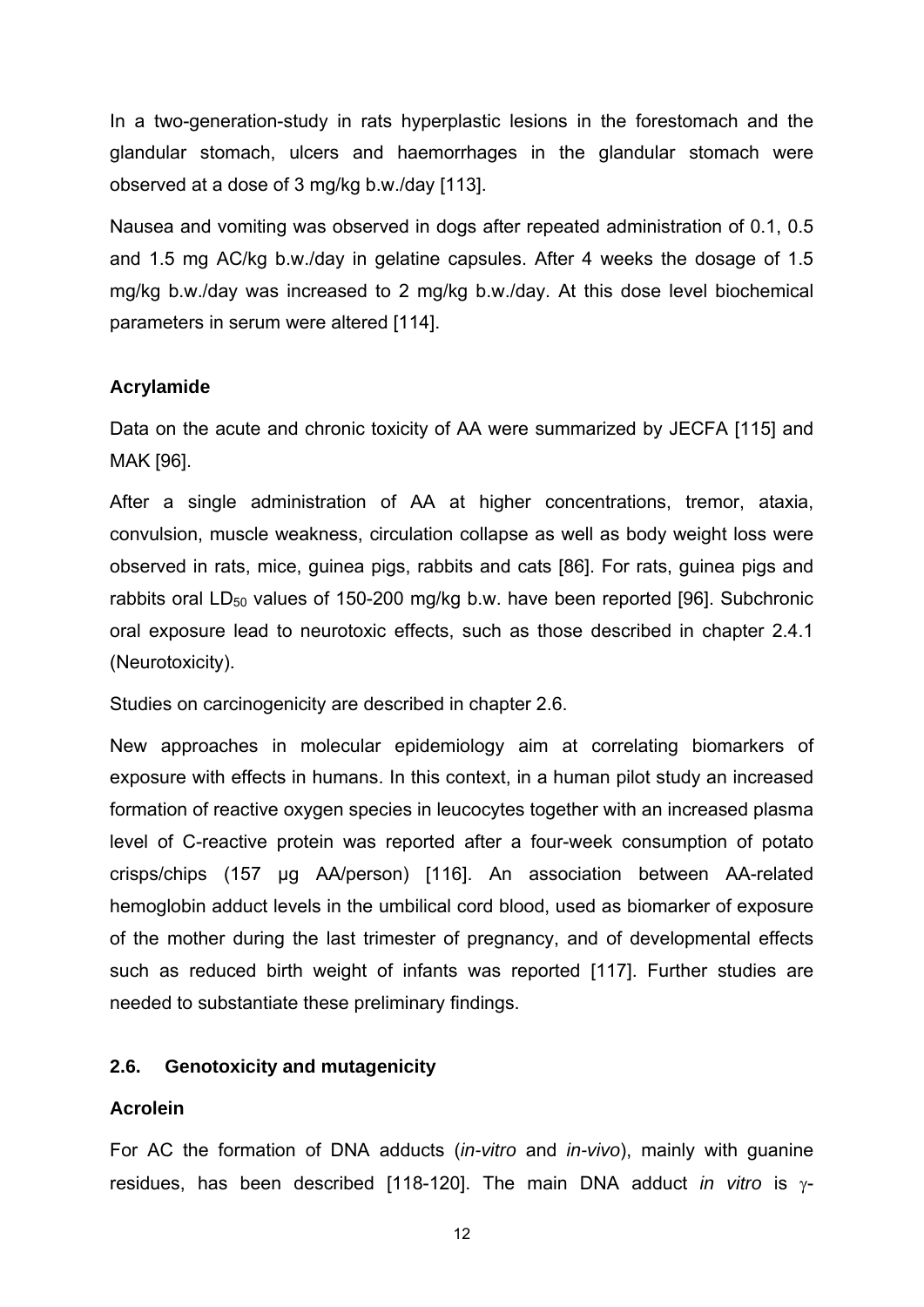hydroxypropanodeoxyguanosine ( $\gamma$ -OH-PdG), the minor adduct  $\alpha$ hydroxypropanodeoxyguanosine (α-OH-PdG). Both adducts induce a base substitution (G $\rightarrow$ T, G $\rightarrow$ A) [121-123]. The mutagenicity of  $\alpha$ -OH-PdG is well documented, the relevance of  $\gamma$ -OH-PdG is still being discussed at the present time [122, 124-126]. AC-DNA adducts were also detected in untreated rats and mice as well as in human samples (blood, liver, mammary gland) [119, 127]. In human samples the *N<sup>T</sup>*-adduct 7-(2<sup>-</sup>-carboxyethyl)guanine was present in substantially higher concentrations than the cyclic adducts. Whether this observation is directly related to an AC exposure, remains open [128]. This adduct could for example also be the result of the formation of acrylic acid from AC and its reaction with the  $N^7$ position of guanine in DNA.

Data on the mutagenicity/genotoxicity of AC are not clear. Genotoxic/mutagenic effects have been reported at non-cytotoxic concentrations in *in-vitro* systems [14]. Depending on the strain and test conditions, bacterial test systems showed positive as well as negative results [112, 129].

In mammalian cells the results are also inconsistent. Depending on the experimental parameters, HPRT mutations have been observed in a few cases [129]. In V79 cells AC was mutagenic in the mM concentration range [130]. In HepG2 cells AC at lower concentrations (12.5 und 25 µM) led to DNA strand breaks and at higher concentrations (50-100 µM) to DNA-protein crosslinks [131]. Sister chromatid exchange and chromosomal anomalies were observed in the micromolar concentration range, among others, in CHO cells [129]. In contrast, AC was not mutagenic in human and murine fibroblasts, independently from their DNA repair capacity [132]. In further studies in various mammalian cell types, no mutagenic effect was observed with and without activation system [112, 133].

The evidence from *in vivo* studies regarding the genotoxic/mutagenic effect of AC is limited, but is negative so far [15, 50, 112].

#### **Acrylamide**

While a direct reaction of AC with DNA has been demonstrated a DNA damaging effect of AA is only expected to occur after its metabolic activation to glycidamide [134, 135]. The main DNA adduct *in vivo* is glycidamide-N<sup>7</sup>-guanine (N7-GA-Gua), the minor adduct (2 orders of magnitude lower level) glycidamide-N<sup>3</sup>-adenosine (N3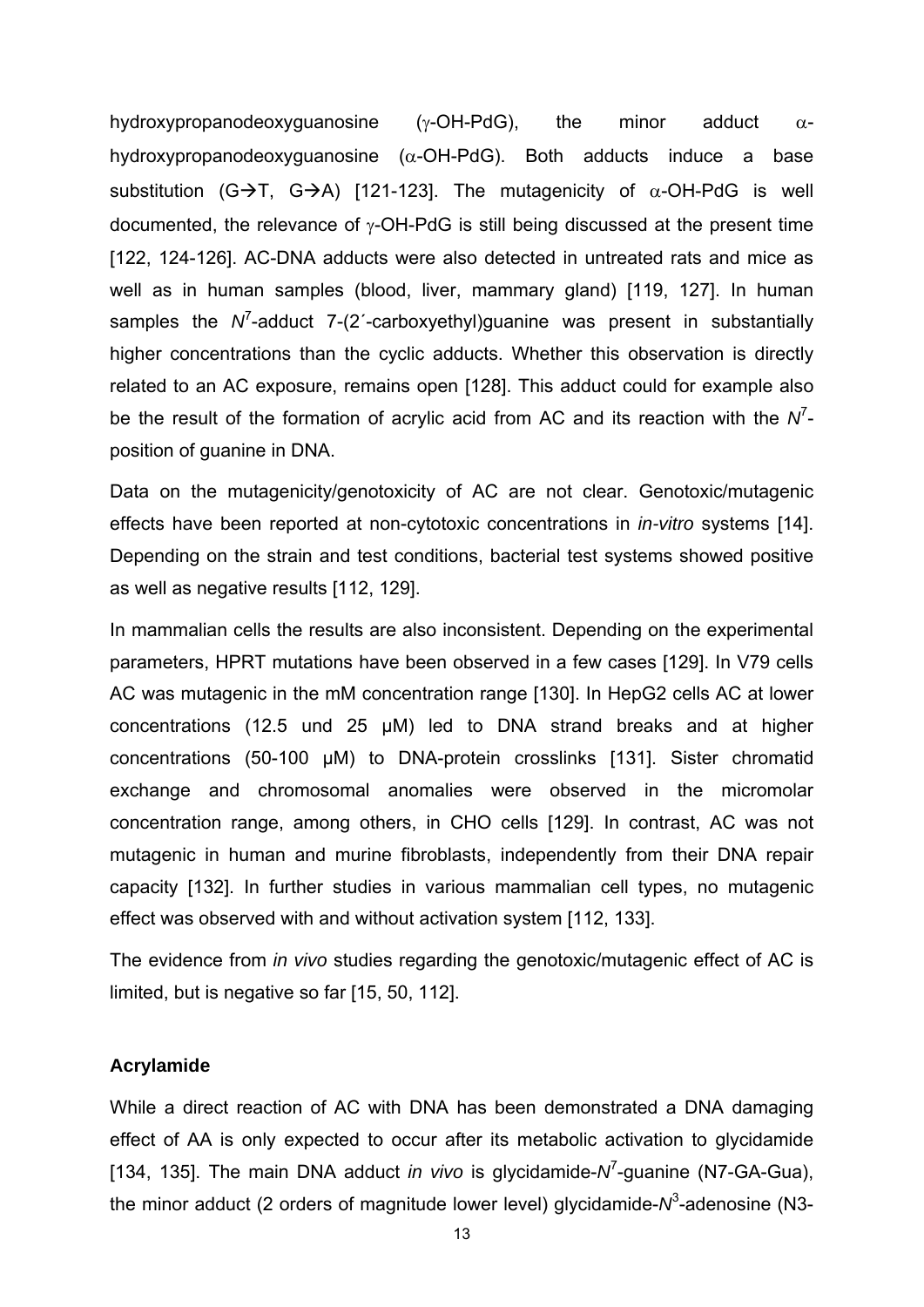GA-Ade) [59, 136]. In the lower dose range (0.1-100 µg/kg b.w.), which is more relevant for food based human exposure, no dose dependency for the formation of the N7-GA-Gua adduct in rats was observed, with adduct frequencies invariably < 2 adducts per  $10^{-8}$  nucleotides. At higher doses ( $>100$  µg/kg b.w.) the N7-GA-Guaadduct was dose-dependently detected in different rat organs at a frequency of  $> 2$ adducts per  $10<sup>8</sup>$  DNA bases. This is at the lower bound of DNA adduct background levels found in the liver of nonsmokers, formed as a consequence of exposure to DNA interacting electrophilic/ genotoxic compounds of different origin (exogenous or endogenous) [44].

Evidence for a possible interaction with chromatin-associated proteins such as protamine in germ cells (spermatids) as well as kinesin-dependent proteins was described. Such reactions may also contribute to the genotoxic effect of AA [96].

The mutagenic potential of glycidamide has been shown to be relatively low [137- 140]. For example, in the HPRT mutagenicity assay in mammalian cells, GA induced a mutagenic effect only at concentrations higher by several orders of magnitude than effected by activated forms of *N*-nitroso compounds or polycyclic aromatic hydrocarbons [138].

#### **2.7. Carcinogencity**

#### **Acrolein**

Up to now, chronic toxicity/carcinogenicity studies for AC administered p.o. have been performed in rats [141], mice [142] and Beagle dogs [114]. Moreover, there exists a non-representative study in male rats, in which only the mortality and histopathological changes in selected tissues were analyzed [143]. In more comprehensive studies the highest doses of 2.5 mg/kg b.w. in rats and 4.5 mg/kg b.w. in mice did not lead to substance-induced lesions, and there was no evidence for increased tumour incidences. However, for as yet unknown reasons the mortality in rats and mice was enhanced [141, 142]. In these studies AC dissolved in water was administered.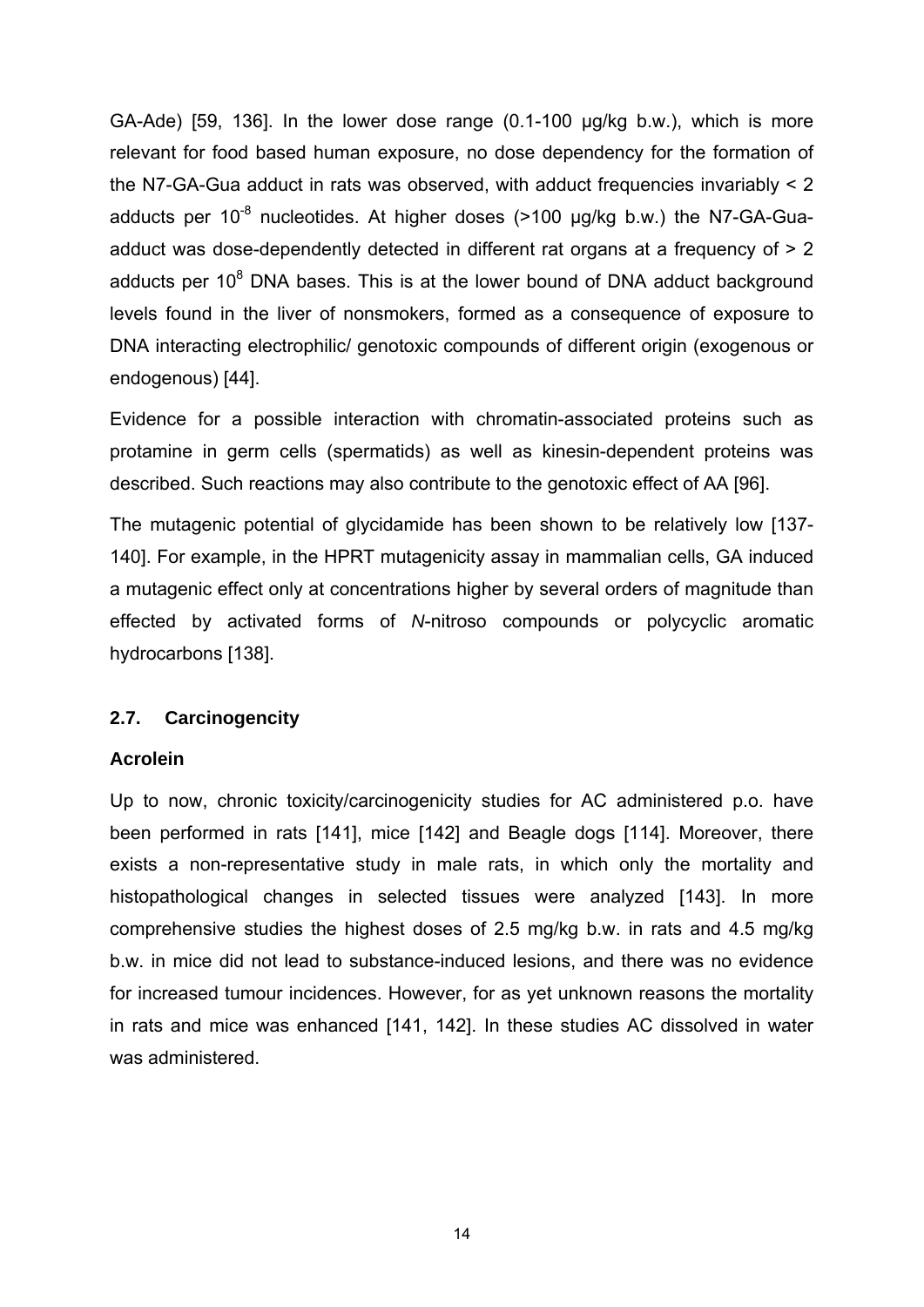Different bodies/commissions classify the carcinogenic potential of AC as follows:

- IARC category 3 (not classifiable as to its carcinogenicity to humans, based on inadequate evidence in humans and in experimental animals for the carcinogenicity of acrolein) [5]
- MAK Commission (Commission for the Investigation of Health Hazards of Chemical Compounds in the Work Area) of the German Research Foundation (DFG): Category 3B (Substances that cause concern that they could be carcinogenic for man but cannot be assessed conclusively because of lack of data) [129]
- US EPA: "data are inadequate for an assessment of human carcinogenic potential by either the inhalation or oral routes of exposure." [14]

### **Acrylamide**

In long-term studies in rats, a carcinogenic potential of AA was demonstrated after administration via drinking water at doses of 0.5 to 2 mg/kg b.w./day in male animals or at doses of up to 3 mg/kg b.w./day in female animals [92, 93]. Enhanced occurrence of certain tumours such as mesotheliomas of the tunica vaginalis testis, mammary fibroadenomas and thyroid tumours (follicular adenomas) has been reported [96, 115]. The carcinogenic potential of AA was confirmed in a two-year NTP study [144]. Following the administration of AA at doses of 0.33, 0.66, 1.32 and 2.71 mg /kg b.w. to male rats, at doses of 0.44, 0.88, 1.84 and 4.02 mg/kg b.w. to female rats, at doses of 1.04, 2.20, 4.11 and 8.93 mg/kg b.w. to male mice and at doses of 1.10, 2.23, 4.65 and 9.96 mg/kg b.w. to female mice, a reduction of the body weight in rats as well as a reduction of the survival rate in mice was observed. In both species tumours were found in different organs, some of them already at the lowest AA dose, so that no threshold could be deduced in this study [144, 145]. Overall, mice seem to be more sensitive than rats towards tumour induction by AA, female rats developed a greater diversity of tumour types than male rats [144, 146].

The carcinogenicity of AA is classified as follows:

- IARC: Category 2A (probably carcinogenic to humans) [146]
- MAK Commission of the DFG: Category 2 (to be regarded as carcinogenic for humans) [96]
- US EPA: "likely to be carcinogenic to humans." [147]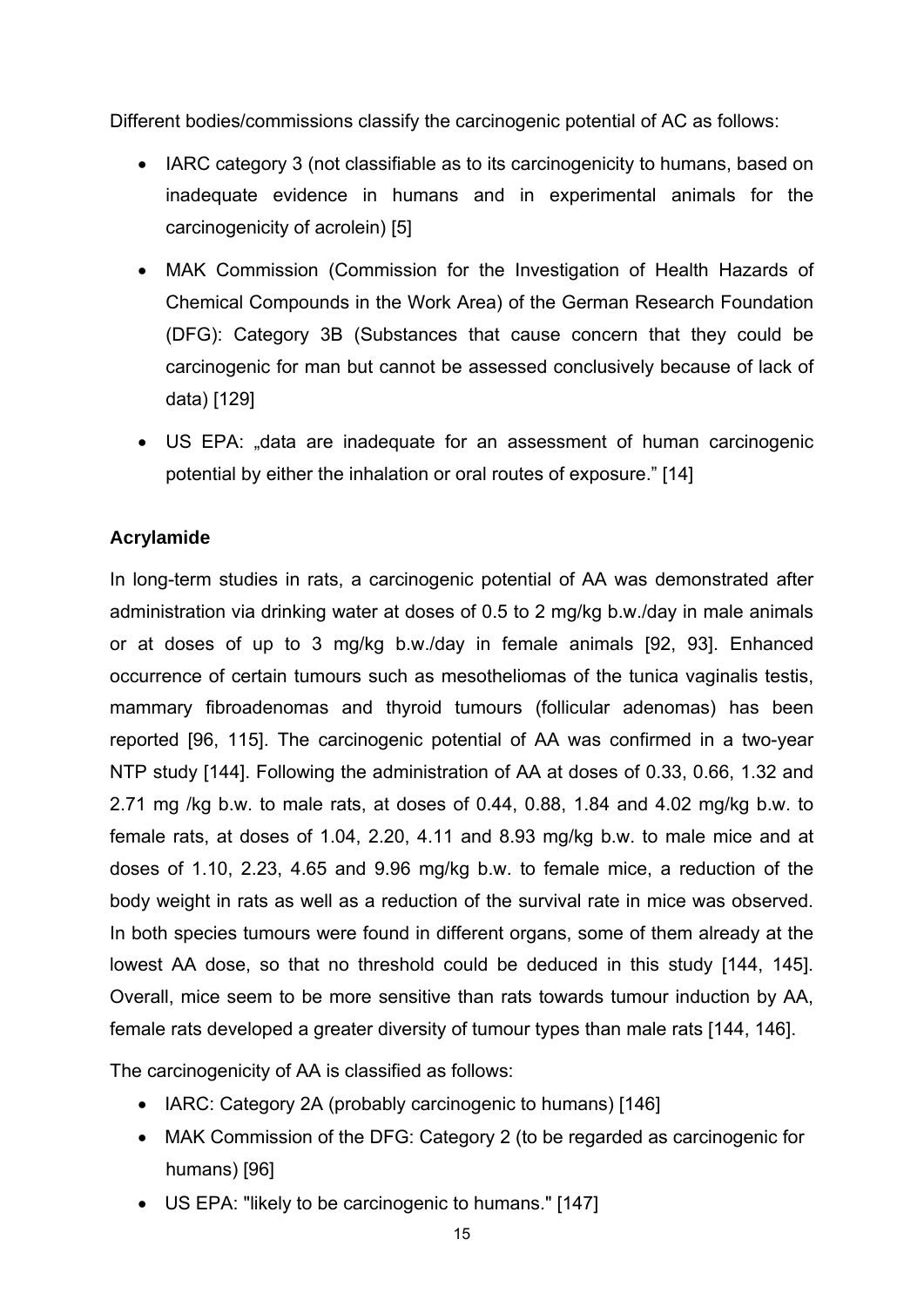#### **2.8. Risk assessment of other bodies**

#### **Acrolein**

The most comprehensive study for the evaluation of the effects of AC administered p.o. is a subchronic NTP study in rats, in which hyperplasia in the epithelium of the forestomach was the most sensitive parameter [112]. Based on a NOAEL value of 0.75 mg/kg b.w./day and by applying a safety factor of 100, a "tolerable daily intake" (TDI) of 7.5 µg/kg b.w./day was deduced [15, 50].

On the basis of the subchronic NTP study the US Agency for Toxic Substances and Disease Registry (ATSDR) derived an oral "Minimal Risk Level" (MRL) for AC of 4 µg/kg b.w./day for an average duration of exposure (15-364 days) [148]. The derivation was performed starting from the lower 95% confidence interval of the Benchmark-Dose for a 10% additional risk (BMDL10) for epithelial hyperplastic lesions to develop in the forestomach of mice and by taking into account a safety factor of 100 [148]. The MRL is based on non-carcinogenic effects.

#### **Acrylamide**

The NOAEL value for morphological alterations in the nervous system was reported to be 0.2 mg/kg b.w./day. Based on this NOAEL value a "Margin of Exposure" (MOE) of 200 in the case of an average consumption of 1 µg/kg b.w./day and a MOE of 50 in the case of a maximal consumption of 4 µg/kg b.w./day was calculated [51, 52]. According to an estimation of JECFA, neurotoxic effects at the estimated average intake level are unlikely. In contrast, for highly exposed individuals morphological alterations of nerves were not excluded [51, 52].

If the exposure is compared with the  $BMDL_{10}$  (benchmark dose lower confidence limit for a 10% additional tumour risk), the MOE values are in a similar order of magnitude. Based on a BMDL<sub>10</sub> of 0.31 mg/kg b.w./day for the induction of mammary tumours in rats, the calculated MOE values are 310 for average and 78 for high exposure. For tumours in the Harderian glands of mice the  $BMDL_{10}$  is 0.18 mg/kg b.w./day and the MOE values 180 and 45 for average and high exposure, respectively [51, 52].

On the basis of BMDL<sub>10</sub> values of 0.30 mg/kg b.w./day (mammary tumours in rats) or 0.16 mg/kg b.w./day (tumours in the Harderian glands of mice) and an average uptake for adults of 0.34  $\mu$ g/kg b.w./day or a 95<sup>th</sup> percentile uptake of 0.83  $\mu$ g/kg b.w./day (in each case "upper bound", [38]), the German Federal Institute for Risk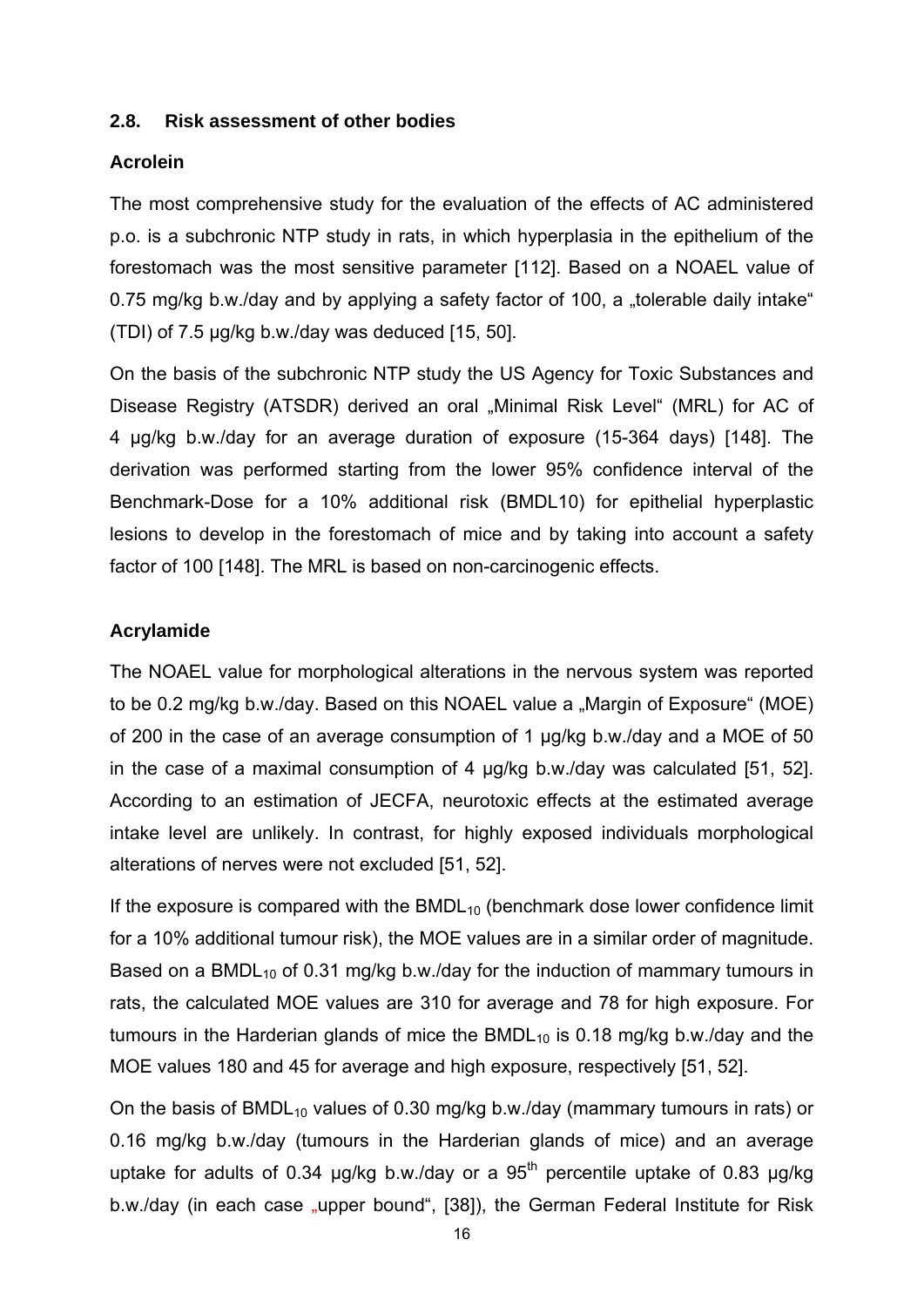Assessment (BfR) calculated MOE values of 471 and 882 (average) or 193 and 361  $(95<sup>th</sup>$  percentile), respectively [145].

#### **3. Conclusions and recommendations**

The SKLM published a first opinion on  $\alpha$ ,  $\beta$ -unsaturated carbonyl compounds in 2002 [1]. According to the Commission the basic statements of this opinion still apply:

*"2-Alkenals, like other* α*,*β*-unsaturated carbonyl compounds, are highly reactive compounds. They react on the one hand they easily with proteins and DNA, causing cytotoxic and genotoxic effects, on the other hand they are rapidly detoxified by oxidation or reduction as well as by glutathione conjugation. In this respect they are comparable to many other naturally occurring substances, to which man has already always been exposed and for which efficient detoxification mechanisms exist in many cases. The presently available data are inadequate for a comprehensive risk assessment. They indicate, however, that toxicity and genotoxicity will become apparent only at high doses, when such detoxification mechanisms have become overloaded. It must be assumed however, that doses which lead to such overloading vary not only from substance to substance but also depend on the cell type and tissue exposed."* 

More recent study results suggest that the diet-related exposure to AC or its precursors in foods, measured by determining the excretion of mercapturic acids in urine, may be higher than that of AA. There is also evidence for an endogenous formation of AC and AA in the intermediate metabolism. To what extent the endogenous formation contributes to the total exposure, is not known. The question, how to assess an exogenous exposure to toxicologically relevant compounds against the background of a possibly substantial endogenous formation of these substances, remains open at the moment.

For a health evaluation of process-related  $\alpha$ ,  $\beta$ -unsaturated carbonyl compounds formed in foods, the assessment of the exposure to these compounds is of particular importance. In this context, in the case of AC it cannot be ruled out that the existing analytical methods only detect a fraction of the AC "exposure equivalents".

The extent of the exposure to AC (or AC exposure equivalents) and its sources have insufficiently been analyzed up to now. Regarding the AC levels in heated foods only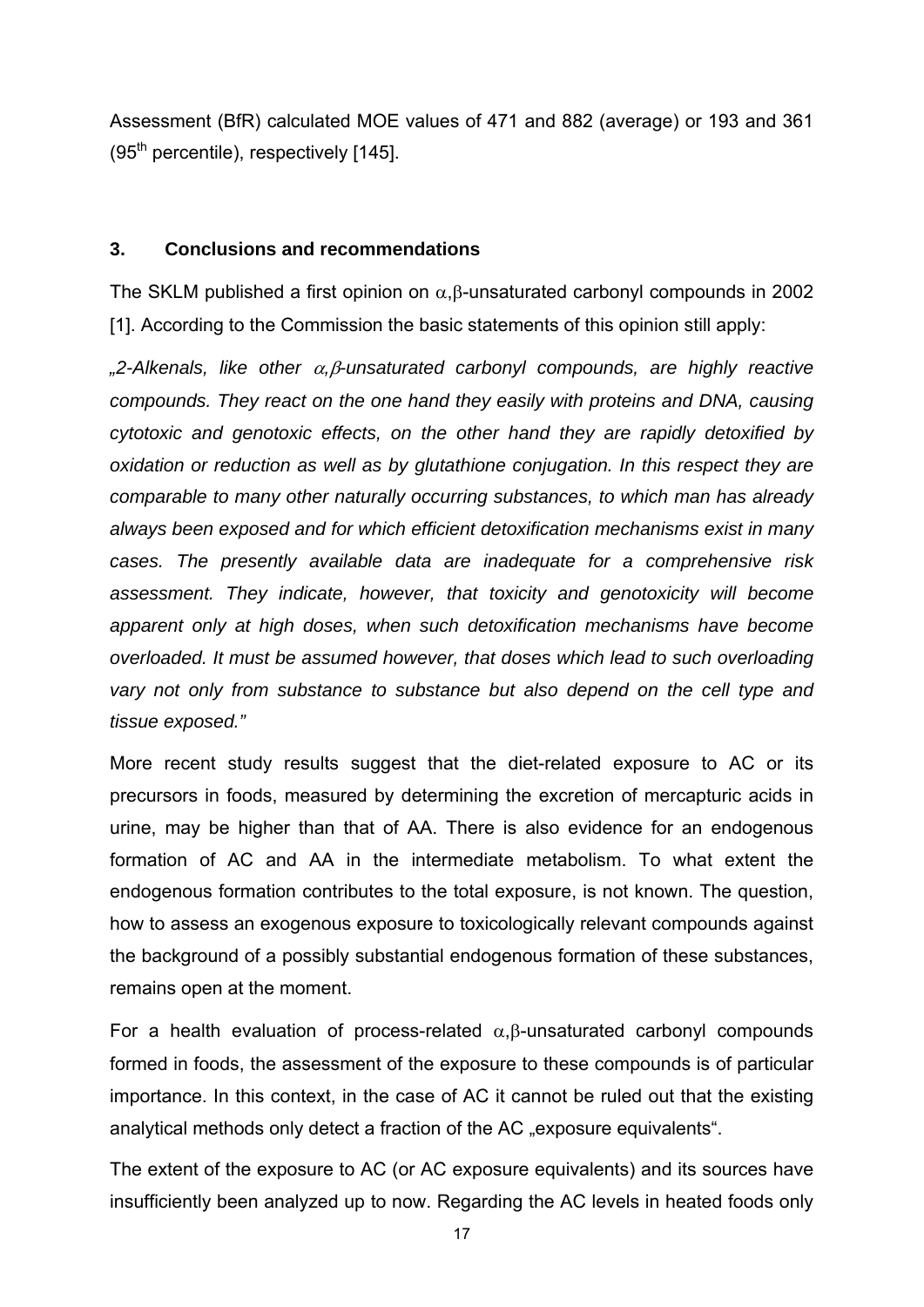a few results are available so far. However, it can be assumed that thermally treated foods could substantially contribute to the AC intake. Due to the limited data on the AC content of foods, an estimation of the exposure through foods is not possible at the moment. A rough calculation of the daily AC intake based on the highest contamination levels measured would indicate for the most unfavourable case (all food samples consumed are contaminated) a value of 17 µg AC/kg b.w./day (see Annex I).

The assessment of an oral AC exposure through the excretion of the AC metabolite 3-hydroxypropylmercapturic acid (3-HPMA) in urine suffers from some uncertainties as well. The extent of the metabolization of AC to 3-HPMA and/or CEMA and of their urinary excretion in humans is currently not known. A possible contribution of an endogenous formation of AC or AA in the organism as well potential inhalative exposure through kitchen vapour, traffic or passive smoking cannot be reliably estimated at the moment.

Based on spot urine samples from nonsmokers, the average AC exposure was estimated to be 2.1-2.4 µg/kg b.w./day and the maximal AC exposure 30 µg/kg b.w./day [50]. An assessment on the basis of the 24-hour 3-HPMA excretion in urine led to similar values, the lower exposure level being about 5-7 µg/kg b.w./day and the higher one being about 24 µg/kg b.w./day.

The above estimate of  $2 - 30$  µg/kg b.w. suggest an AC exposure through foods at or even above the TDI value of 7.5 µg/kg b.w./day (which refers to a lifetime exposure). More research is required for a reliable assessment of the food-related exposure to be put into correlation with the excretion of exposure biomarkers in urine.

#### **4. Research needs**

For the assessment of the AC intake through foods, reliable data covering occurrence in unprocessed and ready-to-eat foods are required, as well as elucidation of the influence of processing and preparation procedures (such as roasting or frying). Major AC exposure sources are not known at present.

In addition to the development of a reliable analytical method for the assessment of AC in foods, the SKLM recommends to determine the AC exposure in comparison to the AA exposure. This could be done by using validated exposure biomarkers such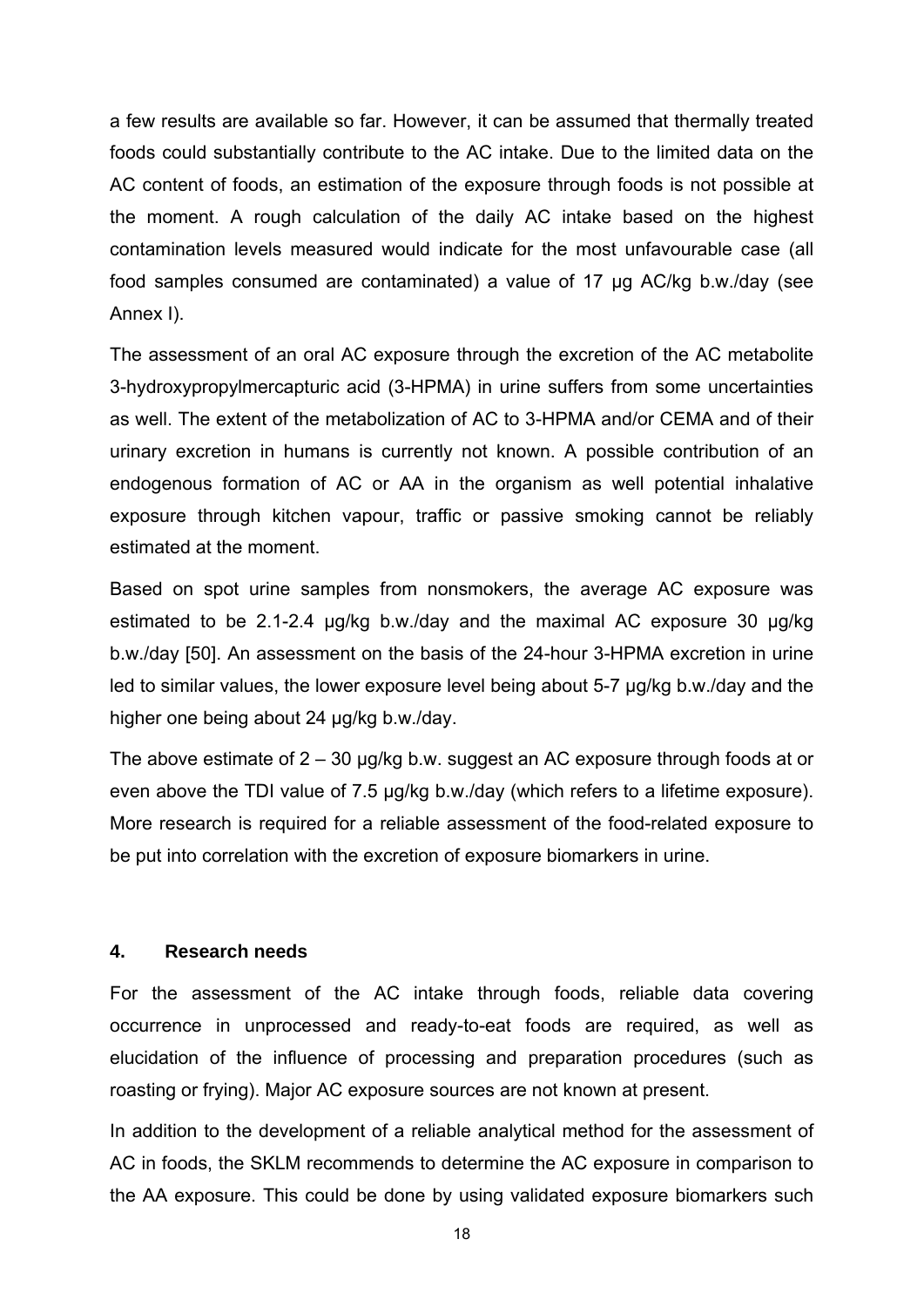as the corresponding mercapturic acids in urine or hemoglobin adducts in blood. It has to be clarified to which extent exposure from endogenous sources also contribute to the total exposure. Moreover, the causes for the observed discrepancy between the analytical values detected so far and the excretion of exposure biomarkers in urine have to be clarified.

In analogy to the biomarker for a long-term AA exposure, namely the formation of hemoglobin adducts during the lifespan of the erythrocyte, it is also advisable to develop corresponding long-term biomarkers for the AC exposure.

Further research is needed concerning the mechanisms of AC formation in foods, particularly during thermal processing or bacterial fermentation. In this respect the comparison with AA formation and an analysis of the possible similarities and differences regarding the formation pathways of AC are of scientific interest. From an epidemiological point of view no convincing relationship between AA exposure and tumour formation has been established. Of note, epidemiological evidence has not taken into consideration the presumably substantially higher exposure to AC. Concomitant determination of biomarkers for AA and AC exposure may be useful for instance in order to study associations with further non-transmissible diseases (such as diabetes and neurological diseases) or other presumed effects (such as reduced weight at birth).

For an adequate safety assessment of AC, extended genotoxicity and mutagenicity studies (*in vitro* and *in vivo*) for AC are required in addition to the exposure assessment. Moreover, studies on the biokinetics of AC after oral exposure should be performed. This should clarify whether orally administered AC is systemically bioavailable to an extent that leads to the formation of DNA adducts in different organs. A dose-effect study on the formation of DNA adducts may provide further significant information for risk assessment. In addition, *in vitro* studies in primary hepatocytes could give mechanistic information, e.g. regarding the rate of the glutathione adduct formation in comparison to DNA adduct formation. Moreover, the dose-dependent formation of DNA adducts measured in experimental systems should be compared with the background level of DNA damage measured in human samples. Finally, the question whether the combined exposure to AA and AC influences the biological effect of the respective individual compounds should be analyzed.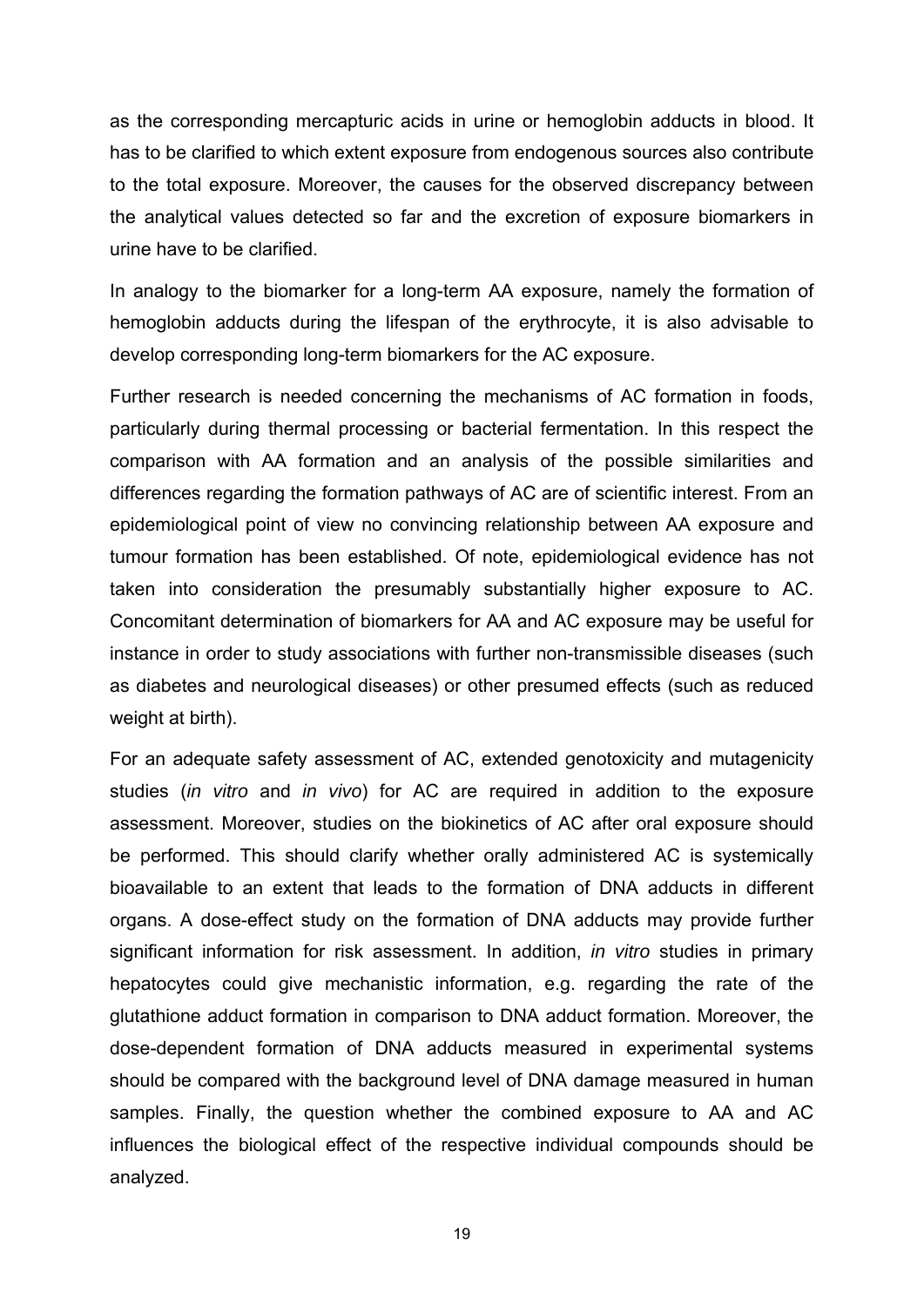#### **References**

[1] SKLM, *Deutsche Forschungsgemeinschaft, Senatskommission zur Beurteilung der gesundheitlichen Unbedenklichkeit von Lebensmitteln, Gerhard Eisenbrand (Vorsitzender). Toxikologische Beurteilung α,βungesättigter aliphatischer Aldehyde in Lebensmitteln, Lebensmittel und Gesundheit II, Sammlung der Beschlüsse und Stellungnahmen/Opinions (19972004)*, Wiley‐VCH Verlag GmbH & Co. KGaA, Weinheim 2005.

[2] Schettgen, T., Musiol, A., Kraus, T., Simultaneous determination of mercapturic acids derived from ethylene oxide (HEMA), propylene oxide (2‐HPMA), acrolein (3‐HPMA), acrylamide (AAMA) and N,N‐dimethylformamide (AMCC) in human urine using liquid chromatography/tandem mass spectrometry. *Rapid communications in mass spectrometry : RCM* 2008, *22*, 2629‐2638.

[3] Watzek, N., Baum, M., Berger, F., Eisenbrand, G.*, et al.*, Exposure to acrolein exceeds that to acrylamide: Monitoring mercapturic acids in human urine after consumption of potato crisps *Toxicology Letters* 2011, *205* S77.

[4] Watzek, N., Scherbl, D., Feld, J., Berger, F.*, et al.*, Profiling of mercapturic acids of acrolein and acrylamide in human urine after consumption of potato crisps. *Molecular nutrition & food research* 2012, *56*, 1825‐1837.

[5] IARC, International Agency for Research on Cancer: Dry Cleaning, Some Chlorinated Solvents and Other Industrial Chemicals *IARC Monographs on the Evaluation of Carcinogenic Risks to Humans* 1995, *63*, 337‐372.

[6] Umano, K., Shibamoto, T., Analysis of acrolein from heated cooking oils and beef fat. *Journal of agricultural and food chemistry* 1987, *35*, 909–912.

[7] Fullana, A., Carbonell-Barrachina, A. A., Sidhu, S., Comparison of volatile aldehydes present in the cooking fumes of extra virgin olive, olive, and canola oils. *Journal of agricultural and food chemistry* 2004, *52*, 5207‐5214.

[8] Li, C. M., Kimura, F., Endo, Y., Maruyama, C., Fujimoto, K., Deterioration of diacylglycerol‐ and triacylglycerol‐rich oils during frying of potatoes. *Eur J Lipid Sci Tech* 2005, *107*, 173‐179.

[9] Schuh, C., Dissertation: Entwicklung eines Meßverfahrens zur Bestimmung kurzkettiger aliphatischer Aldehyde in Küchendämpfen und Expositionsmessungen in Küchen. Kaiserslautern. 1992.

[10] Ho, S. S., Yu, J. Z., Chu, K. W., Yeung, L. L., Carbonyl emissions from commercial cooking sources in Hong Kong. *J Air Waste Manag Assoc* 2006, *56*, 1091‐1098.

[11] Carmines, E. L., Gaworski, C. L., Toxicological evaluation of glycerin as a cigarette ingredient. *Food and chemical toxicology : an international journal published for the British Industrial Biological Research Association* 2005, *43*, 1521‐1539.

[12] Talhout, R., Opperhuizen, A., van Amsterdam, J. G., Sugars as tobacco ingredient: Effects on mainstream smoke composition. *Food and chemical toxicology : an international journal published for the British Industrial Biological Research Association* 2006, *44*, 1789‐1798.

[13] Stevens, J. F., Maier, C. S., Acrolein: sources, metabolism, and biomolecular interactions relevant to human health and disease. *Molecular nutrition & food research* 2008, *52*, 7‐25.

[14] EPA, Environmental Protection Agency, Toxicological Review of acrolein, 2003. *http://www.epa.gov/ncea/iris/toxreviews/0364tr.pdf*.

[15] WHO, Acrolein; Concise International Chemical Assessment Document (CICAD) 43. 2002. *http://www.inchem.org/documents/cicads/cicads/cicad43.htm*.

[16] Tareke, E., Rydberg, P., Karlsson, P., Eriksson, S., Tornqvist, M., Acrylamide: a cooking carcinogen? *Chemical research in toxicology* 2000, *13*, 517‐522.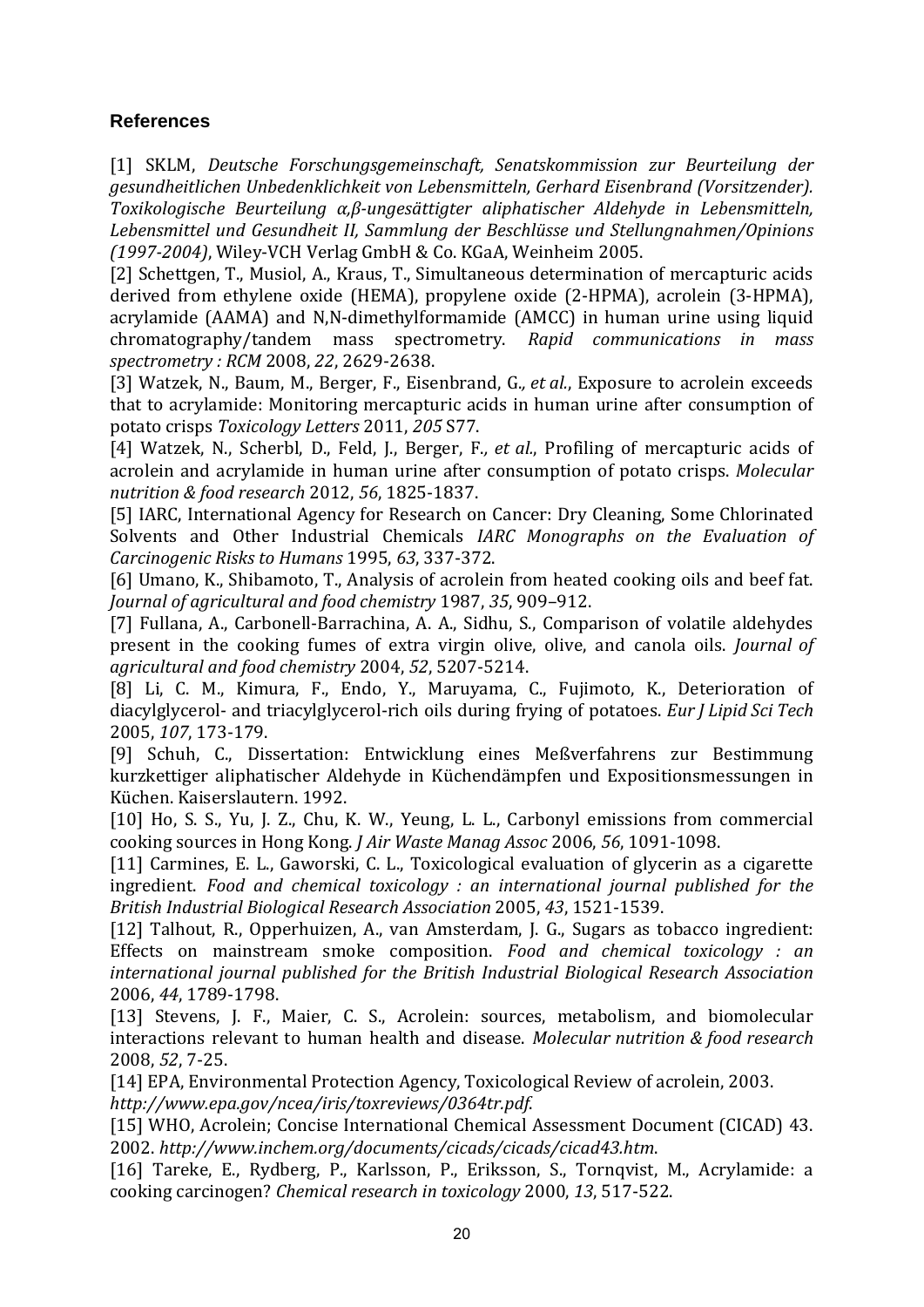[17] Tareke, E., Rydberg, P., Karlsson, P., Eriksson, S., Tornqvist, M., Analysis of acrylamide, a carcinogen formed in heated foodstuffs. *Journal of agricultural and food chemistry* 2002, *50*, 4998‐5006.

[18] White, E. L., Uhrig, M. S., Johnson, T. J., Gordon, B. M.*, et al.*, Quantitative determination of selected compounds in a Kentucky 1R4F reference cigarette smoke by multidimensional gas chromatography and selected ion monitoring‐mass spectrometry. *Journal of chromatographic science* 1990, *28*, 393‐399.

[19] Smith, C. J., Perfetti, T. A., Rumple, M. A., Rodgman, A., Doolittle, D. J., "IARC group 2A Carcinogens" reported in cigarette mainstream smoke. *Food and chemical toxicology : an international journal published for the British Industrial Biological Research Association* 2000, *38*, 371‐383.

[20] Shibamoto, T., *Acrolein, in: ProcessInduced Food Toxicants: Occurrence, Formation, Mitigation, and Health Risks.Stadler, R. H.; Lineback, D. R. (eds)*, Wiley, New Jersey 2009, 51‐74.

[21] Esterbauer, H., Schaur, R. J., Zollner, H., Chemistry and biochemistry of 4hydroxynonenal, malonaldehyde and related aldehydes. *Free radical biology & medicine* 1991, *11*, 81‐128.

[22] Mottram, D. S., Wedzicha, B. L., Dodson, A. T., Acrylamide is formed in the Maillard reaction. *Nature* 2002, *419*, 448‐449.

[23] Li, J., Ho, C. T., Generation of aldehydes from Maillard reactions of glucose and amino acids. *Special PublicationRoyal Society of Chemistry* 2005, *300*, 213‐218.

[24] Yaylayan, V. A., Harty-Majors, S., Ismail, A. A., Monitoring carbonyl-amine reaction and enolization of 1‐hydroxy‐2‐propanone (Acetol) by FTIR spectroscopy. *Journal of agricultural and food chemistry* 1999, *47*, 2335‐2340.

[25] Yaylayan, V. A., Keyhani, A., Origin of carbohydrate degradation products in L-Alanine/D‐[(13)C]glucose model systems. *Journal of agricultural and food chemistry* 2000, *48*, 2415‐2419.

[26] Feron, V. J., Til, H. P., de Vrijer, F., Woutersen, R. A.*, et al.*, Aldehydes: occurrence, carcinogenic potential, mechanism of action and risk assessment. *Mutation research* 1991, *259*, 363‐385.

[27] Lane, R. H., Smathers, J. L., Monitoring aldehyde production during frying by reversed‐phase liquid chromatography. *Journal Association of Official Analytical Chemists* 1991, *74*, 957‐960.

[28] Collin, S., Osman, M., Delcambre, S., El-Zayat, A. I., Dufour, J. P., Investigation of volatile flavor compounds in fresh and ripened Domiati cheeses. *Journal of agricultural and food chemistry* 1993, *41*, 1659‐1663.

[29] Ewert, A., Granvogl, M., Schieberle, P., Development of two stable isotope dilution assays for the quantitation of acrolein in heat‐processed fats. *Journal of agricultural and food chemistry* 2011, *59*, 3582‐3589.

[30] Kuballa, T., Lachenmeier, D.W., Gary, M. , Deutscher Lebensmittelchemikertag in Halle : Analytik, Acrolein in Spirituosen und Fetten/Ölen. *Lebensmittelchemie* 2012, *66*, 17‐19.

[31] Ghilarducci, D. P., Tjeerdema, R. S., Fate and effects of acrolein. *Reviews of environmental contamination and toxicology* 1995, *144*, 95‐146.

[32] Bauer‐Christoph, C., Christoph, N., Rupp, M., Schäfer, N., Spirituosenanalytik; Stichworte und Methoden von A‐Z. 2009, Behr; Auflage: 1.

[33] Saison, D., De Schutter, D. P., Delvaux, F., Delvaux, F. R., Determination of carbonyl compounds in beer by derivatisation and headspace solid‐phase microextraction in combination with gas chromatography and mass spectrometry. *J Chromatogr* 2009, *1216*, 5061‐5068.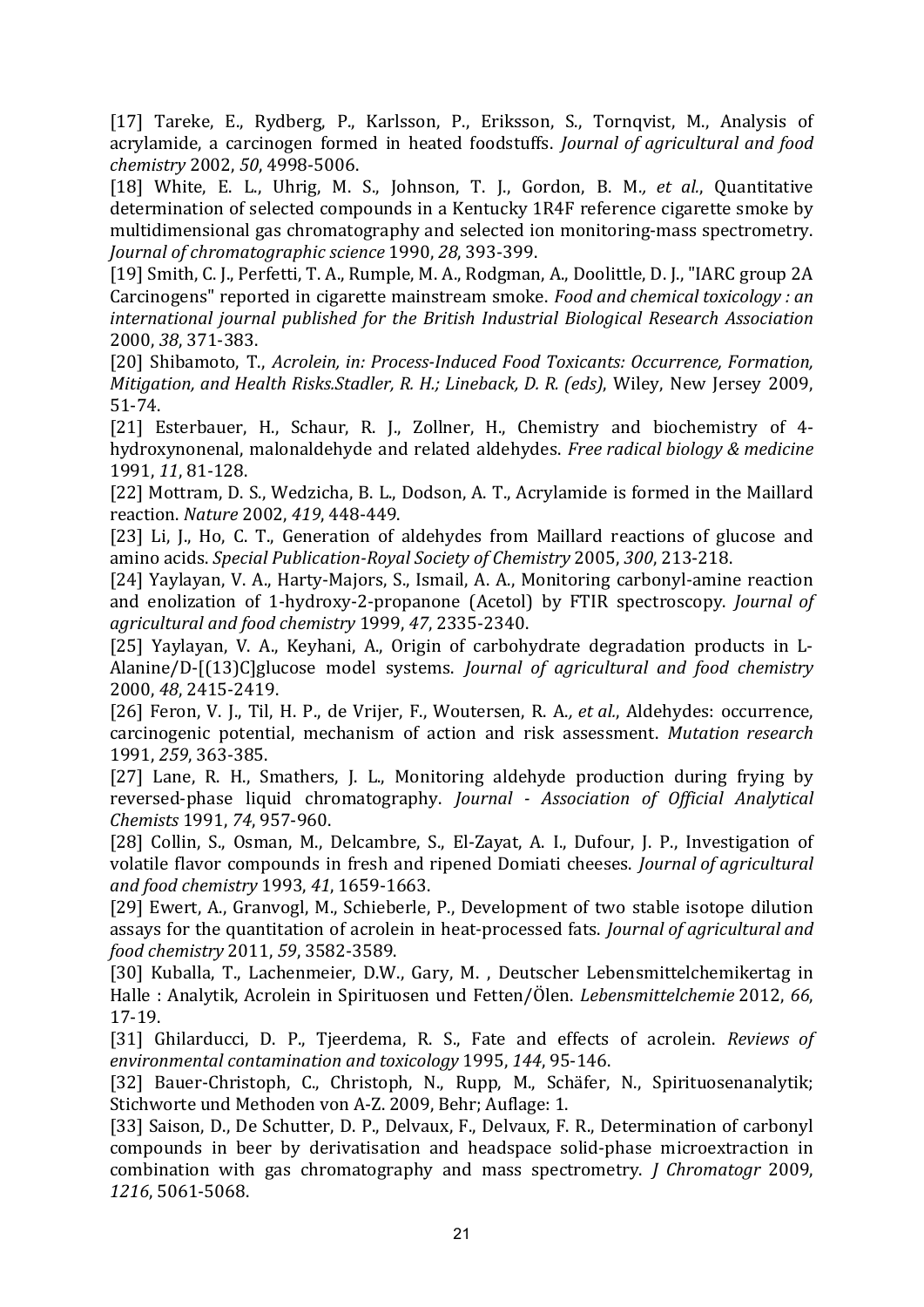[34] Watzek, N., Scherbl, D., Berger, F., Feld, J.*, et al.*, Acrolein and acrylamide: excretion of mercapturic acids after consumption of potato chips. *NaunynSchmiedeberg's Archives of Pharmacology* 2012 *Volume 385, Supplement 1* S101‐102.

[35] Eisenbrand, G., Scherbl, D., Watzek, N., Fuhr, U., Tomalik‐Scharte, D., Richling, E., Mercapturic acid excretion in human urine indicaters higher exposure to acrolein than acrylamide after ingestion of potato chips *The Toxicologist Suppl to Toxicological Sciences, Abstract final ID 2856* 2012.

[36] Zyzak, D. V., Sanders, R. A., Stojanovic, M., Tallmadge, D. H.*, et al.*, Acrylamide formation mechanism in heated foods. *Journal of agricultural and food chemistry* 2003, *51*, 4782‐4787.

[37] Yaylayan, V. A., Stadler, R. H., Acrylamide formation in food: a mechanistic perspective. *Journal of AOAC International* 2005, *88*, 262‐267.

[38] EFSA, European Food Safety Authority, Scientific report of EFSA: Results on acrylamide levels in food from Monitoring years 2007‐2009 and exposure assessment. *EFSA Journal* 2011, *9 (4)*, 2133.

[39] BVL, Bundesamt für Verbraucherschutz und Lebensmittelsicherheit, Ergebnisse der 8. Signalwert‐Berechnung mit statistischen Kennzahlen. 2010. *http://www.bvl.bund.de/SharedDocs/Downloads/01\_Lebensmittel/acrylamid/8te\_SW\_Be rechnung/8te\_SWB\_Ergebnisse.pdf?\_\_blob=publicationFile&v=3*.

[40] el Ghissassi, F., Barbin, A., Nair, J., Bartsch, H., Formation of 1,N6‐ethenoadenine and 3,N4‐ethenocytosine by lipid peroxidation products and nucleic acid bases. *Chemical research in toxicology* 1995, *8*, 278‐283.

[41] Bartsch, H., Keynote address: exocyclic adducts as new risk markers for DNA damage in man. *IARC scientific publications* 1999, 1‐16.

[42] Bartsch, H., Nair, J., New DNA-based biomarkers for oxidative stress and cancer chemoprevention studies. *European Journal of Cancer* 2000, *36 (10)*, 1229‐1234.

[43] Boettcher, M. I., Bolt, H. M., Angerer, J., Acrylamide exposure via the diet: influence of fasting on urinary mercapturic acid metabolite excretion in humans. *Archives of toxicology* 2006, *80*, 817‐819.

[44] Watzek, N., Bohm, N., Feld, J., Scherbl, D.*, et al.*, N7‐glycidamide‐guanine DNA adduct formation by orally ingested acrylamide in rats: a dose-response study encompassing human diet‐related exposure levels. *Chemical research in toxicology* 2012, *25*, 381‐390.

[45] Tareke, E., Lyn‐Cook, B., Robinson, B., Ali, S. F., Acrylamide: a dietary carcinogen formed in vivo? *Journal of agricultural and food chemistry* 2008, *56*, 6020‐6023.

[46] Tareke, E., Heinze, T. M., Gamboa da Costa, G., Ali, S., Acrylamide formed at physiological temperature as a result of asparagine oxidation. *Journal of agricultural and food chemistry* 2009, *57*, 9730‐9733.

[47] Parent, R. A., Caravello, H. E., Sharp, D. E., Metabolism and distribution of [2,3-14C]acrolein in Sprague‐Dawley rats. *Journal of applied toxicology : JAT* 1996, *16*, 449‐ 457.

[48] Parent, R. A., Paust, D. E., Schrimpf, M. K., Talaat, R. E.*, et al.*, Metabolism and distribution of [2,3‐14C]acrolein in Sprague‐Dawley rats. II. Identification of urinary and fecal metabolites. *Toxicological sciences : an official journal of the Society of Toxicology* 1998, *43*, 110‐120.

[49] Eckert, E., Schmid, K., Schaller, B., Hiddemann‐Koca, K.*, et al.*, Mercapturic acids as metabolites of alkylating substances in urine samples of German inhabitants. *International journal of hygiene and environmental health* 2011, *214*, 196‐204.

[50] Abraham, K., Andres, S., Palavinskas, R., Berg, K.*, et al.*, Toxicology and risk assessment of acrolein in food. *Molecular nutrition & food research* 2011, *55*, 1277‐1290.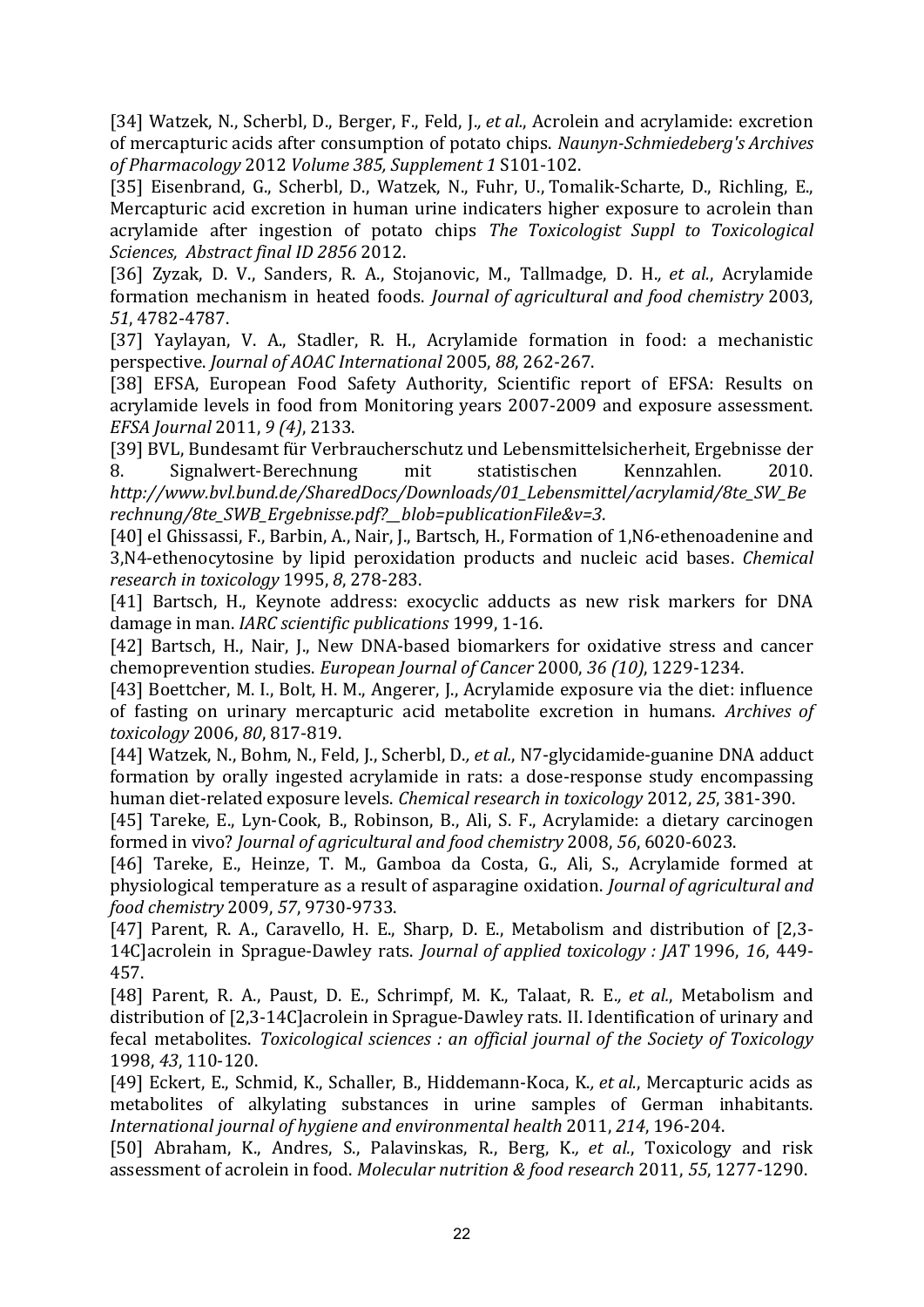[51] JECFA, Joint FAO/WHO expert committee on food additives, 72. meeting. 2010. *http://www.who.int/foodsafety/chem/summary72\_rev.pdf*.

[52] FAO/WHO, prepared by the Seventy‐second meeting of the Joint FAO/WHO Expert Committee on Food Additives (JECFA), Safety evaluation of certain contaminants in food. *WHO food additives series 63; FAO JECFA monographs 8; 2011. http://whqlibdoc.who.int/publications/2011/9789241660631\_eng.pdf*.

[53] ECHA, Guidance on information requirements and chemical safety assessment Chapter R.8: Characterisation of dose [concentration]‐response for human health. 2010. *http://echa.europa.eu/documents/10162/13632/information\_requirements\_r8\_en.pdf*.

[54] Carmella, S. G., Chen, M., Zhang, Y., Zhang, S.*, et al.*, Quantitation of acrolein‐derived (3‐hydroxypropyl)mercapturic acid in human urine by liquid chromatography‐ atmospheric pressure chemical ionization tandem mass spectrometry: effects of cigarette smoking. *Chemical research in toxicology* 2007, *20*, 986‐990.

[55] Boettcher, M. I., Schettgen, T., Kutting, B., Pischetsrieder, M., Angerer, J., Mercapturic acids of acrylamide and glycidamide as biomarkers of the internal exposure to acrylamide in the general population. *Mutation research* 2005, *580*, 167‐176.

[56] Bergmark, E., Hemoglobin adducts of acrylamide and acrylonitrile in laboratory workers, smokers and nonsmokers. *Chemical research in toxicology* 1997, *10*, 78‐84.

[57] Kaye, C. M., Biosynthesis of mercapturic acids from allyl alcohol, allyl esters and acrolein. *The Biochemical journal* 1973, *134*, 1093‐1101.

[58] Linhart, I., Frantik, E., Vodickova, L., Vosmanska, M.*, et al.*, Biotransformation of acrolein in rat: excretion of mercapturic acids after inhalation and intraperitoneal injection. *Toxicology and applied pharmacology* 1996, *136*, 155‐160.

[59] Gamboa da Costa, G., Churchwell, M. I., Hamilton, L. P., Von Tungeln, L. S.*, et al.*, DNA adduct formation from acrylamide via conversion to glycidamide in adult and neonatal mice. *Chemical research in toxicology* 2003, *16*, 1328‐1337.

[60] Besaratinia, A., Pfeifer, G. P., DNA adduction and mutagenic properties of acrylamide. *Mutation research* 2005, *580*, 31‐40.

[61] Fuhr, U., Boettcher, M. I., Kinzig‐Schippers, M., Weyer, A.*, et al.*, Toxicokinetics of acrylamide in humans after ingestion of a defined dose in a test meal to improve risk assessment for acrylamide carcinogenicity. *Cancer epidemiology, biomarkers & prevention : a publication of the American Association for Cancer Research, cosponsored by the American Society of Preventive Oncology* 2006, *15*, 266‐271.

[62] Barber, D. S., LoPachin, R. M., Proteomic analysis of acrylamide‐protein adduct formation in rat brain synaptosomes. *Toxicology and applied pharmacology* 2004, *201*, 120‐136.

[63] LoPachin, R. M., Barber, D. S., Synaptic cysteine sulfhydryl groups as targets of electrophilic neurotoxicants. *Toxicological sciences : an official journal of the Society of Toxicology* 2006, *94*, 240‐255.

[64] LoPachin, R. M., Gavin, T., Geohagen, B. C., Das, S., Neurotoxic mechanisms of electrophilic type-2 alkenes: soft soft interactions described by quantum mechanical parameters. *Toxicological sciences : an official journal of the Society of Toxicology* 2007, *98*, 561‐570.

[65] Lopachin, R. M., Gavin, T., Decaprio, A., Barber, D. S., Application of the Hard and Soft, Acids and Bases (HSAB) theory to toxicant‐‐target interactions. *Chemical research in toxicology* 2012, *25*, 239‐251.

[66] LoPachin, R. M., Gavin, T., Petersen, D. R., Barber, D. S., Molecular mechanisms of 4‐ hydroxy-2-nonenal and acrolein toxicity: nucleophilic targets and adduct formation. *Chemical research in toxicology* 2009, *22*, 1499‐1508.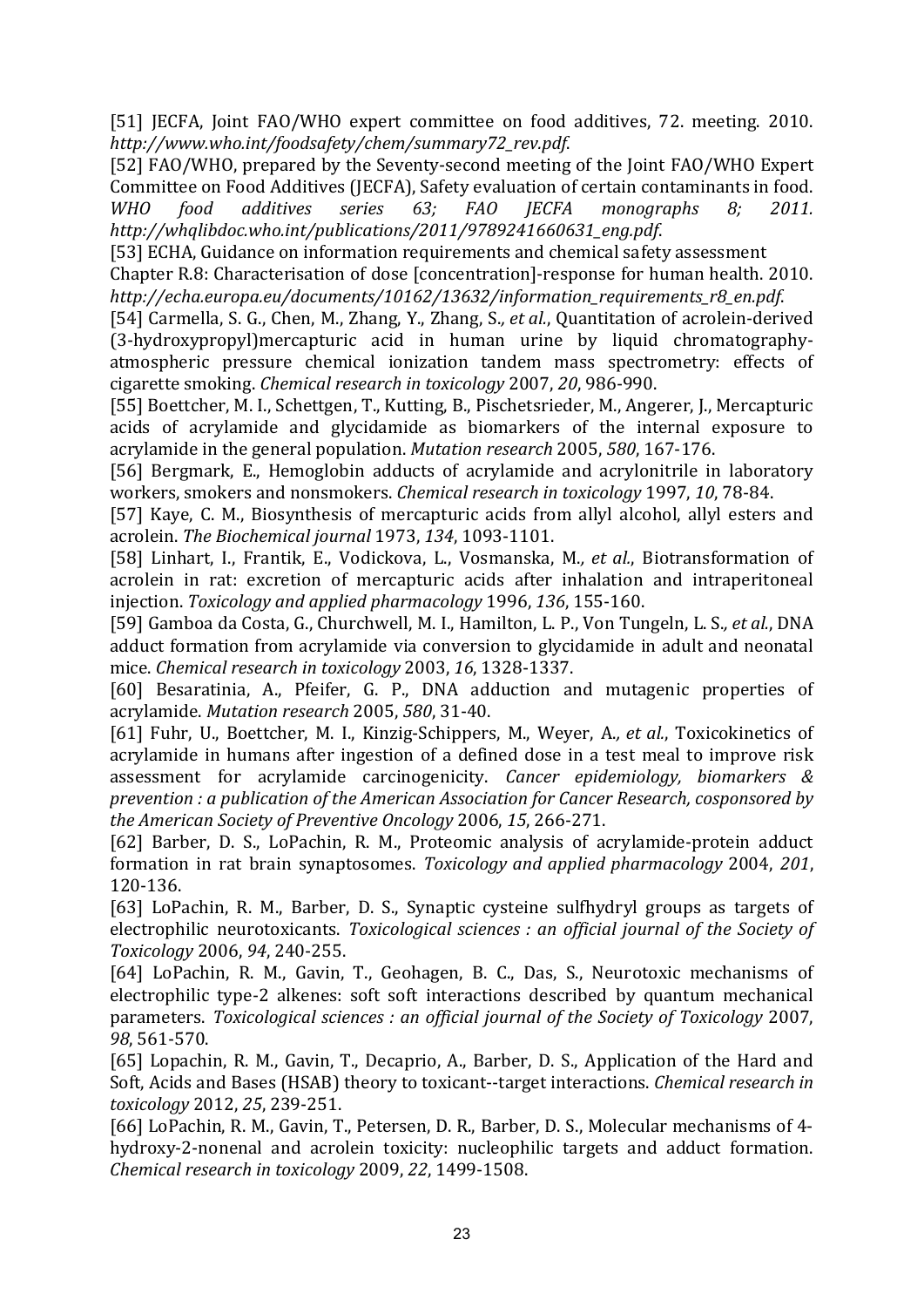[67] Kehrer, J. P., Biswal, S. S., The molecular effects of acrolein. *Toxicological sciences : an official journal of the Society of Toxicology* 2000, *57*, 6‐15.

[68] Tjalkens, R. B., Luckey, S. W., Kroll, D. J., Petersen, D. R., Alpha,beta‐unsaturated aldehydes increase glutathione S-transferase mRNA and protein: correlation with activation of the antioxidant response element. *Archives of biochemistry and biophysics* 1998, *359*, 42‐50.

[69] Kwak, M. K., Kensler, T. W., Casero, R. A., Jr., Induction of phase 2 enzymes by serum oxidized polyamines through activation of Nrf2: effect of the polyamine metabolite acrolein. *Biochemical and biophysical research communications* 2003, *305*, 662‐670.

[70] Lambert, C., McCue, J., Portas, M., Ouyang, Y.*, et al.*, Acrolein in cigarette smoke inhibits T‐cell responses. *The Journal of allergy and clinical immunology* 2005, *116*, 916‐ 922.

[71] Lambert, C., Li, J., Jonscher, K., Yang, T. C.*, et al.*, Acrolein inhibits cytokine gene expression by alkylating cysteine and arginine residues in the NF‐kappaB1 DNA binding domain. *The Journal of biological chemistry* 2007, *282*, 19666‐19675.

[72] Tirumalai, R., Rajesh Kumar, T., Mai, K. H., Biswal, S., Acrolein causes transcriptional induction of phase II genes by activation of Nrf2 in human lung type II epithelial (A549) cells. *Toxicology Letters* 2002, *132*, 27‐36.

[73] Wu, C. C., Hsieh, C. W., Lai, P. H., Lin, J. B.*, et al.*, Upregulation of endothelial heme oxygenase‐1 expression through the activation of the JNK pathway by sublethal concentrations of acrolein. *Toxicology and applied pharmacology* 2006, *214*, 244‐252.

[74] Feng, Z., Hu, W., Hu, Y., Tang, M. S., Acrolein is a major cigarette‐related lung cancer agent: Preferential binding at p53 mutational hotspots and inhibition of DNA repair. *Proceedings of the National Academy of Sciences of the United States of America* 2006, *103*, 15404‐15409.

[75] Hecht, S. S., Smoking and lung cancer‐‐a new role for an old toxicant? *Proceedings of the National Academy of Sciences of the United States of America* 2006, *103*, 15725‐ 15726.

[76] Myers, C. R., Myers, J. M., Kufahl, T. D., Forbes, R., Szadkowski, A., The effects of acrolein on the thioredoxin system: implications for redox‐sensitive signaling. *Molecular nutrition & food research* 2011, *55*, 1361‐1374.

[77] Tanel, A., Averill-Bates, D. A., The aldehyde acrolein induces apoptosis via activation of the mitochondrial pathway. *Biochimica et biophysica acta* 2005, *1743*, 255‐267.

[78] Tanel, A., Averill-Bates, D. A., Activation of the death receptor pathway of apoptosis by the aldehyde acrolein. *Free radical biology & medicine* 2007, *42*, 798‐810.

[79] Kern, J. C., Kehrer, J. P., Acrolein-induced cell death: a caspase-influenced decision between apoptosis and oncosis/necrosis. *Chemicobiological interactions* 2002, *139*, 79‐ 95.

[80] LoPachin, R. M., Ross, J. F., Reid, M. L., Das, S.*, et al.*, Neurological evaluation of toxic axonopathies in rats: acrylamide and 2,5‐hexanedione. *Neurotoxicology* 2002, *23*, 95‐ 110.

[81] LoPachin, R. M., Balaban, C. D., Ross, J. F., Acrylamide axonopathy revisited. *Toxicology and applied pharmacology* 2003, *188*, 135‐153.

[82] Gagnaire, F., Marignac, B., Bonnet, P., Relative neurotoxicological properties of five unsaturated aliphatic nitriles in rats. *Journal of applied toxicology : JAT* 1998, *18*, 25‐31.

[83] Auld, R. B., Bedwell, S. F., Peripheral neuropathy with sympathetic overactivity from industrial contact with acrylamide. *Canadian Medical Association journal* 1967, *96*, 652‐ 654.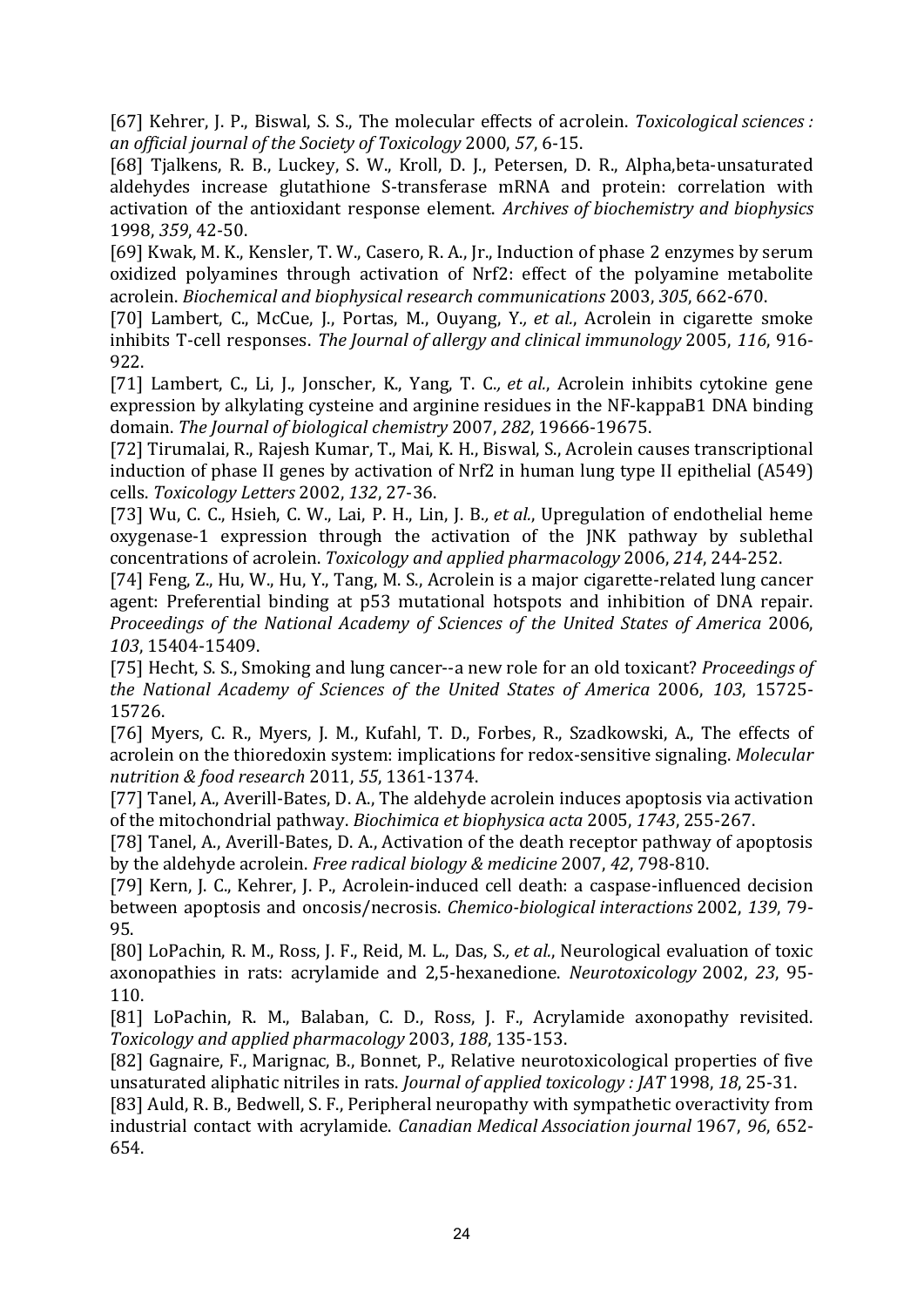[84] Hagmar, L., Tornqvist, M., Nordander, C., Rosen, I.*, et al.*, Health effects of occupational exposure to acrylamide using hemoglobin adducts as biomarkers of internal dose. *Scandinavian journal of work, environment & health* 2001, *27*, 219‐226.

[85] JIFSAN, Joint Institute for Food Safety and Applied Nutrition, Overview of acrylamide toxicity and metabolism. *Acrylamide in food workshop: scientific issues, uncertainities, and research strategies* 2002.

[86] WHO, World Health Organization, Acrylamide. *IPCS Environmental health criteria* 1985, *49, http://www.inchem.org/documents/ehc/ehc/ehc49.htm*.

[87] IPCS, International Programme on Chemical Safety, Acrylamide. *Poisons Information Monograph* 1999, *652, http://www.inchem.org/documents/pims/chemical/pim652.htm*.

[88] McCollister, D. D., Oyen, F., Rowe, V. K., Toxicology of Acrylamide. *Therapie der Gegenwart* 1964, *103*, 172‐181.

[89] Thomann, P., Koella, W. P., Krinke, G., Petermann, H.*, et al.*, The assessment of peripheral neurotoxicity in dogs: comparative studies with acrylamide and clioquinol. *Agents Actions* 1974, *4*, 47 ‐ 53.

[90] Hopkins, A., The effect of acrylamide on the peripheral nervous system of the baboon. *Journal of neurology, neurosurgery, and psychiatry* 1970, *33*, 805‐816.

[91] Burek, J. D., Albee, R. R., Beyer, J. E., Bell, T. J.*, et al.*, Subchronic toxicity of acrylamide administered to rats in the drinking water followed by up to 144 days of recovery. *Journal of environmental pathology and toxicology* 1980, *4*, 157‐182.

[92] Johnson, K. A., Gorzinski, S. J., Bodner, K. M., Campbell, R. A.*, et al.*, Chronic toxicity and oncogenicity study on acrylamide incorporated in the drinking water of Fischer 344 rats. *Toxicology and applied pharmacology* 1986, *85*, 154‐168.

[93] Friedman, M. A., Dulak, L. H., Stedham, M. A., A lifetime oncogenicity study in rats with acrylamide. *Fundamental and applied toxicology : official journal of the Society of Toxicology* 1995, *27*, 95‐105.

[94] Friedman, M. A., Chemistry, biochemistry, and safety of acrylamide - a review. *Journal of agricultural and food chemistry* 2003, *51*, 4504 ‐ 4526.

[95] WHO, FAO/WHO consultation on the health implications of acrylamide in food. 2002. *http://www.who.int/foodsafety/publications/chem/en/acrylamide\_full.pdf*

[96] MAK, DFG Senatskommission zur Prüfung gesundheitsschädlicher Arbeitsstoffe. Acrylamid. 2007.

*http://onlinelibrary.wiley.com/doi/10.1002/3527600418.mb7906d0043/pdf*.

[97] Sickles, D. W., Stone, J. D., Friedman, M. A., Fast axonal transport: a site of acrylamide neurotoxicity? *Neurotoxicology* 2002, *23*, 223‐251.

[98] LoPachin, R. M., Ross, J. F., Lehning, E. J., Nerve terminals as the primary site of acrylamide action: a hypothesis. *Neurotoxicology* 2002, *23*, 43‐59.

[99] LoPachin, R. M., Schwarcz, A. I., Gaughan, C. L., Mansukhani, S., Das, S., In vivo and in vitro effects of acrylamide on synaptosomal neurotransmitter uptake and release. *Neurotoxicology* 2004, *25*, 349‐363.

[100] LoPachin, R. M., Barber, D. S., He, D., Das, S., Acrylamide inhibits dopamine uptake in rat striatal synaptic vesicles. *Toxicological sciences : an official journal of the Society of Toxicology* 2006, *89*, 224‐234.

[101] Zhu, Y. J., Zeng, T., Zhu, Y. B., Yu, S. F.*, et al.*, Effects of acrylamide on the nervous tissue antioxidant system and sciatic nerve electrophysiology in the rat. *Neurochemical research* 2008, *33*, 2310‐2317.

[102] Lopachin, R. M., Barber, D. S., Geohagen, B. C., Gavin, T.*, et al.*, Structure‐toxicity analysis of type‐2 alkenes: in vitro neurotoxicity. *Toxicological sciences : an official journal of the Society of Toxicology* 2007, *95*, 136‐146.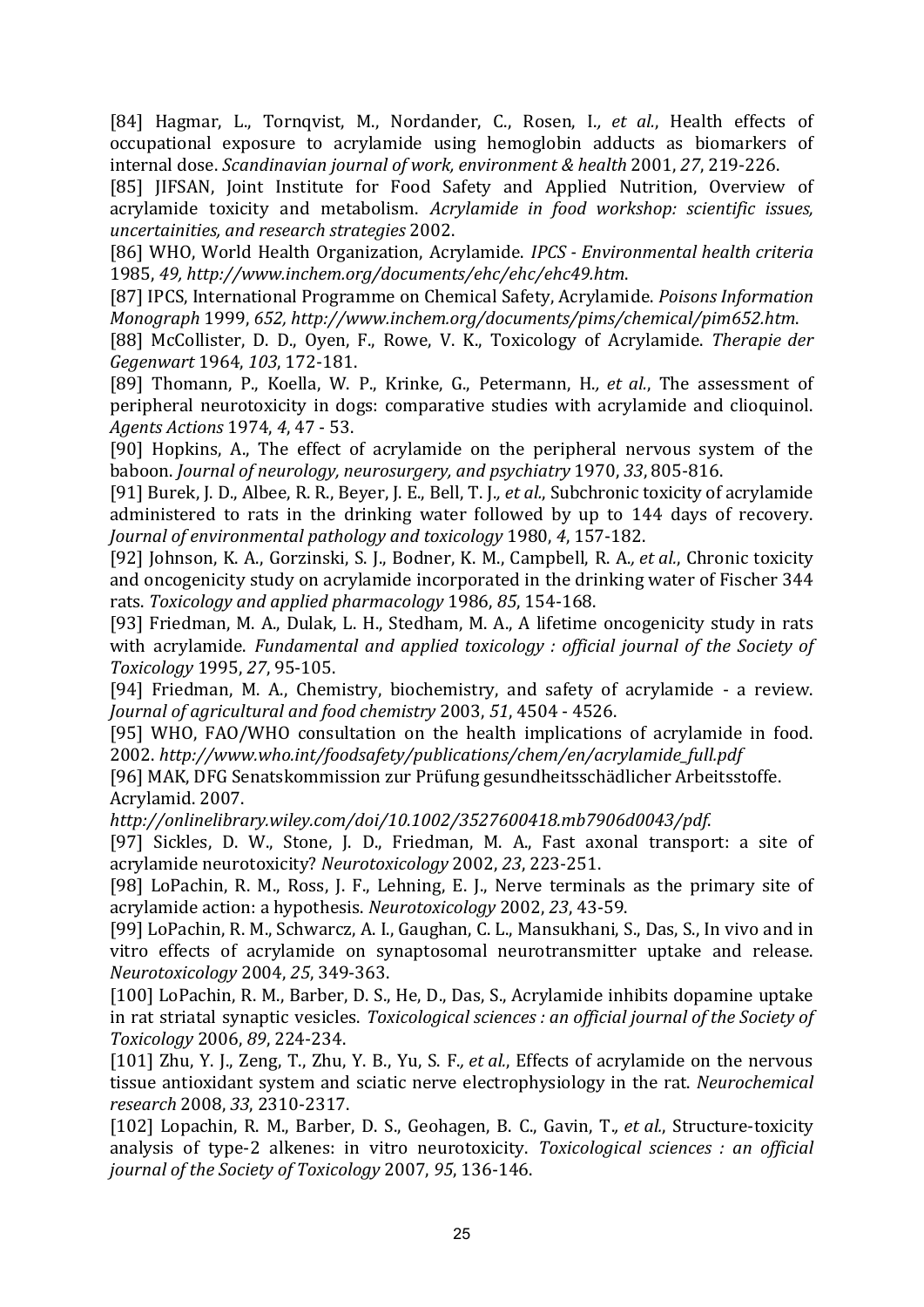[103] LoPachin, R. M., The changing view of acrylamide neurotoxicity. *Neurotoxicology* 2004, *25*, 617‐630.

[104] Shamoto‐Nagai, M., Maruyama, W., Hashizume, Y., Yoshida, M.*, et al.*, In parkinsonian substantia nigra, alpha‐synuclein is modified by acrolein, a lipid‐ peroxidation product, and accumulates in the dopamine neurons with inhibition of proteasome activity. *Journal of Neural Transmission* 2007, *114*, 1559‐1567.

[105] Butterfield, D. A., Bader Lange, M. L., Sultana, R., Involvements of the lipid peroxidation product, HNE, in the pathogenesis and progression of Alzheimer's disease. *Biochimica et biophysica acta* 2010, *1801*, 924‐929.

[106] Singh, M., Dang, T. N., Arseneault, M., Ramassamy, C., Role of by-products of lipid oxidation in Alzheimer's disease brain: a focus on acrolein. *Journal of Alzheimer's disease : JAD* 2010, *21*, 741‐756.

[107] Dang, T. N., Arseneault, M., Ramassamy, C., Regulation of redox-sensitive signaling pathways in rat primary astrocytes following acrolein exposure. *Journal of Alzheimer's disease : JAD* 2011, *25*, 263‐277.

[108] Witz, G., Biological interactions of alpha,beta‐unsaturated aldehydes. *Free radical biology & medicine* 1989, *7*, 333‐349.

[109] Walk, R., Haussmann, H. , *In: Proceedings of the Organization for Applied Scientific Research (TNO)CIVO/NYU Nose Symposium*, Veldoven 1989, pp. 134‐139.

[110] Arumugam, N., Sivakumar, V., Thanislass, J., Devaraj, H., Effects of acrolein on rat liver antioxidant defense system. *Indian journal of experimental biology* 1997, *35*, 1373‐ 1374.

[111] Arumugam, N., Thanislass, J., Ragunath, K., Niranjali Devaraj, S., Devaraj, H., Acrolein‐induced toxicity‐‐defective mitochondrial function as a possible mechanism. *Archives of environmental contamination and toxicology* 1999, *36*, 373‐376.

[112] Irwin, R. D., NTP Technical Report on the comparative toxicity studies of allyl acetate (CAS No. 591‐87‐7), allyl alcohol (CAS No. 107‐18‐6) and acrolein (CAS No. 107‐ 02‐8) administered by gavage to F344/N rats and B6C3F1 mice. *Toxicity report series* 2006, 1‐73, A71‐H10.

[113] Parent, R. A., Caravello, H. E., Hoberman, A. M., Reproductive study of acrolein on two generations of rats. *Fundamental and applied toxicology : official journal of the Society of Toxicology* 1992, *19*, 228‐237.

[114] Parent, R. A., Caravello, H. E., Balmer, M. F., Shellenberger, T. E., Long, J. E., One‐ year toxicity of orally administered acrolein to the beagle dog. *Journal of applied toxicology : JAT* 1992, *12*, 311‐316.

[115] WHO, World Health Organization. Evaluation of certain food contaminants, Sixtyfourth report of the Joint FAO/WHO Expert Committee on Food Additives. *WHO Technical Report Series* 2006, *930*.

[116] Naruszewicz, M., Zapolska‐Downar, D., Kosmider, A., Nowicka, G.*, et al.*, Chronic intake of potato chips in humans increases the production of reactive oxygen radicals by leukocytes and increases plasma C‐reactive protein: a pilot study. *The American journal of clinical nutrition* 2009, *89*, 773‐777.

[117] Pedersen, M., von Stedingk, H., Botsivali, M., Agramunt, S.*, et al.*, Birth weight, head circumference, and prenatal exposure to acrylamide from maternal diet: the European prospective mother‐child study (NewGeneris). *Environmental health perspectives* 2012, *120*, 1739‐1745.

[118] Chung, F. L., Young, R., Hecht, S. S., Formation of cyclic 1,N2propanodeoxyguanosine adducts in DNA upon reaction with acrolein or crotonaldehyde. *Cancer research* 1984, *44*, 990‐995.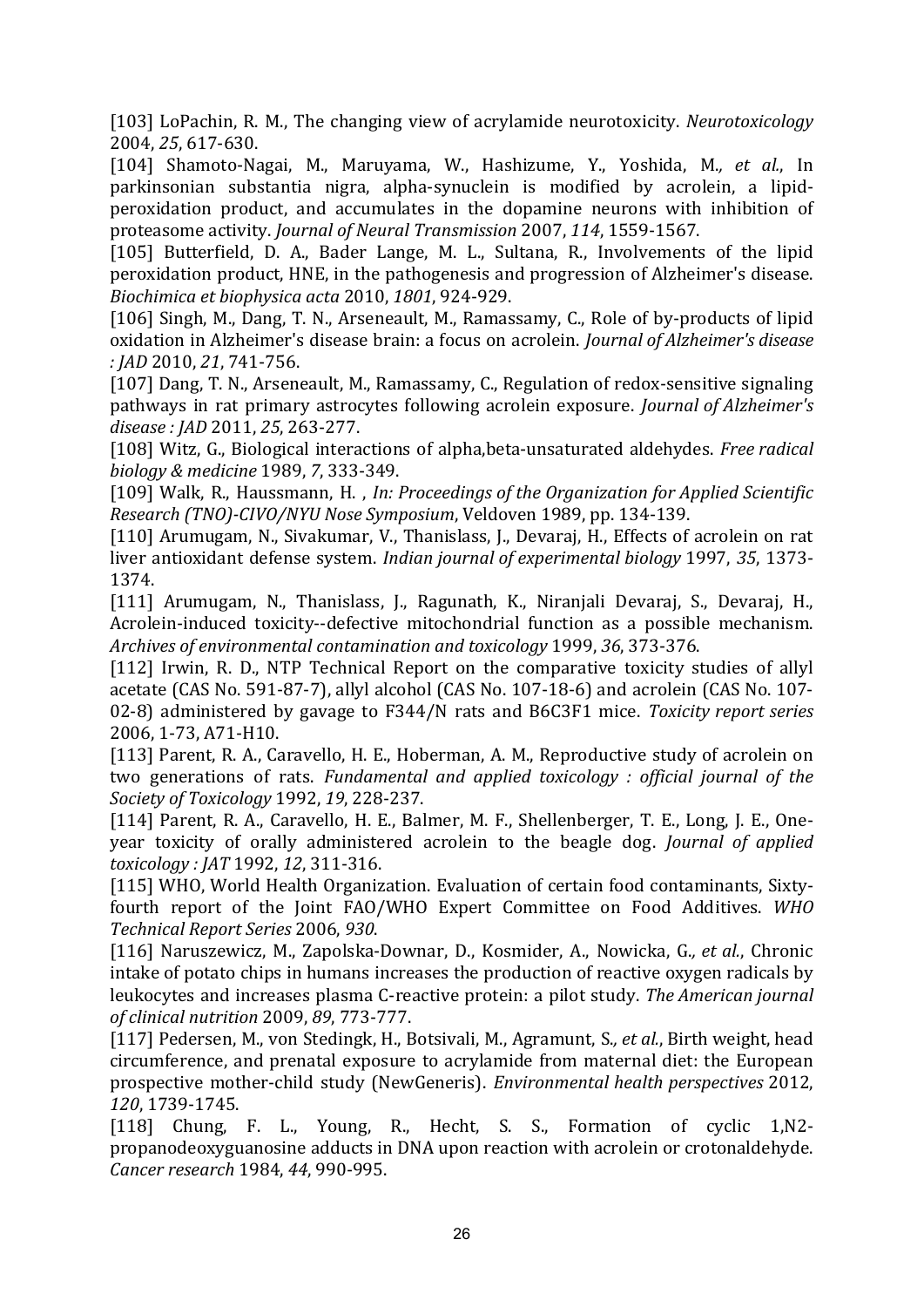[119] Nath, R. G., Chung, F. L., Detection of exocyclic 1,N2-propanodeoxyguanosine adducts as common DNA lesions in rodents and humans. *Proceedings of the National Academy of Sciences of the United States of America* 1994, *91*, 7491‐7495.

[120] Zhang, S., Villalta, P. W., Wang, M., Hecht, S. S., Detection and quantitation of acrolein‐derived 1,N2‐propanodeoxyguanosine adducts in human lung by liquid chromatography‐electrospray ionization‐tandem mass spectrometry. *Chemical research in toxicology* 2007, *20*, 565‐571.

[121] Yang, I. Y., Chan, G., Miller, H., Huang, Y.*, et al.*, Mutagenesis by acrolein‐derived propanodeoxyguanosine adducts in human cells. *Biochemistry* 2002, *41*, 13826‐13832.

[122] Wang, H. T., Zhang, S., Hu, Y., Tang, M. S., Mutagenicity and sequence specificity of acrolein‐DNA adducts. *Chemical research in toxicology* 2009, *22*, 511‐517.

[123] Minko, I. G., Kozekov, I. D., Harris, T. M., Rizzo, C. J.*, et al.*, Chemistry and biology of DNA containing 1,N(2)-deoxyguanosine adducts of the alpha, beta-unsaturated aldehydes acrolein, crotonaldehyde, and 4‐hydroxynonenal. *Chemical research in toxicology* 2009, *22*, 759‐778.

[124] VanderVeen, L. A., Hashim, M. F., Nechev, L. V., Harris, T. M.*, et al.*, Evaluation of the mutagenic potential of the principal DNA adduct of acrolein. *The Journal of biological chemistry* 2001, *276*, 9066‐9070.

[125] Sanchez, A. M., Minko, I. G., Kurtz, A. J., Kanuri, M.*, et al.*, Comparative evaluation of the bioreactivity and mutagenic spectra of acrolein‐derived alpha‐HOPdG and gamma‐ HOPdG regioisomeric deoxyguanosine adducts. *Chemical research in toxicology* 2003, *16*, 1019‐1028.

[126] Liu, X. Y., Zhu, M. X., Xie, J. P., Mutagenicity of acrolein and acrolein-induced DNA adducts. *Toxicology mechanisms and methods* 2010, *20*, 36‐44.

[127] Nath, R. G., Ocando, J. E., Chung, F. L., Detection of 1, N2-propanodeoxyguanosine adducts as potential endogenous DNA lesions in rodent and human tissues. *Cancer research* 1996, *56*, 452‐456.

[128] Cheng, G., Wang, M., Villalta, P. W., Hecht, S. S., Detection of 7-(2'carboxyethyl)guanine but not 7‐carboxymethylguanine in human liver DNA. *Chemical research in toxicology* 2010, *23*, 1089‐1096.

[129] MAK, DFG Senatskommission zur Prüfung gesundheitsschädlicher Arbeitsstoffe. 2‐ Propenal (Acrolein). 1997.

*http://onlinelibrary.wiley.com/doi/10.1002/3527600418.mb10702d0025/pdf*.

[130] Smith, R. A., Cohen, S. M., Lawson, T. A., Acrolein mutagenicity in the V79 assay. *Carcinogenesis* 1990, *11*, 497‐498.

[131] Li, L., Jiang, L., Geng, C., Cao, J., Zhong, L., The role of oxidative stress in acroleininduced DNA damage in HepG2 cells. *Free radical research* 2008, *42*, 354‐361.

[132] Kim, S. I., Pfeifer, G. P., Besaratinia, A., Lack of mutagenicity of acrolein-induced DNA adducts in mouse and human cells. *Cancer research* 2007, *67*, 11640‐11647.

[133] Parent, R. A., Caravello, H. E., Harbell, J. W., Gene mutation assay of acrolein in the CHO/HGPRT test system. *Journal of applied toxicology : JAT* 1991, *11*, 91‐95.

[134] Adler, I. D., Baumgartner, A., Gonda, H., Friedman, M. A., Skerhut, M., 1-Aminobenzotriazole inhibits acrylamide‐induced dominant lethal effects in spermatids of male mice. *Mutagenesis* 2000, *15*, 133‐136.

[135] Paulsson, B., Granath, F., Grawe, J., Ehrenberg, L., Tornqvist, M., The multiplicative model for cancer risk assessment: applicability to acrylamide. *Carcinogenesis* 2001, *22*, 817‐819.

[136] Doerge, D. R., da Costa, G. G., McDaniel, L. P., Churchwell, M. I.*, et al.*, DNA adducts derived from administration of acrylamide and glycidamide to mice and rats. *Mutation research* 2005, *580*, 131‐141.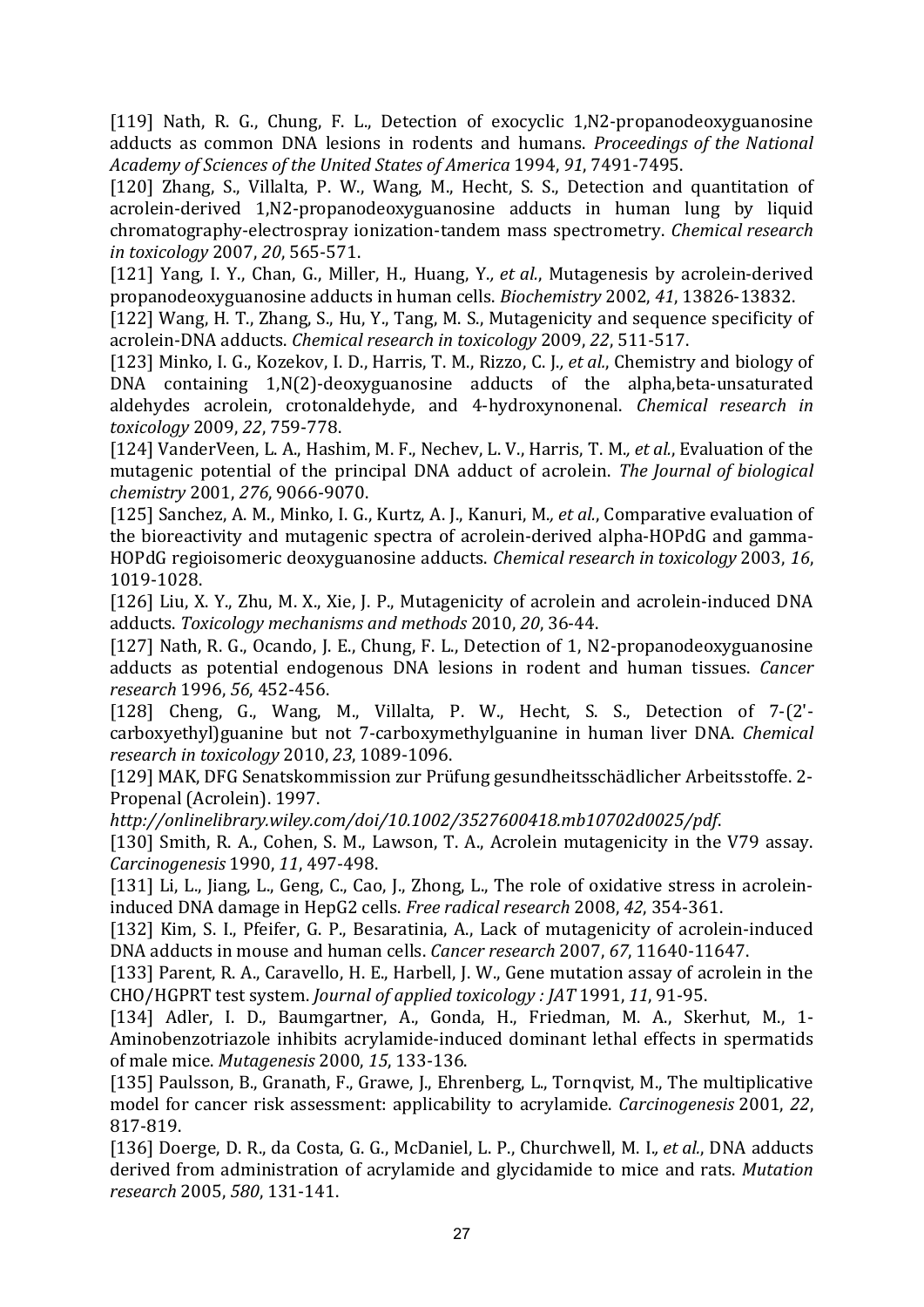[137] Baum, M., Fauth, E., Fritzen, S., Herrmann, A.*, et al.*, Acrylamide and glycidamide: approach towards risk assessment based on biomarker guided dosimetry of genotoxic/mutagenic effects in human blood. *Advances in experimental medicine and biology* 2005, *561*, 77‐88.

[138] Thielen, S., Baum, M., Hoffmann, M., Loeppky, R. N., Eisenbrand, G., Genotoxicity of glycidamide in comparison to (+/‐)‐anti‐benzo[a]pyrene‐7,8‐dihydrodiol‐9,10‐epoxide and alpha‐acetoxy‐N‐nitroso‐diethanolamine in human blood and in mammalian V79‐ cells. *Molecular nutrition & food research* 2006, *50*, 430‐436.

[139] Durling, L. J., Abramsson-Zetterberg, L., A comparison of genotoxicity between three common heterocyclic amines and acrylamide. *Mutation research* 2005, *580*, 103‐ 110.

[140] Johansson, F., Lundell, T., Rydberg, P., Erixon, K., Jenssen, D., Mutagenicity and DNA repair of glycidamide‐induced adducts in mammalian cells. *Mutation research* 2005, *580*, 81‐89.

[141] Parent, R. A., Caravello, H. E., Long, J. E., Two-year toxicity and carcinogenicity study of acrolein in rats. *Journal of applied toxicology : JAT* 1992, *12*, 131‐139.

[142] Parent, R., Caravello, H., Long, J. , Oncogenicity study of acrolein in mice. *Journal of the American College of Toxicology* 1991, *10*, 647‐659.

[143] Lijinsky, W., Reuber, M. D., Chronic carcinogenesis studies of acrolein and related compounds. *Toxicology and industrial health* 1987, *3*, 337‐345.

[144] NTP, National Toxicology Program, NTP Technical Report on the Toxicology and Carcinogenesis Studies of Acrylamide (CAS No. 79‐06‐1) in F344/N Rats and B6C3F1 Mice (Drinking Water Study). NTP TR575. 2012. *http://ntp.niehs.nih.gov/ntp/htdocs/LT\_rpts/TR575\_508.pdf*.

[145] BfR, Bundesinstitut für Risikobewertung, Acrylamid in Lebensmitteln; Stellungnahme Nr. 043/2011 des BfR vom 29. Juni 2011. *http://www.bfr.bund.de/cm/343/acrylamidinlebensmitteln.pdf*.

[146] IARC, International Agency for Research on Cancer, Some Industrial Chemicals. *IARC Monographs on the Evaluation of Carcinogenic Risks to Humans* 1994, *60,*  389. *http://monographs.iarc.fr/ENG/Monographs/vol60/volume60.pdf*.

[147] EPA, US Environmental Protection Agency, Toxicological Review of Acrylamide, 2010. *http://www.epa.gov/iris/toxreviews/0286tr.pdf*.

[148] ATSDR, Agency for Toxic Substances and Disease Registry, Toxicological profile for acrolein. *U.S. Department of Health and Human Services,* 2007. *http://www.atsdr.cdc.gov/toxprofiles/tp124.pdf*.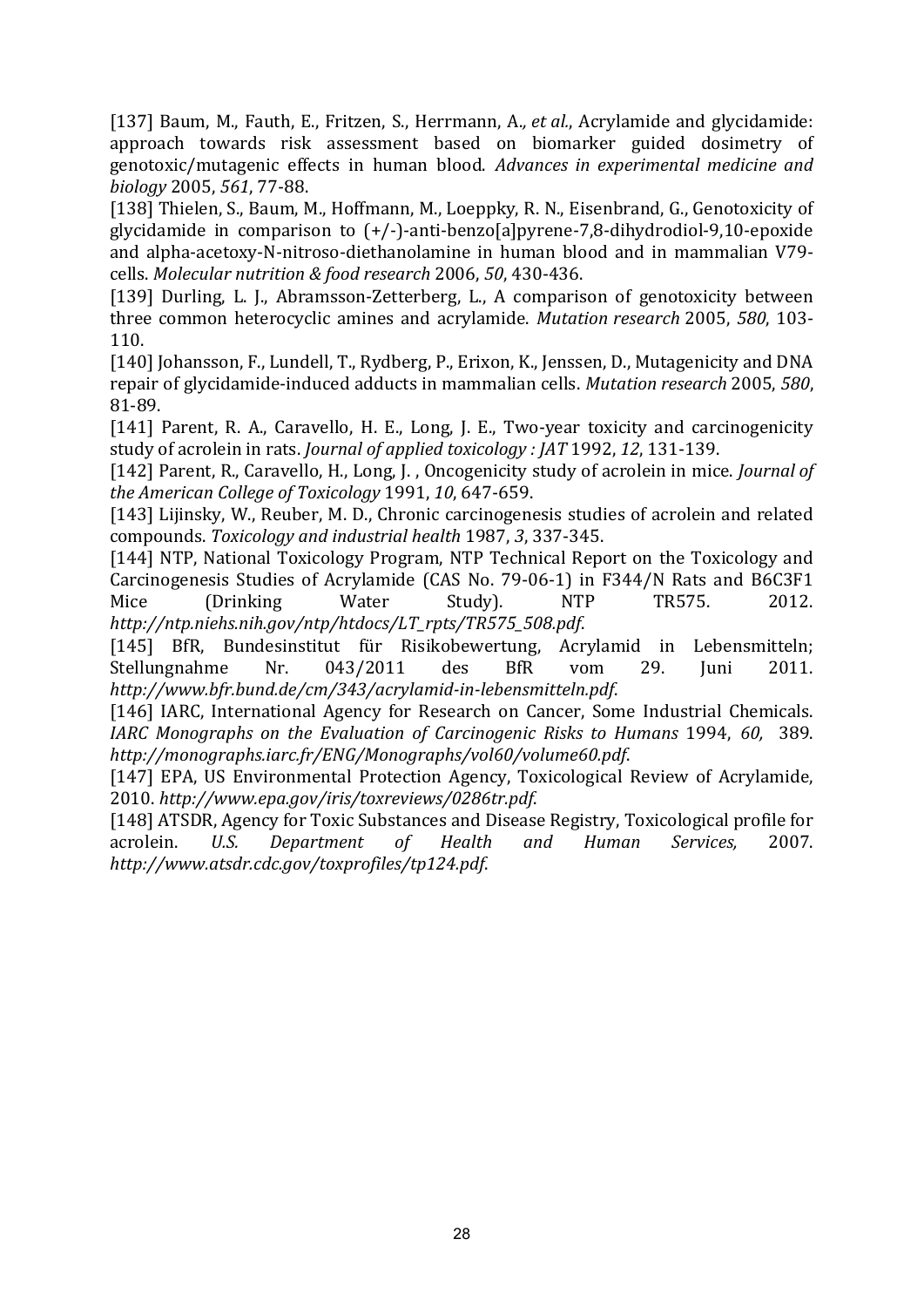### **Annex I**

## **Table 1. Acrolein concentrations in the environment**

| <b>Source</b>  |                                                      | <b>Concentration</b>                                                                                     | <b>Reference</b> |
|----------------|------------------------------------------------------|----------------------------------------------------------------------------------------------------------|------------------|
| water          | surface water (irrigation<br>canal)                  | 20-200 µg/l                                                                                              | $[1]$            |
| cigarettes     | mainstream smoke                                     | 10-140 µg/cigarette                                                                                      | $[2]$            |
|                | sidestream smoke                                     | 100-1700 µg/cigarette                                                                                    | $[2]$            |
|                |                                                      | 3-220 µg/cigarette                                                                                       | $[3]$            |
| air/atmosphere | city air                                             | 0.002-0.035 mg/m <sup>3</sup><br>8.2-24.6 $\mu$ g/m <sup>3</sup> (on average<br>14.3 mg/m <sup>3</sup> ) | $[4]$            |
|                | exhaust gases<br>petrol engines                      | 0.05-27.7 mg/m <sup>3</sup>                                                                              | $[3]$            |
|                | diesel engines                                       | 0.12-0.21 mg/m <sup>3</sup>                                                                              | $[3]$            |
|                | smoky indoor air                                     | 2.3-275 $\mu$ g/m <sup>3</sup>                                                                           | $[3]$            |
|                | heating of deep-frying fat<br>in commercial kitchens | 0.55 mg/m <sup>3</sup>                                                                                   | [5]              |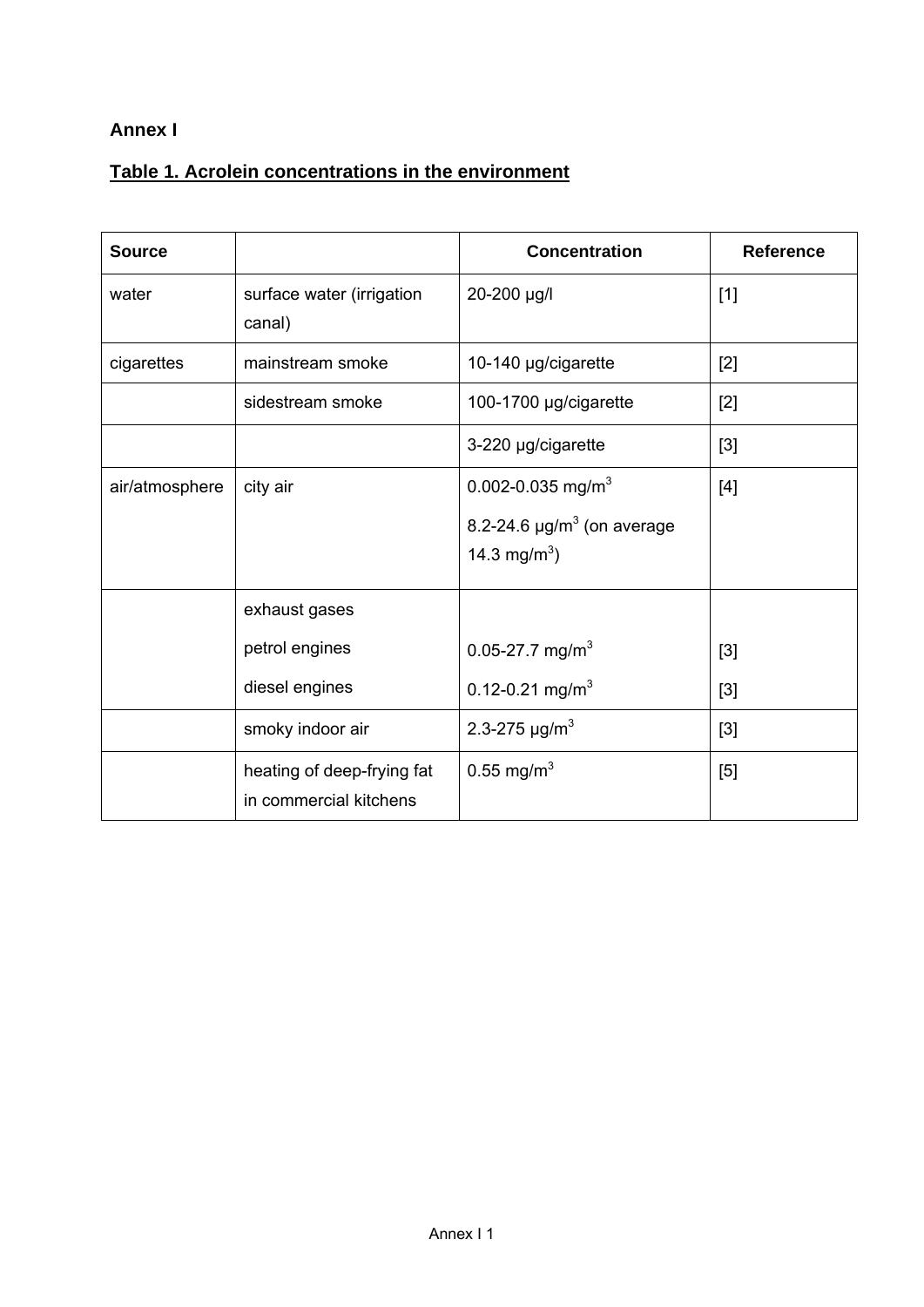### **Table 2. Acrolein contents in foods**

| Food                       | <b>Concentration</b> | <b>Reference</b> |
|----------------------------|----------------------|------------------|
| fruits                     | 10-50 µg/kg          | $[3]$            |
| vegetables                 | 10-590 µg/kg         | $[3]$            |
| donuts                     | 100-900 µg/kg        | [6]              |
| cod filet                  | 100 µg/kg            | [6]              |
|                            | 100-900 µg/kg        | $[7]$            |
| cheese                     | 290-1300 µg/kg       | [8]              |
| red wine                   | up to 3800 µg/kg     | $[7]$            |
|                            | 7.0-8.8 µg/l         | [9]              |
| lager beer                 | $1.11 - 2$ µg/l      | $[10]$           |
| beer                       | $1.37$ µg/l          | $[11]$           |
| heated lard                | 109 µg/l             | $[12]$           |
| sunflower oil              | 163 µg/l             | $[12]$           |
| heated canola and soy oil  | ca. 390-440 µg/l     | $[5]$            |
| heated vegetable oil       | 62-520 µg/l          | $[13]$           |
| deep-frying fat after use  | 0.2-1.4 mg/kg        | [9]              |
| vegetable oils, not heated | $1-20$ µg/kg         | [9]              |
| <b>French fries</b>        | $1-5$ µg/kg          | $[14]$           |

#### Note to Table 2:

Concerning the occurrence of acrolein in **raw/unprocessed foods** only few data are available. Acrolein was detected in fruits, e. g. raspberries, grapes, strawberries and blackberries (0.01-0.05 mg/kg), in vegetables such as cabbage, carrots and tomatoes  $(\leq 0.59 \text{ mg/kg})$  as well as in foods of animal origin such as fish (0.1-0.9 mg/kg) and cheese (0.29-1.3 mg/kg) [7, 8]. Moreover, acrolein is utilized as an herbicide, which according to the literature could explain the detection of acrolein traces in raw turkey [15], lettuce [16] and tomatoes [12].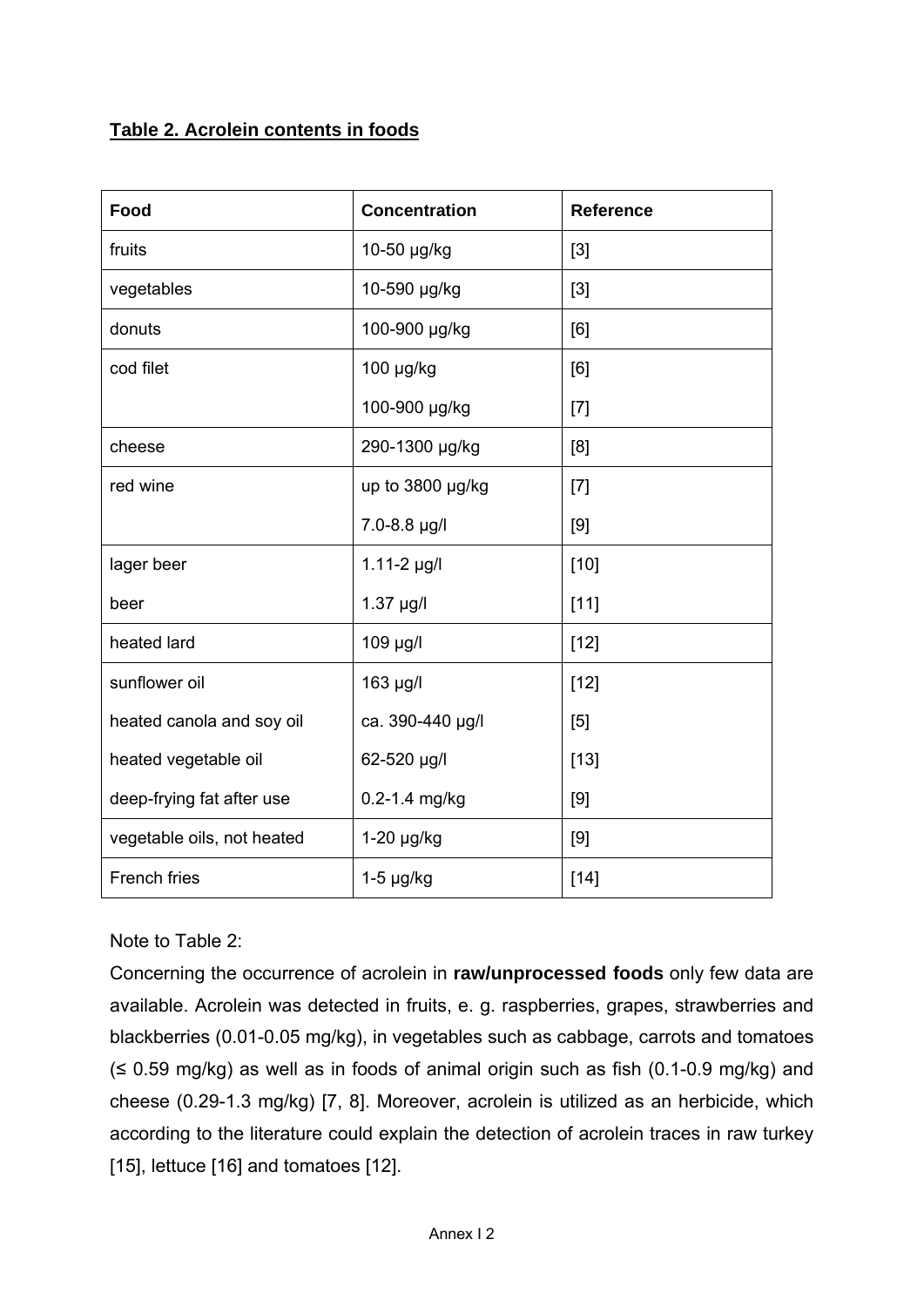Acrolein has also been detected in **processed foods** such as sugarcane molasses, soured and salted pork as well as products containing heated fats of animal origin and vegetable oils, likewise in the volatile components of cooked fish (Carangidae), white bread, chicken breast, ripe arctic blackberries and beef [10].

Acrolein is formed during the **heating of vegetable oils**. Acrolein contents in fats/oils are highly variable with amounts of about 1 µg/kg up to 1.4 mg acrolein/kg [9]. Oils and fats, which have not undergone any further heating process than refining, showed lower concentrations (1-20 µg/kg). However, very high amounts of acrolein (0.2-1.4 mg/kg) were detected in deep-frying fats especially after use [9]. After heating up to 240-280°C, 391.8 µg acrolein/l were measured in canola oil and 442.7 µg acrolein/l in soy oil [5]. After heating corn oil, sunflower oil, groundnut oil and olive oil up to 145ºC for 2 hours, acrolein concentrations of 1.1-9.3 µM (62-520 µg/l) were reported [13]. Yet, in the absence of heat treatment, no acrolein was detected. The formation of acrolein during the heating of oil depends on high temperatures. After a rise in temperature from 150 to 400°C an increase of the acrolein content by about 2 orders of magnitude was observed [13].

A recent study showed that acrolein formation during the heating of oils depends on fatty acid composition, heating time and temperature [17]. Oils with a high amount of unsaturated fatty acids, particularly linolenic acid (e.g. canola oil and linseed oil), generated higher concentrations of acrolein during heating than oils with a high saturated or monounsaturated fatty acid content (e.g. coconut oil, olive oil). Maximal acrolein concentrations were formed in most oils in the range of 140-180 ºC, whereas a further temperature increase up to 220-260ºC resulted in lower acrolein concentrations. The authors explain this observation with an increased reaction of acrolein with other degradation products of acrolein at high temperatures [17]. Heating at 140ºC for 24 h led to acrolein contents of up to 240 mg/kg (linseed oil), 160 mg/kg (canola oil), 15 mg/kg (olive oil), 40 mg/kg (thistle oil), 70 mg/kg (deepfrying fat) and 7 mg/kg (coconut oil) [17].

In the course of the production of spirits, acrolein can be formed during the distillation step by dehydration of glycerol in the presence of acids on hot metallic surfaces. Furthermore, acrolein might be formed as a result of the metabolic activity of certain microorganisms such as heterofermentative lactobacilli and enterobacteria. These microorganisms form metabolically 3-hydroxypropionaldehyde (3-HPA), an acrolein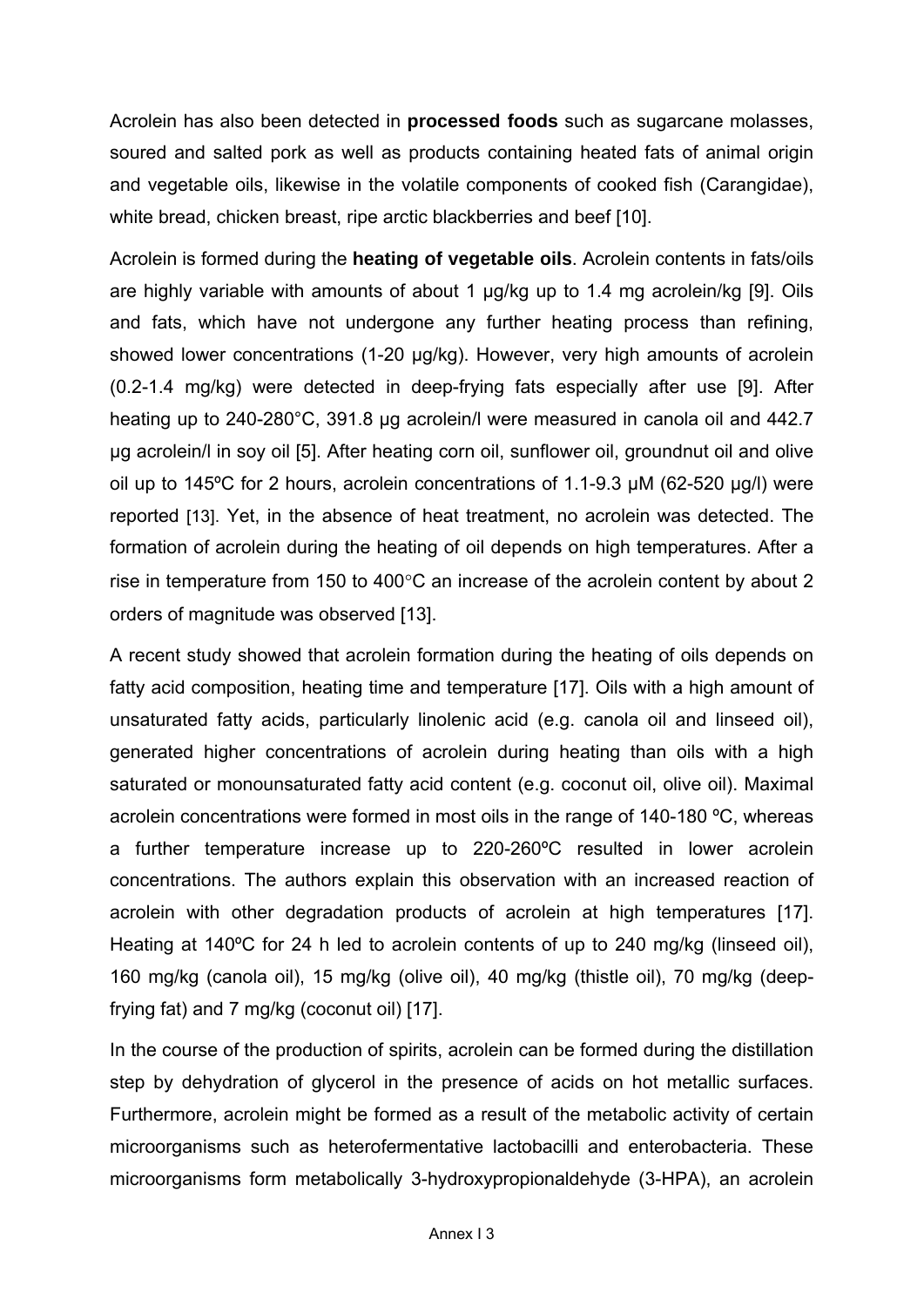precursor. During distillation acrolein is formed as a consequence of water elimination. Contamination sources are, among others, dust, dirt and soil, which adhere to the raw material during the mash production or are present in the washing water, an insufficient cleaning of the fermentation tanks, pipelines, pumps etc., the natural accompanying microorganisms of compressed and dried yeast as well as human beings with their natural bacterial flora [18].

In a study on 516 spirit samples [19] contents of  $0.002$  to  $> 0.05$  mg/ml (2 to  $> 50$ mg/l) and 0.0003 to 0.002 mg/ml (0.3 to 2 mg/l) were measured in 4 and 55% of the samples, respectively. In potato spirits  $0.003$  to  $> 0.05$  mg/ml (3 to  $> 50$  mg/l) [19] and in whisky 0.67 to 11.1 µg/l were detected. Current data confirm this order of magnitude range. Twenty-eight analyzed spirits showed acrolein contents between <14.4 µg/l and 0.74 mg/l, in the case of a fruit spirit 5 mg/l were measured [9].

An earlier study reports acrolein contents of up to 3.8 mg/kg in red wine [6]. According to current studies acrolein was measurable only in 9% of the samples, with significant lower contents (7.0-8.8 µg/l) [9].

Acrolein concentration in beer was in the range of 1.37 µg/l [11] and in lager beer between 1.11 and 2  $\mu$ g/l, on average 1.6  $\mu$ g/l [10].

In **drinking water** acrolein has not been found so far. According to US EPA [2] acrolein has a relatively short half life in surface water. The volatilization of the substance on the surface of the water is considered as a key event.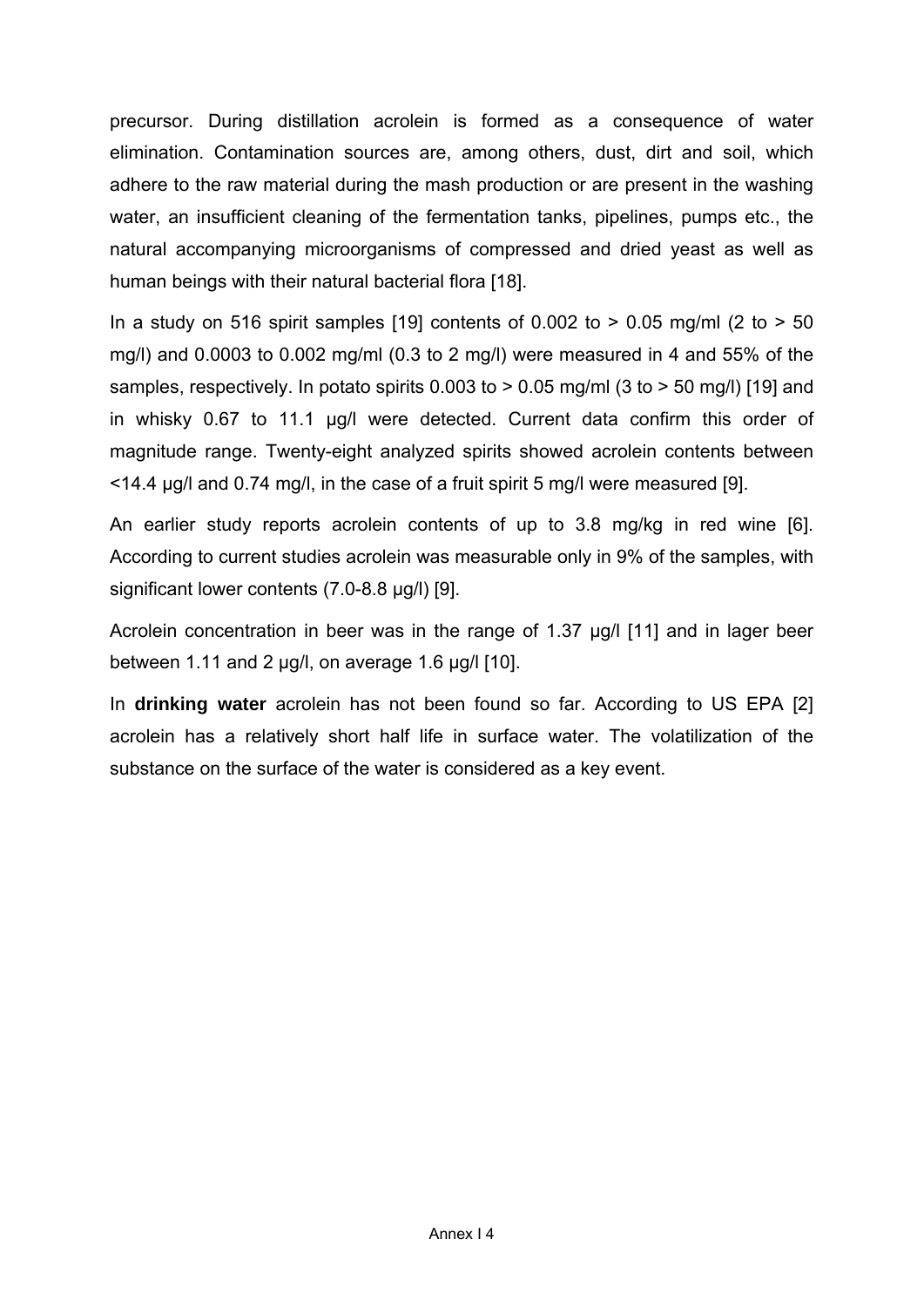|  | Table 3: Acrylamide content in foods [20] |  |  |
|--|-------------------------------------------|--|--|
|  |                                           |  |  |

| <b>Commodity group</b>                                     | Signal value,<br>8 <sup>th</sup> calculation<br>18.11.2010,<br>acrylamide<br>$[\mu g/kg]$ | <b>Number of</b><br>samples | <b>Minimum</b><br>acrylamide<br>$[\mu g/kg]$ | <b>Median</b><br>acrylamide<br>$[\mu g/kg]$ | <b>Maximum</b><br>acrylamide<br>[µg/kg] |
|------------------------------------------------------------|-------------------------------------------------------------------------------------------|-----------------------------|----------------------------------------------|---------------------------------------------|-----------------------------------------|
| <b>Cereal products</b>                                     |                                                                                           |                             |                                              |                                             |                                         |
| crispbread                                                 | 480                                                                                       | 144                         | 5                                            | 250                                         | 950                                     |
| breakfast cereals                                          | 260                                                                                       | 69                          | 10                                           | 68                                          | 780                                     |
| viennoiseries from<br>shortcrust pastry                    | 260                                                                                       | 292                         | 5                                            | 90                                          | 678                                     |
| dry baked goods or<br>diabetics                            | 450                                                                                       | 106                         | 10                                           | 136                                         | 1832                                    |
| "Zwieback" or biscuits<br>for babies and small<br>children | 160                                                                                       | 84                          | 5                                            | 35                                          | 196                                     |
| gingerbread and<br>gingerbread-<br>containing pastry       | 1000                                                                                      | 567                         | 5                                            | 278                                         | 4200                                    |
| speculoos                                                  | 300                                                                                       | 176                         | 15                                           | 134                                         | 1042                                    |
| <b>Potato products</b>                                     |                                                                                           |                             |                                              |                                             |                                         |
| potato chips/crisps                                        | 790                                                                                       | 363                         | 8                                            | 275                                         | 3453                                    |
| French fries, freshly<br>prepared                          | 530                                                                                       | 590                         | 5                                            | 194                                         | 2030                                    |
| hash browns                                                | 870                                                                                       | 34                          | 111                                          | 502                                         | 3025                                    |
| <b>Coffee products</b>                                     |                                                                                           |                             |                                              |                                             |                                         |
| coffee, roasted                                            | 280                                                                                       | 243                         | 19                                           | 187                                         | 861                                     |
| instant coffee                                             | 900                                                                                       | 63                          | 200                                          | 728                                         | 1373                                    |
| coffee substitute                                          | 1000                                                                                      | 58                          | 77                                           | 639                                         | 1798                                    |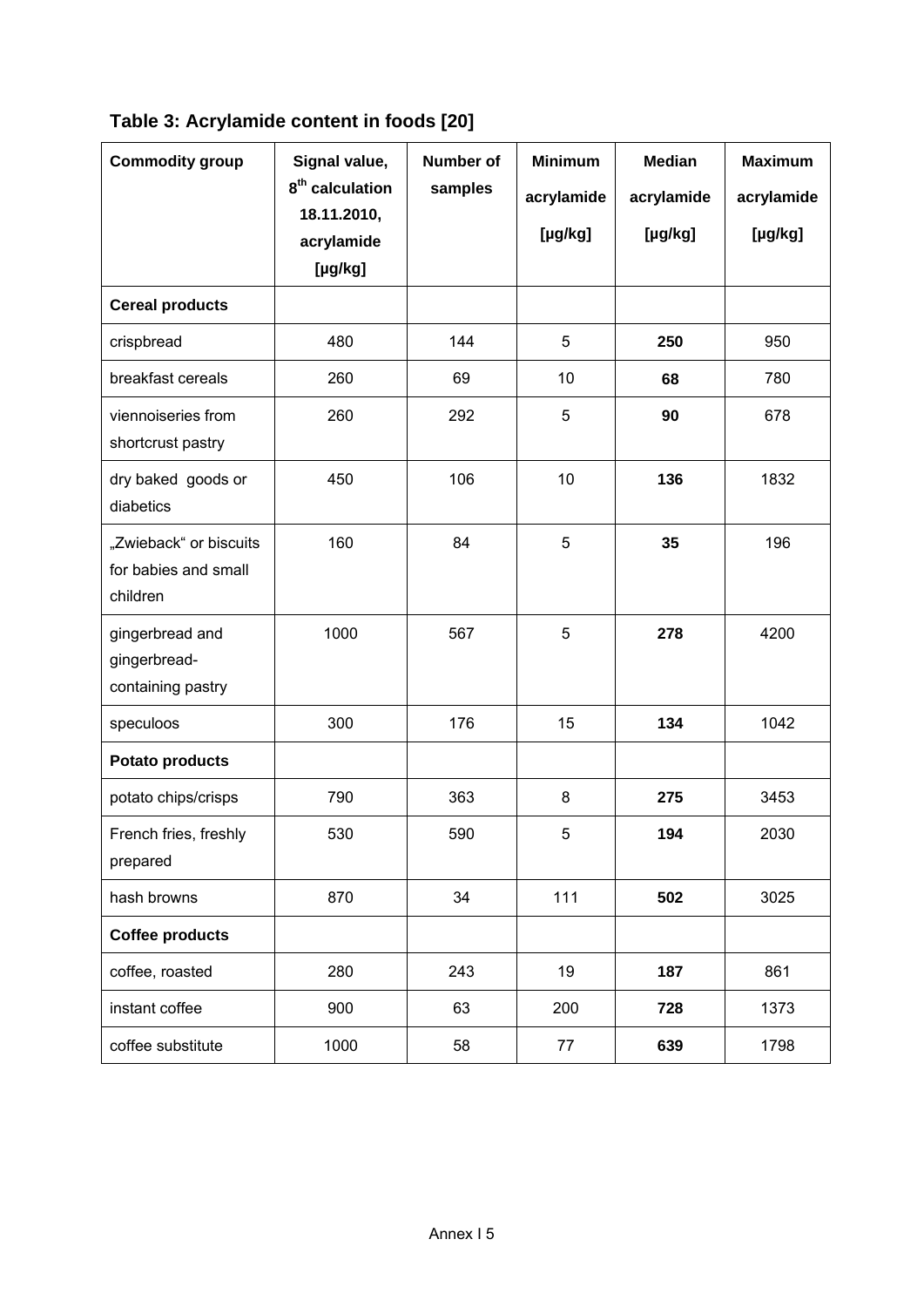|                     | 2007             |                        | 2008<br>2009     |                        |                  |                        |
|---------------------|------------------|------------------------|------------------|------------------------|------------------|------------------------|
| Food group          | Sample<br>number | <b>Median</b><br>µg/kg | Sample<br>number | <b>Median</b><br>µg/kg | Sample<br>number | <b>Median</b><br>µg/kg |
| bread:              |                  |                        |                  |                        |                  |                        |
| with crust          | 155              | 116                    | 92               | 107                    | 130              | 186                    |
| soft                | 127              | 30                     | 211              | 30                     | 110              | 27                     |
| not specified       | 54               | 58                     | 17               | 19                     | 84               | 49                     |
| breakfast cereals   | 134              | 100                    | 136              | 75                     | 153              | 87                     |
| coffee:             |                  |                        |                  |                        |                  |                        |
| instant             | 51               | 188                    | 63               | 482                    | 46               | 584                    |
| not specified       | 41               | 183                    | 11               | 210                    | 14               | 237                    |
| roasted             | 153              | 197                    | 267              | 164                    | 172              | 193                    |
| <b>French fries</b> | 647              | 246                    | 536              | 220                    | 469              | 247                    |
| potato chips/crisps | 280              | 413                    | 458              | 436                    | 388              | 394                    |

## **Table 4: Acrylamide contents in foods in the EU in the years 2007-2009 [21]**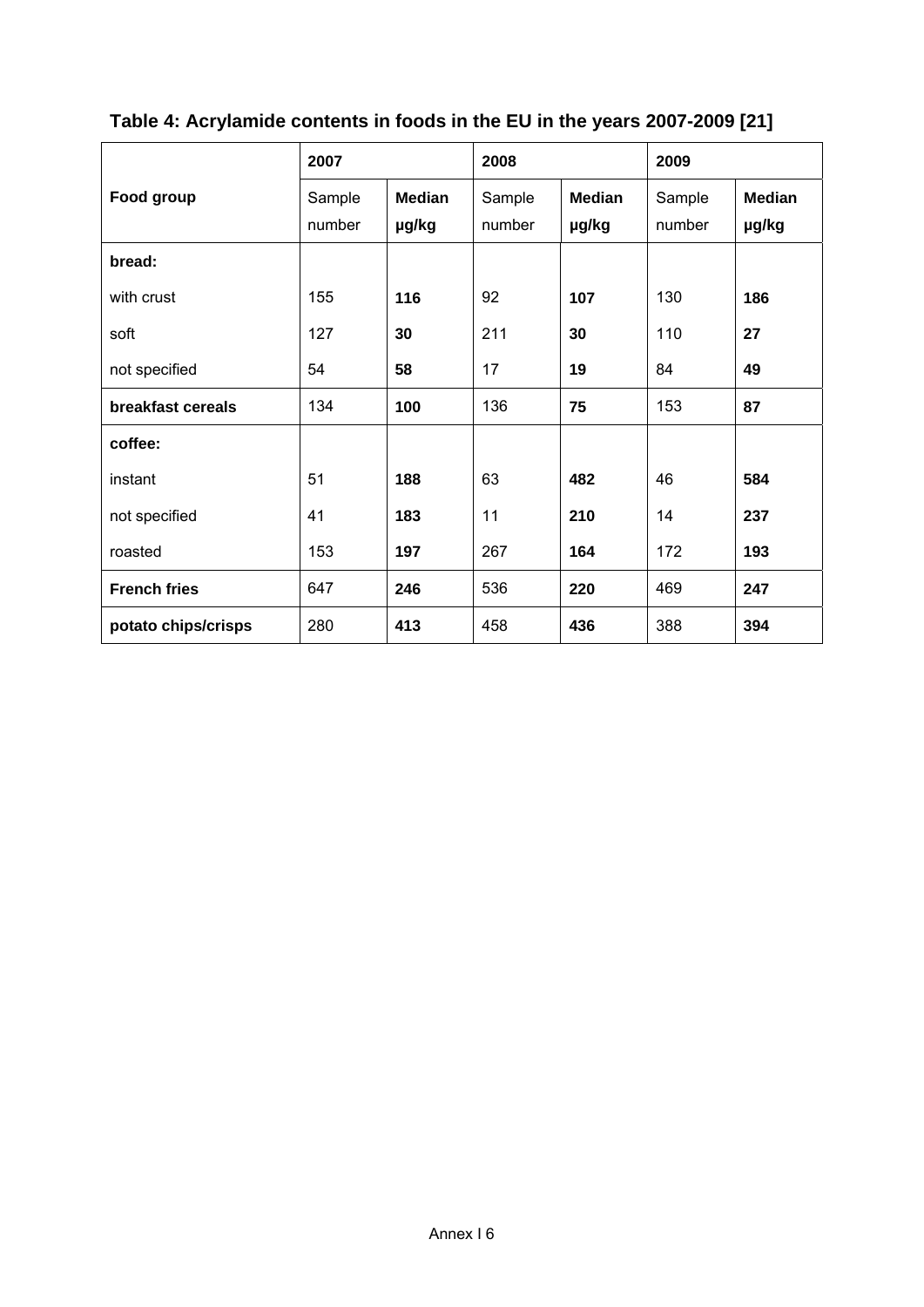## **Table 5: Current available data regarding the daily acrolein intake through foods**

| Food        | <b>Acrolein content</b> | <b>Estimated daily intake</b> |                           |
|-------------|-------------------------|-------------------------------|---------------------------|
|             |                         | <b>Consumption</b>            | <b>Acrolein</b><br>intake |
| cheese      | $1.3$ mg/kg             | 50 g                          | $65 \mu g$                |
| donuts      | $0.9$ mg/kg             | 400 g                         | 360 µg                    |
| cod filet   | $0.9$ mg/kg             | 200 <sub>g</sub>              | 180 µg                    |
| red wine    | 3.8 mg/l                | 400 ml                        | 1520 µg                   |
|             | $7-8$ µg/l              | 400 ml                        | 3 <sub>µg</sub>           |
| spirits     | max. 5 mg/l             | 20 ml                         | 100 µg                    |
| fruits      | $0.05$ mg/kg            | 300 g                         | $15 \mu g$                |
| vegetables  | $0.6$ mg/kg             | 400 g                         | 240 µg                    |
| oil, heated | 0.200 mg/kg             | 50 g                          | $10 \mu g$                |

#### Note to Table 5:

Because of the difficulties in quantifying acrolein in foods, merely not representative results regarding acrolein contents in a few foods are known. Therefore, no reliable estimation of the acrolein exposure through foods is possible at present. A very rough exposure estimation based on the provisional and limited content data available (without the earlier maximal value for red wine), assuming high consumption, maximal contents of the respective food item and occurrence of acrolein in all samples would lead to a value of about 1 mg/day, respectively 17 ug/kg b.w./day. If the maximal value for red wine is taken into consideration, the exposure level rises to about 2.5 mg/day, respectively 42 µg/kg b.w./day. The acrolein intake through beer and unheated oils seems to be relatively low and was estimated to be negligible. The analytically measurable acrolein intake through French fries and potato chips/crisps also appears to be low, although the mercapturic acid excretion data yield another picture [22, 23].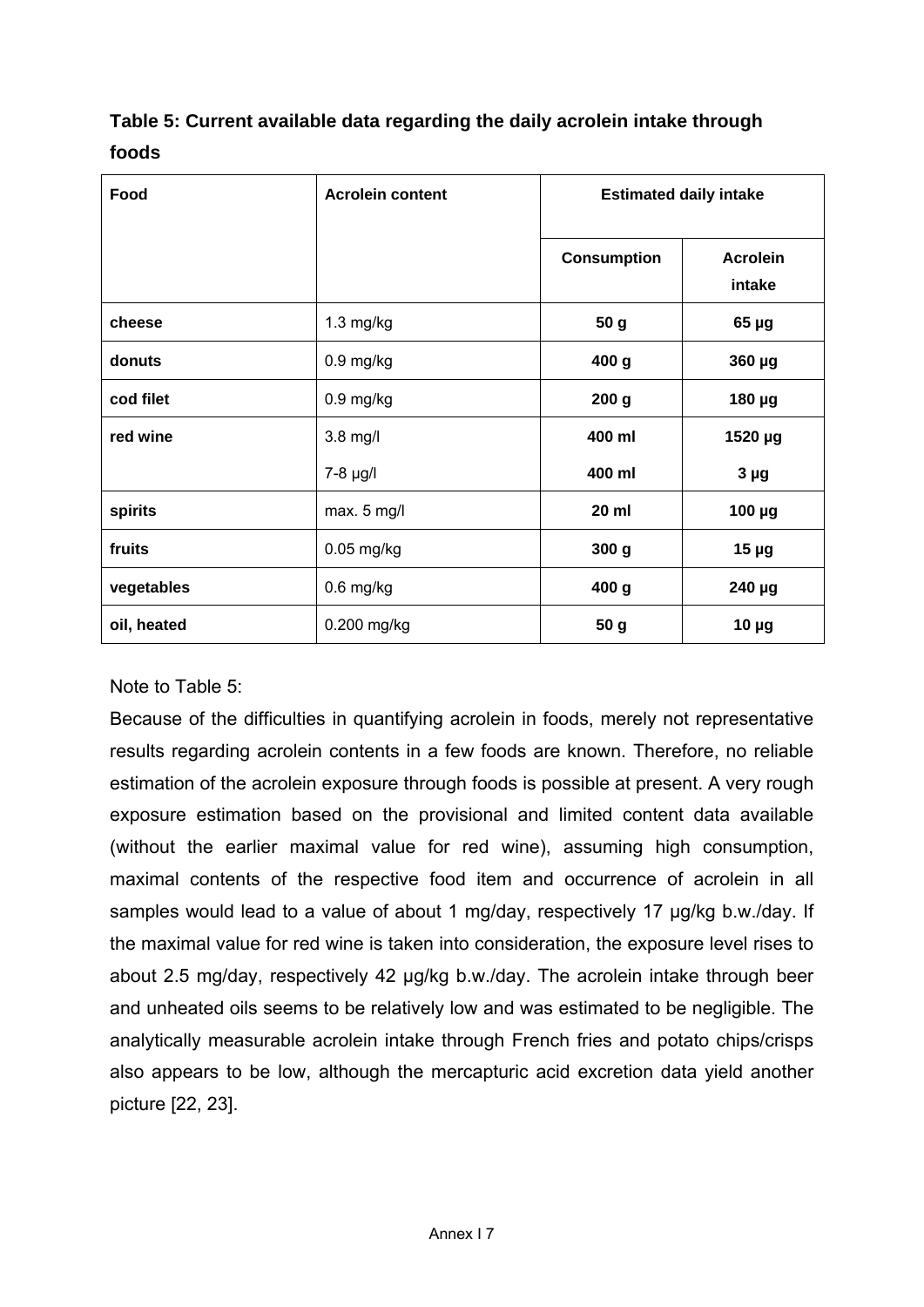**Table 6: 3-Hydroxypropylmercapturic acid (3-HPMA) excretion in urine of nonsmokers or smokers after quitting smoking**

| <b>Reference</b> | N (nonsmoker)                                    | 3-HPMA in urine<br>( $\mu$ g/24 h; mean ±<br>standard deviation) | <b>Remarks</b>                                                                  |
|------------------|--------------------------------------------------|------------------------------------------------------------------|---------------------------------------------------------------------------------|
| $[24]$           | 41                                               | $812 \pm 123$                                                    |                                                                                 |
| $[25]$           | 100                                              | $337 \pm 383$                                                    |                                                                                 |
| $[26]$           | 49                                               | 983 (879-1088)                                                   | unexpected high level, large<br>variations                                      |
|                  |                                                  |                                                                  | $\rightarrow$ probably acrolein sources other<br>than tobacco smoke involved    |
| $[27]$           | 50                                               | 214 (196-232)                                                    | special diet:                                                                   |
|                  |                                                  |                                                                  | no smoked, roasted and grilled<br>foods, no alcohol and coffee                  |
| $[28]$           | 17 smokers, 56<br>days after quitting<br>smoking | $1500 \pm 1005$<br>(mmol/24h)                                    |                                                                                 |
| $[29]$           | 21                                               | 683 pmol/mg<br>creatinine (median)<br>$1900 \pm 3000$            |                                                                                 |
|                  |                                                  | pmol/mg creatinine                                               |                                                                                 |
| $[30]$           | 20 smokers, 8 days<br>after quitting             | 250-300                                                          | 81% decrease if compared to the<br>baseline                                     |
|                  | smoking                                          |                                                                  | performed in a clinic, standardized<br>meal to minimize dietetic<br>confounders |
|                  |                                                  | 3-HPMA, spot urine<br>$(\mu g/l)$<br>median (range)              |                                                                                 |
| $[31]$           | 14                                               | 155 (37-730 µg/l)                                                |                                                                                 |
| $[32]$           | 54                                               | 179 (32.6-2325 µg/l)                                             |                                                                                 |

Note to Table 6:

In order to be able to perform an exposure estimation based on the 24 h excretion in urine, an approximate lower level of 3-HPMA excretion/24 h urine of about 200-300 µg und an approximate upper level of about 800-1000 µg was deduced from the table.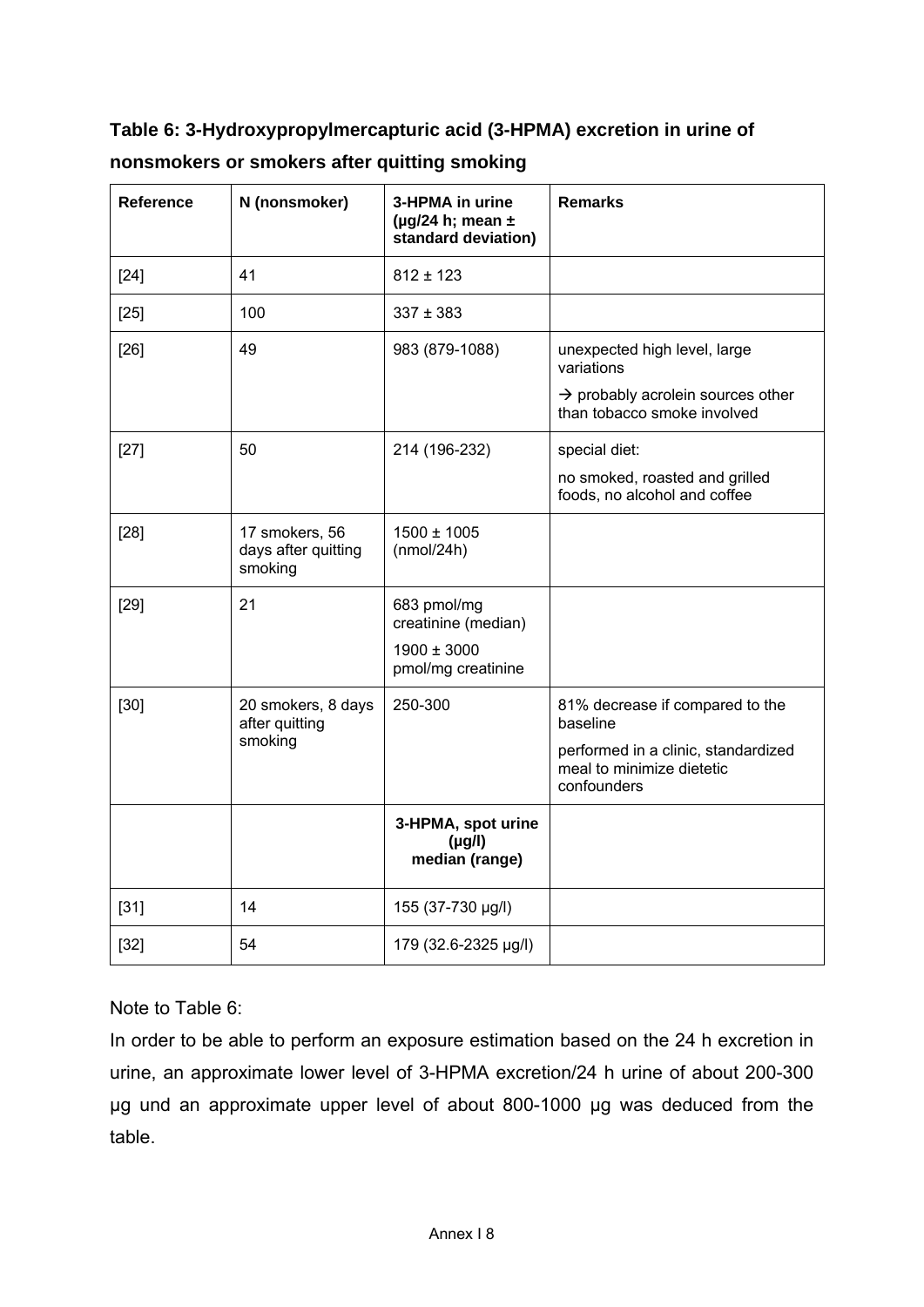#### **References**

[1] Bartley, T. R., Gangstad, E. O., Environmental aspects of aquatic plant control. *Journal of the Irrigation and Drainage Division* 1974, *100(3)*, 231‐244.

[2] EPA, Environmental Protection Agency, Toxicological Review of acrolein, 2003. *http://www.epa.gov/ncea/iris/toxreviews/0364tr.pdf*.

[3] IARC, International Agency for Research on Cancer: Dry Cleaning, Some Chlorinated Solvents and Other Industrial Chemicals *IARC Monographs on the Evaluation of Carcinogenic Risks to Humans* 1995, *63*, 337‐372.

[4] EPA, Ambient Concentration Summaries for Clean Air Act Title III Hazardous Air

Pollutants. Kelly, TJ; Ramamurthi, M; Pollack, AJ; Spicer, CW; Cupitt, LT. U.S.

Environmental Protection Agency Contract No. 68‐D80082. 1993.

[5] Schuh, C., Dissertation: Entwicklung eines Meßverfahrens zur Bestimmung kurzkettiger aliphatischer Aldehyde in Küchendämpfen und Expositionsmessungen in Küchen. Kaiserslautern. 1992.

[6] Lane, R. H., Smathers, J. L., Monitoring aldehyde production during frying by reversed‐phase liquid chromatography. *Journal Association of Official Analytical Chemists* 1991, *74*, 957‐960.

[7] Feron, V. J., Til, H. P., de Vrijer, F., Woutersen, R. A.*, et al.*, Aldehydes: occurrence, carcinogenic potential, mechanism of action and risk assessment. *Mutation research* 1991, *259*, 363‐385.

[8] Collin, S., Osman, M., Delcambre, S., El‐Zayat, A. I., Dufour, J. P., Investigation of volatile flavor compounds in fresh and ripened Domiati cheeses. *Journal of agricultural and food chemistry* 1993, *41*, 1659‐1663.

[9] Kuballa, T., Lachenmeier, D.W., Gary, M. , Deutscher Lebensmittelchemikertag in Halle : Analytik, Acrolein in Spirituosen und Fetten/Ölen. *Lebensmittelchemie* 2012, *66*, 17‐19.

[10] IARC, Acrolein. *International Agency for Research on Cancer,* 1985, *36*, 133‐161.

[11] Saison, D., De Schutter, D. P., Delvaux, F., Delvaux, F. R., Determination of carbonyl compounds in beer by derivatisation and headspace solid‐phase microextraction in combination with gas chromatography and mass spectrometry. *J Chromatogr* 2009, *1216*, 5061‐5068.

[12] Ghilarducci, D. P., Tjeerdema, R. S., Fate and effects of acrolein. *Reviews of environmental contamination and toxicology* 1995, *144*, 95‐146.

[13] Lin, J. M., Liou, S. J., Aliphatic aldehydes produced by heating Chinese cooking oils. *Bulletin of environmental contamination and toxicology* 2000, *64*, 817‐824.

[14] Osorio, V. M., de Lourdes Cardeal, Z., Determination of acrolein in french fries by solid‐phase microextraction gas chromatography and mass spectrometry. *Journal of chromatography. A* 2011, *1218*, 3332‐3336.

[15] Hrdlicka, J., Kuca, J., The Changes of Carbonyl Compounds in the Heat-Processing of Meat. 2. Turkey Meat. *Poultry science* 1965, *44*, 27‐31.

[16] Nordone, A. J., Kovacs, M. F., Doane, R., [14]C acrolein accumulation and metabolism in leaf lettuce. *Bulletin of environmental contamination and toxicology* 1997, *58*, 787‐792.

[17] Ewert, A., Granvogl, M., Schieberle, P., Development of two stable isotope dilution assays for the quantitation of acrolein in heat‐processed fats. *Journal of agricultural and food chemistry* 2011, *59*, 3582‐3589.

[18] Bauer‐Christoph, C., Christoph, N., Rupp, M., Schäfer, N., Spirituosenanalytik; Stichworte und Methoden von A‐Z. 2009, Behr; Auflage: 1.

[19] Szpak, E., Acrolein in raw grain and potato spirits from 1995/1996 season. *Przemysl Fermentacyjny I OwocowoWarzywny* 1997, *41*, 16 18.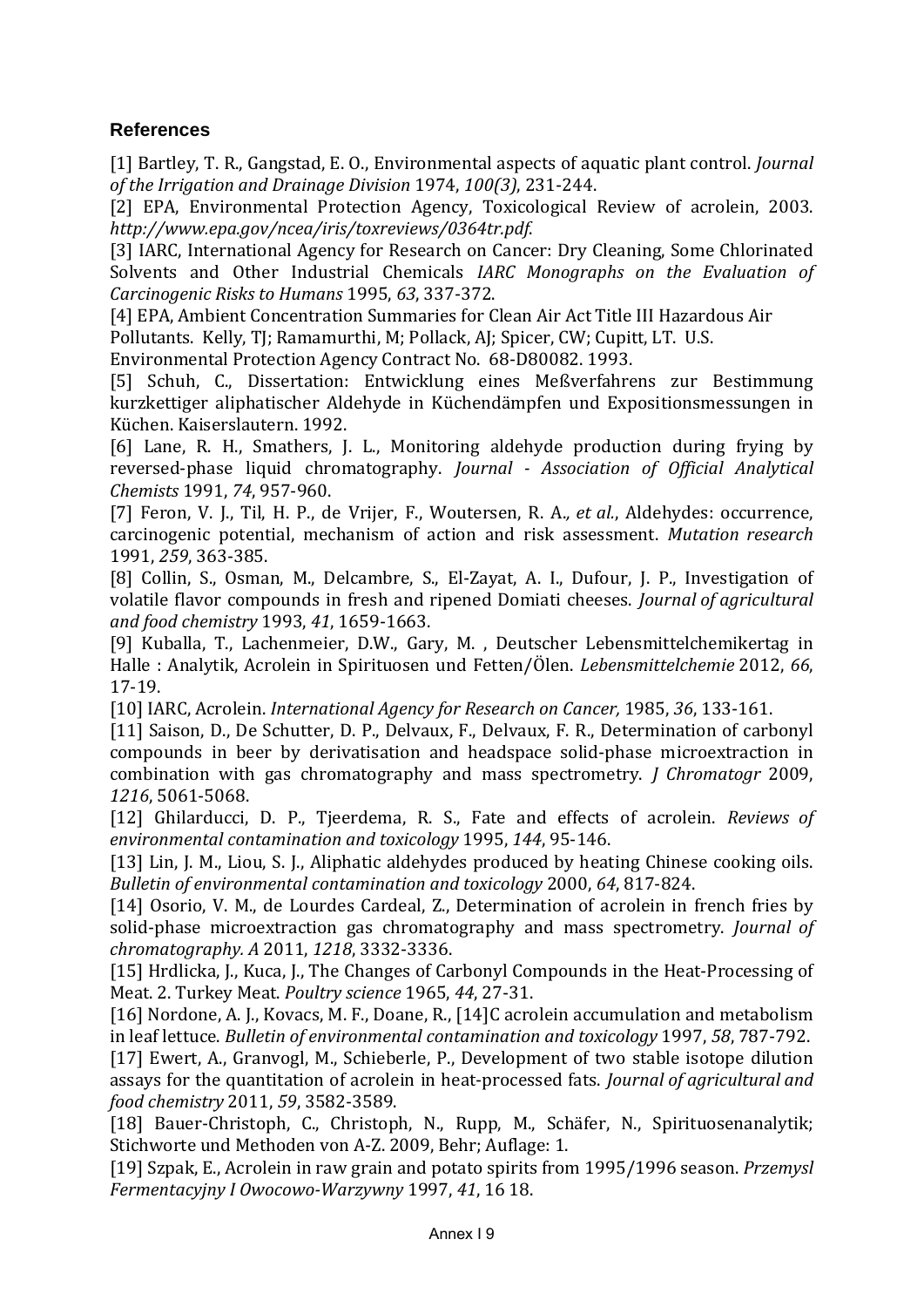[20] BVL, Bundesamt für Verbraucherschutz und Lebensmittelsicherheit, Ergebnisse der 8. Signalwert‐Berechnung mit statistischen Kennzahlen. 2010. *http://www.bvl.bund.de/SharedDocs/Downloads/01\_Lebensmittel/acrylamid/8te\_SW\_Be rechnung/8te\_SWB\_Ergebnisse.pdf?\_\_blob=publicationFile&v=3*.

[21] EFSA, European Food Safety Authority, Scientific report of EFSA: Results on acrylamide levels in food from Monitoring years 2007‐2009 and exposure assessment. *EFSA Journal* 2011, *9 (4)*, 2133.

[22] Eisenbrand, G. S., D.; Watzek, N.; Fuhr, U.; Tomalik‐Scharte, D.; Richling, E., Mercapturic acid excretion in human urine indicaters higher exposure to acrolein than acrylamide after ingestion of potato chips *The Toxicologist Suppl to Toxicological Sciences, Abstract final ID 2856* 2012.

[23] Watzek, N., Scherbl, D., Feld, J., Berger, F.*, et al.*, Profiling of mercapturic acids of acrolein and acrylamide in human urine after consumption of potato crisps. *Molecular nutrition & food research* 2012, *56*, 1825‐1837.

[24] Mascher, D. G., Mascher, H. J., Scherer, G., Schmid, E. R., High‐performance liquid chromatographic‐tandem mass spectrometric determination of 3‐ hydroxypropylmercapturic acid in human urine. *Journal of chromatography. B, Biomedical sciences and applications* 2001, *750*, 163‐169.

[25] Scherer, G., Engl, J., Urban, M., Gilch, G.*, et al.*, Relationship between machine‐derived smoke yields and biomarkers in cigarette smokers in Germany. *Regulatory toxicology and pharmacology : RTP* 2007, *47*, 171‐183.

[26] Morin, A., Shepperd, C. J., Eldridge, A. C., Poirier, N., Voisine, R., Estimation and correlation of cigarette smoke exposure in Canadian smokers as determined by filter analysis and biomarkers of exposure. *Regulatory toxicology and pharmacology : RTP* 2011, *61*, S3‐12.

[27] Shepperd, C. J., Eldridge, A. C., Mariner, D. C., McEwan, M.*, et al.*, A study to estimate and correlate cigarette smoke exposure in smokers in Germany as determined by filter analysis and biomarkers of exposure. *Regulatory toxicology and pharmacology : RTP* 2009, *55*, 97‐109.

[28] Carmella, S. G., Chen, M., Han, S., Briggs, A.*, et al.*, Effects of smoking cessation on eight urinary tobacco carcinogen and toxicant biomarkers. *Chemical research in toxicology* 2009, *22*, 734‐741.

[29] Carmella, S. G., Chen, M., Zhang, Y., Zhang, S.*, et al.*, Quantitation of acrolein‐derived (3‐hydroxypropyl)mercapturic acid in human urine by liquid chromatography‐ atmospheric pressure chemical ionization tandem mass spectrometry: effects of cigarette smoking. *Chemical research in toxicology* 2007, *20*, 986‐990.

[30] Roethig, H. J., Zedler, B. K., Kinser, R. D., Feng, S.*, et al.*, Short‐term clinical exposure evaluation of a second‐generation electrically heated cigarette smoking system. *Journal of clinical pharmacology* 2007, *47*, 518‐530.

[31] Schettgen, T., Musiol, A., Kraus, T., Simultaneous determination of mercapturic acids derived from ethylene oxide (HEMA), propylene oxide (2‐HPMA), acrolein (3‐HPMA), acrylamide (AAMA) and N,N‐dimethylformamide (AMCC) in human urine using liquid chromatography/tandem mass spectrometry. *Rapid communications in mass spectrometry : RCM* 2008, *22*, 2629‐2638.

[32] Eckert, E., Schmid, K., Schaller, B., Hiddemann‐Koca, K.*, et al.*, Mercapturic acids as metabolites of alkylating substances in urine samples of German inhabitants. *International journal of hygiene and environmental health* 2011, *214*, 196‐204.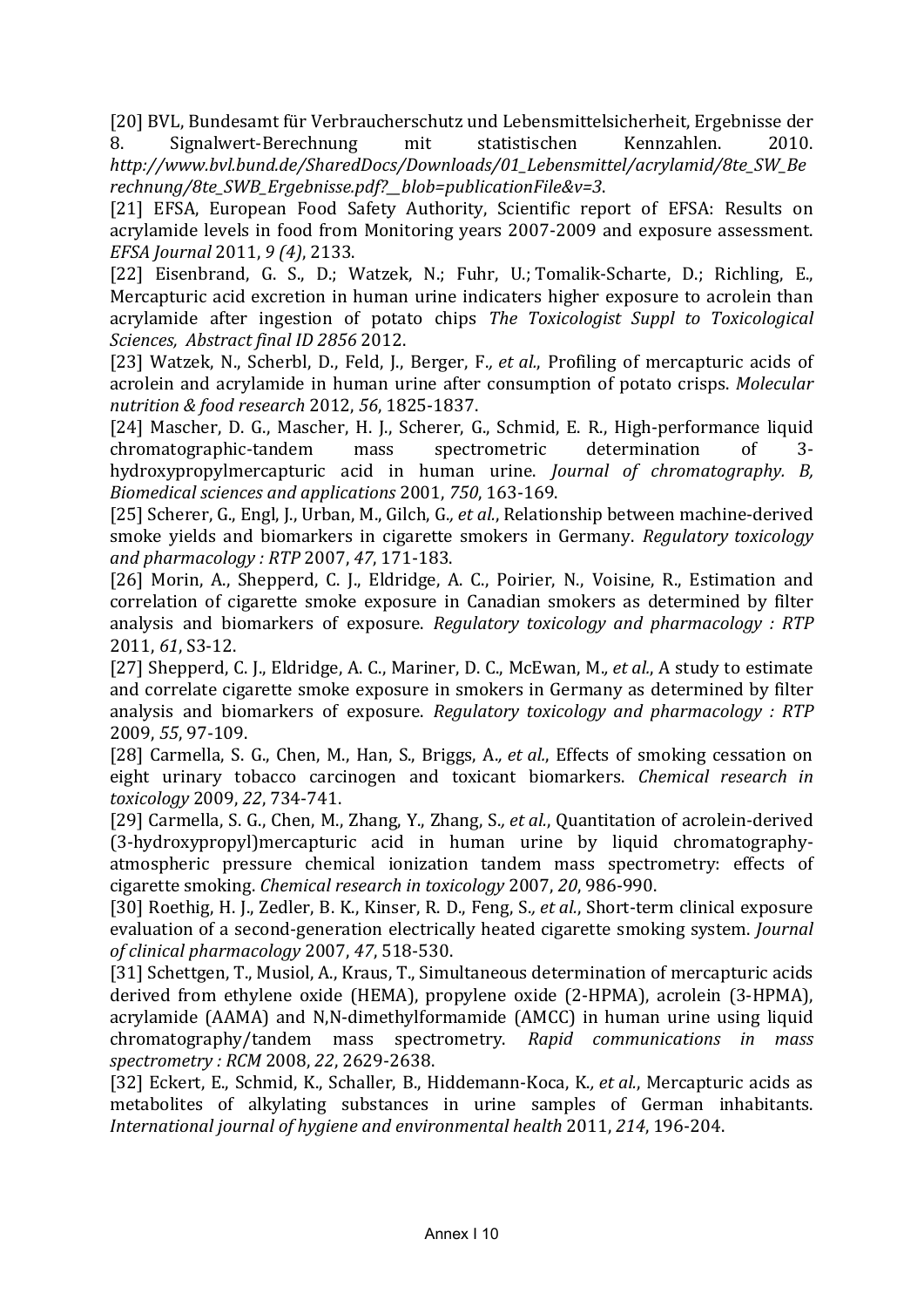#### **Annex II: Metabolization of acrylamide and acrolein**

#### **Metabolism of acrolein**

An overview of the acrolein metabolization pathways is shown in Fig. 1. The main metabolization pathway of acrolein involves the formation of a glutathione (GSH) adduct. The glutathione adduct can be formed by direct reaction of acrolein with GSH, a reaction that is also catalyzed by different glutathione-S-transferases (mainly GST A4-4) [1, 2]. The amino acids glutamate and glycine are removed from the primary adduct and an acetylation reaction leads to the formation of *S*-(3-oxopropyl)- N-acetylcysteine (OPMA). The aldehyde OPMA can be oxidized by the aldehyde dehydrogenase to carboxyethylmercapturic acid (CEMA). However, the predominant reaction is the reduction of OPMA catalysed by the aldo-keto-reductase resulting in the main acrolein metabolite 3-hydroxypropylmercapturic acid (3-HPMA), which is then excreted via urine [3-5]. In the case of OPMA it has been suggested that flavincontaining monooxygenases or cytochrome P450-dependent monooxygenases may catalyze the formation of an OPMA-*S*-oxide, which is not stable and decomposes to sulfenic acid and acrolein [6].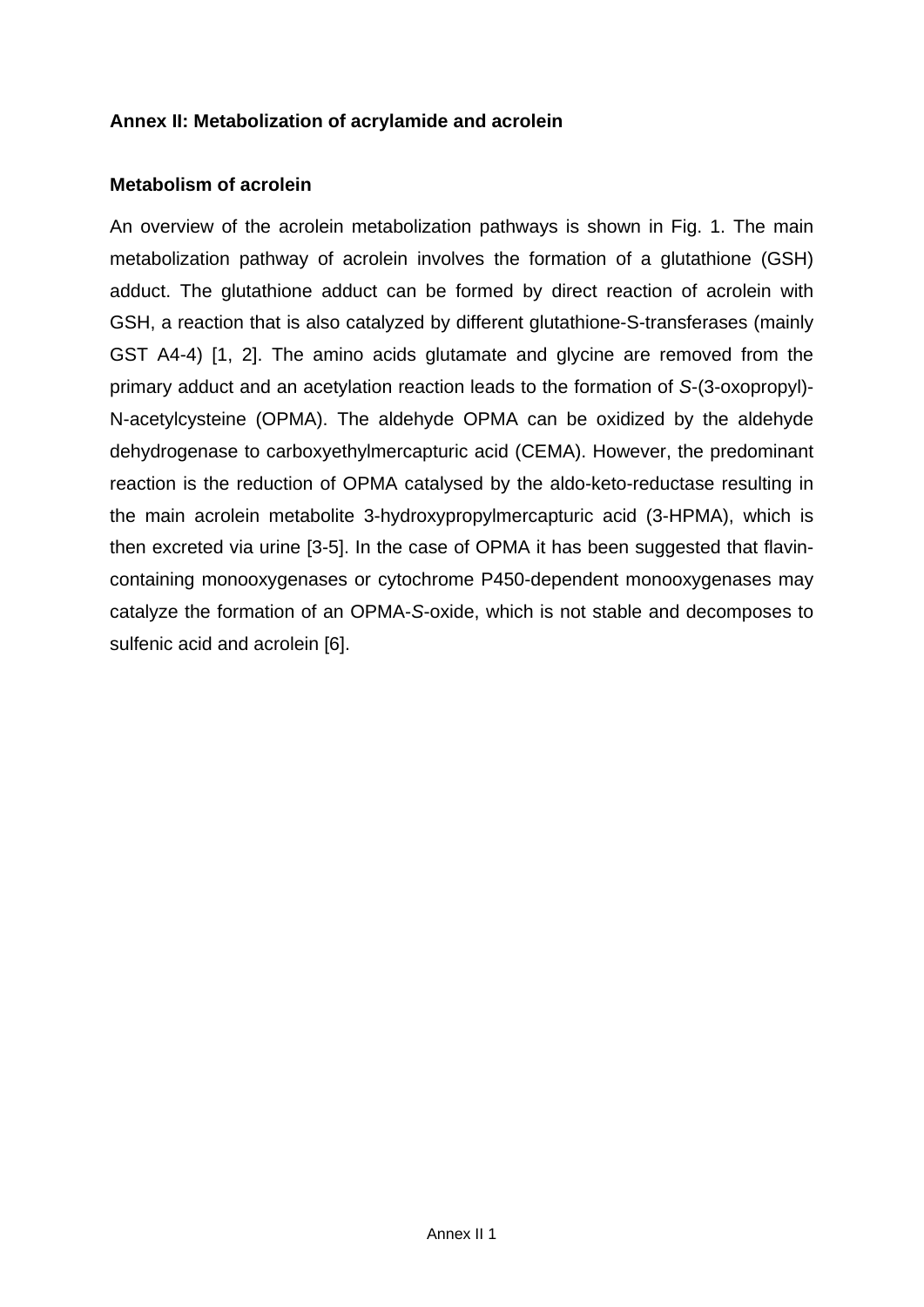

Fig. 1: Overview of the metabolization pathways of acrolein. (ADH: alcohol dehydrogenase, ALDH: aldehyde dehydrogenase, AKR: aldo-keto-reductase, CEMA: carboxyethylmercapturic acid, 3-HPMA: S-(3-hydroxypropyl)-mercapturic acid, OPMA: S-(3-oxopropyl)-mercapturic acid, GSH: glutathione)

Another potential secondary pathway is the oxidation of acrolein to acrylic acid, which can be converted to 3-hydroxypropionic acid and further oxidized to malonic acid. An epoxidation of acrolein leads to the unstable metabolite glycidaldehyde, which can be hydratized to glyceraldehyde or coupled to glutathione and subsequently degraded to the mercapturic acid *N*-acetyl-*S*-(2-carboxy-2-hydroxyethyl)cysteine. After administering  $14C$ -labeled acrolein (2.5 mg/kg b.w.) to rats, Parent et al. [7] identified 3-HPMA, oxalic acid, CEMA, 3-hydroxypropionic acid, *N*-acetyl-*S*-(2-carboxy-2 hydroxyethyl)cysteine and traces of malonic acid as metabolites. Part of the radioactivity was found in faeces, but no metabolites could be identified. After i.v. administration of <sup>14</sup>C-labeled acrolein, no radioactivity was identified in form of oxalic acid. However, after oral administration 16-36% of the radioactivity was shown to correspond to oxalic acid, which suggests that the gut flora is involved in the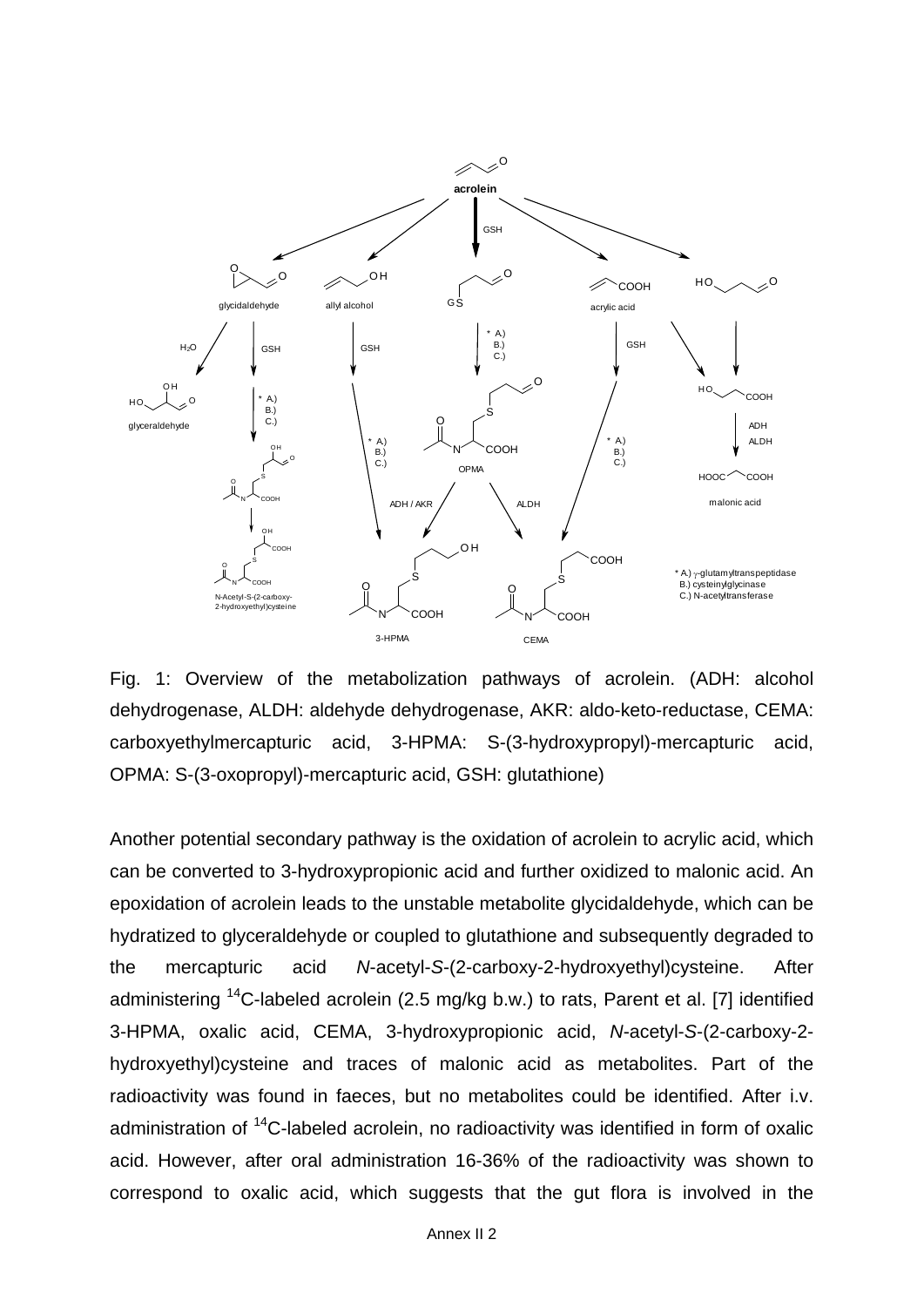metabolization of acrolein [7]. As cumulative 24-hour excretion after oral administration of radioisotope labelled acrolein (2.5 mg/kg b.w.) to rats, about 59% of the administered radioactivity was found in urine, 12% in faeces, about 27% as  $CO<sub>2</sub>$ and less than 0.7% (after i.v. administration <1.2%) in tissues [8]. Twenty-four hours after i.v. administration of the same dose (2.5 mg/kg b.w.), 54% of the administered radioactivity was found in urine,  $0.6\%$  in faeces and 22% as  $CO<sub>2</sub>$ . A comparison group, which was pretreated for 14 days with 2.5 mg/kg b.w. acrolein p.o. and thereafter received 2.5 mg/kg b.w.  $^{14}$ C-labeled acrolein p.o., showed only a slightly altered pattern when compared to the animals having received a single dose. Fiftythree percent of the administered radioactivity was recovered in urine, 10% in faeces and 27% as  $CO<sub>2</sub>$  [8].

### **Metabolism of acrylamide**

An overview of the metabolization pathways of acrylamide is shown in Fig. 2. Of substantial relevance for the carcinogenicity of acrylamide is the cytochrome P450 2E1-catalyzed epoxidation to glycidamide (GA), thus leading to genotoxicity by forming DNA-adducts [9, 10]. The formation rate of GA decreases in the sequence mouse > rat > human [11]. Because of their electrophilic properties, acrylamide as well as glycidamide easily react with nucleophilic centers in macromolecules such as e.g. sulfhydryl and amino groups in hemoglobin and serum albumin [12]. In addition to the reaction with glutathione, irreversible binding to the blood proteins albumin and hemoglobin plays an important role in the detoxification of acrylamide and glycidamide. In analogy to acrolein, acrylamide and glycidamide are bound to glutathione (direct reaction with GSH or GST-mediated) and finally excreted as phase II metabolites acrylamide mercapturic acid (AAMA) and glycidamide mercapturic acid (GAMA) [13]. These mercapturic acids can be regarded as biomarkers of short-term exposure to acrylamide. In addition, humans (but not rodents) also form an AAMAsulfoxide [14]. The metabolization pathway via glutathione is of particular importance for the detoxification of acrylamide and glycidamide in mice, rats and humans, since up to 60% of an administered acrylamide dose can be excreted as mercapturic acids [15-17].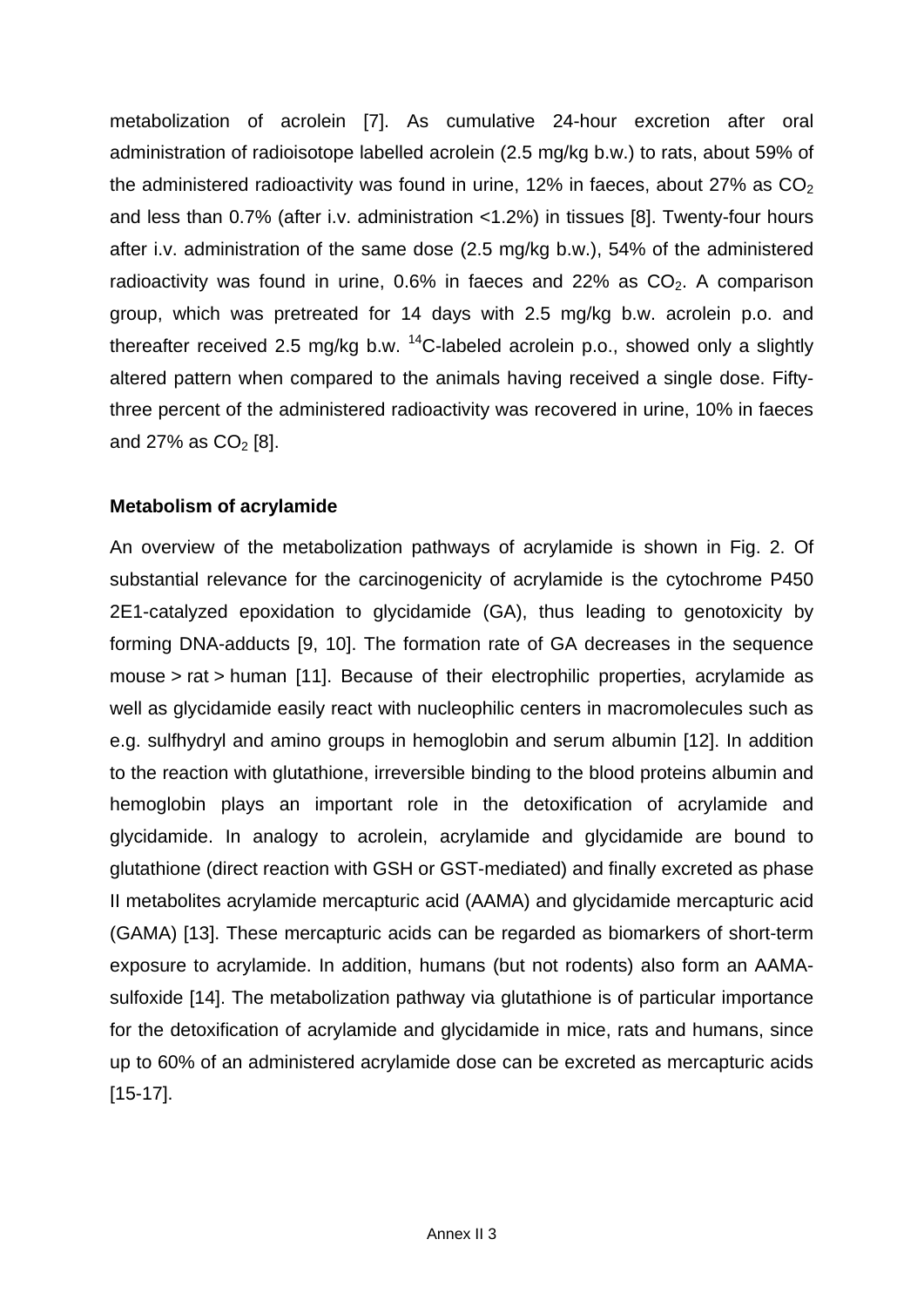

**Fig. 2:** Metabolization pathways of acrylamide. (AAMA: acrylamide mercapturic acid; AAMA-SO: AAMA-sulfoxide; GAMA: glycidamide mercapturic acid; Hb: hemoglobin; N3-GA-Ade: N<sup>3</sup>-glycidamide-adenine adduct; N7-GA-Gua: N<sup>7</sup>-glycidamide-guanine adduct)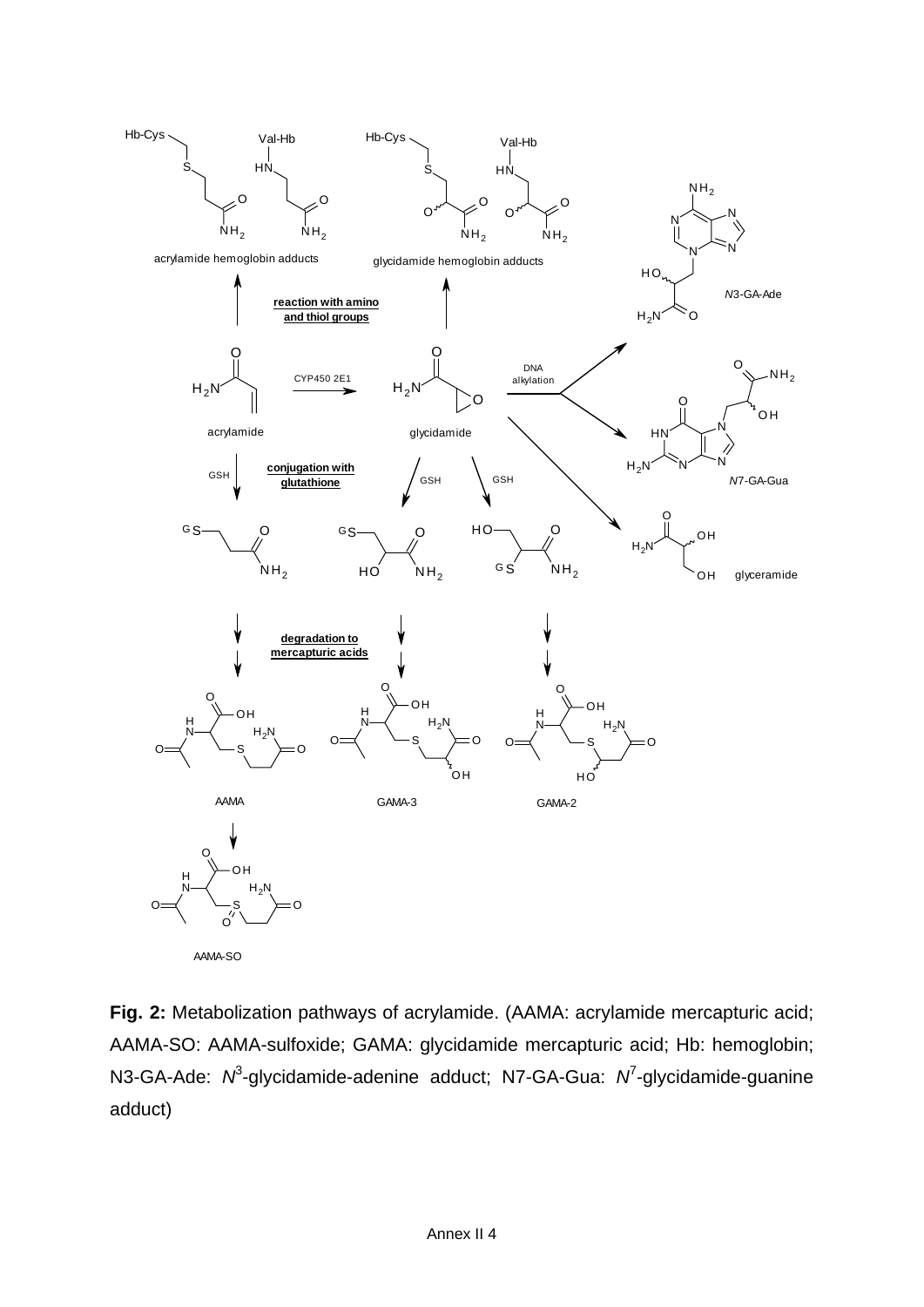Another detoxification pathway for glycidamide is the epoxide hydrolase-mediated formation of glyceramide (2,3-dihydroxypropionamide). Of note, administration of a dose of 3 mg  $^{13}C_3$ -acrylamide/kg b.w. to humans, glyceramide made up 11% of the urinary metabolites, while after treating rats with the corresponding dose no glyceramide was detected [15]. After the oral administration of 50 mg  ${}^{13}C_{3}$ acrylamide/kg b.w. to Fischer 344 rats and B6C3F1 mice, glyceramide made up 2 and 5% of the total urinary metabolites respectively, which suggests that this metabolite is of little importance in the two above-mentioned species [18].

#### **References**

[1] Berhane, K., Widersten, M., Engstrom, A., Kozarich, J. W., Mannervik, B., Detoxication of base propenals and other alpha, beta-unsaturated aldehyde products of radical reactions and lipid peroxidation by human glutathione transferases. *Proceedings of the National Academy of Sciences of the United States of America* 1994, *91*, 1480‐1484. 

[2] Yang, Y., Trent, M. B., He, N., Lick, S. D., *et al.*, Glutathione-S-transferase A4-4 modulates oxidative stress in endothelium: possible role in human atherosclerosis. *Atherosclerosis* 2004, *173*, 211‐221. 

[3] Kaye, C. M., Biosynthesis of mercapturic acids from allyl alcohol, allyl esters and acrolein. *The Biochemical journal* 1973, *134*, 1093‐1101. 

[4] Linhart, I., Frantik, E., Vodickova, L., Vosmanska, M., *et al.*, Biotransformation of acrolein in rat: excretion of mercapturic acids after inhalation and intraperitoneal injection. *Toxicology and applied pharmacology* 1996, *136*, 155‐160. 

[5] Carmella, S. G., Chen, M., Zhang, Y., Zhang, S., *et al.*, Quantitation of acrolein-derived (3‐hydroxypropyl)mercapturic acid in human urine by liquid chromatography‐ atmospheric pressure chemical ionization tandem mass spectrometry: effects of cigarette smoking. *Chemical research in toxicology* 2007, *20*, 986‐990. 

[6] Hashmi, M., Vamvakas, S., Anders, M. W., Bioactivation mechanism of S-(3oxopropyl)‐N‐acetyl‐L‐cysteine, the mercapturic acid of acrolein. *Chemical research in toxicology* 1992, *5*, 360‐365. 

[7] Parent, R. A., Paust, D. E., Schrimpf, M. K., Talaat, R. E., *et al.*, Metabolism and distribution of [2,3-14C]acrolein in Sprague-Dawley rats. II. Identification of urinary and fecal metabolites. *Toxicological sciences : an official journal of the Society of Toxicology* 1998, *43*, 110‐120. 

[8] Parent, R. A., Caravello, H. E., Sharp, D. E., Metabolism and distribution of [2,3-14C]acrolein in Sprague-Dawley rats. *Journal of applied toxicology : JAT* 1996, 16, 449-457. 

[9] Gamboa da Costa, G., Churchwell, M. I., Hamilton, L. P., Von Tungeln, L. S., *et al.*, DNA adduct formation from acrylamide via conversion to glycidamide in adult and neonatal mice. *Chemical research in toxicology* 2003, *16*, 1328‐1337. 

[10] Besaratinia, A., Pfeifer, G. P., DNA adduction and mutagenic properties of acrylamide. *Mutation research* 2005, *580*, 31‐40. 

[11] Sumner, S. C., Fennell, T. R., Moore, T. A., Chanas, B., *et al.*, Role of cytochrome P450 2E1 in the metabolism of acrylamide and acrylonitrile in mice. *Chemical research in toxicology* 1999, *12*, 1110‐1116.